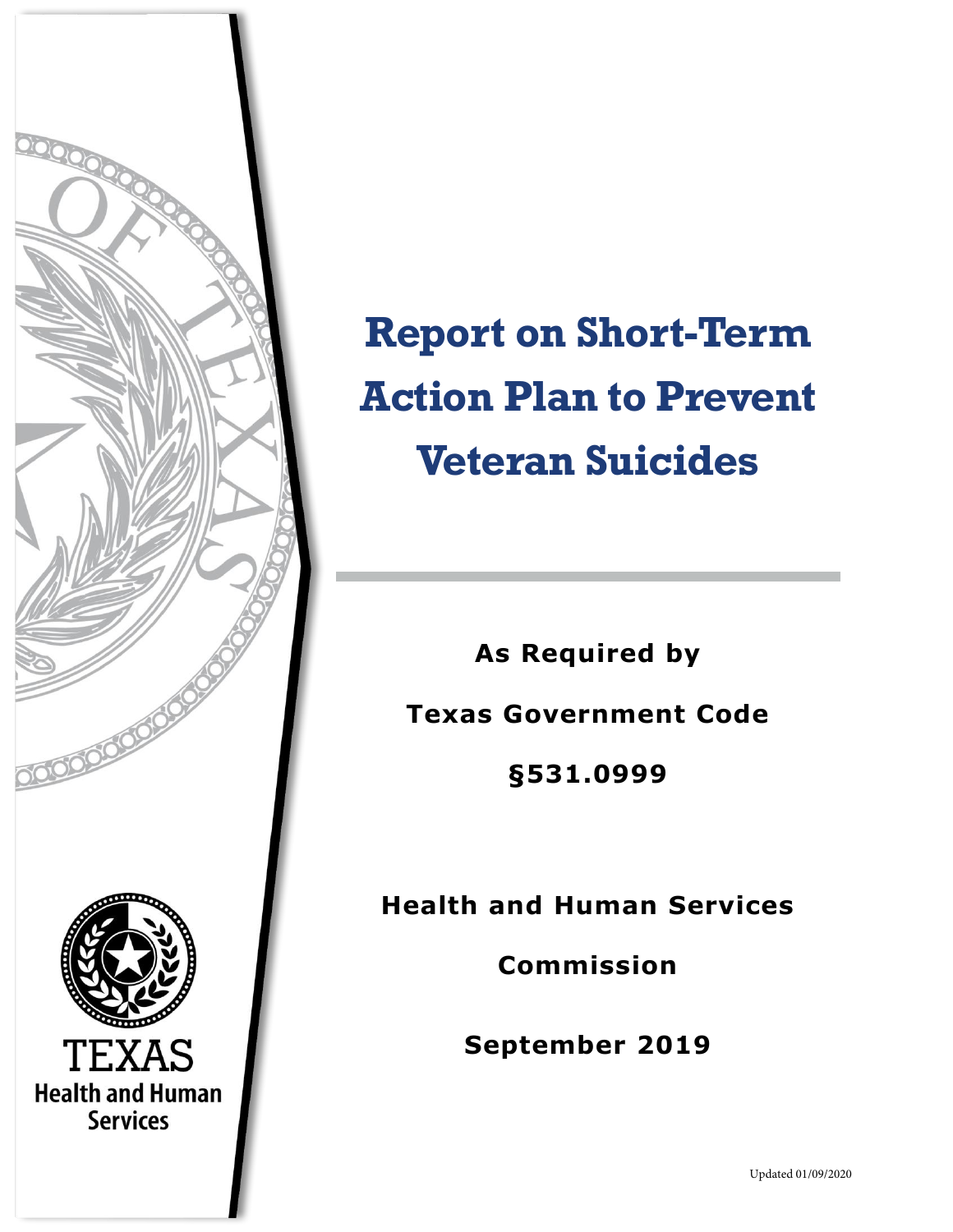# <span id="page-1-0"></span>**Table of Contents**

|  | 3. Statutory Recommendations for Service Member, Veteran, and Family |  |  |  |  |  |  |  |  |  |  |  |
|--|----------------------------------------------------------------------|--|--|--|--|--|--|--|--|--|--|--|
|  | 4. Administrative Recommendations for Service Member, Veteran, and   |  |  |  |  |  |  |  |  |  |  |  |
|  | 5. State Appropriations Recommendations for Service Member, Veteran, |  |  |  |  |  |  |  |  |  |  |  |
|  |                                                                      |  |  |  |  |  |  |  |  |  |  |  |
|  |                                                                      |  |  |  |  |  |  |  |  |  |  |  |
|  |                                                                      |  |  |  |  |  |  |  |  |  |  |  |
|  | Legislative Action in Support of Veterans Healthcare  B-1            |  |  |  |  |  |  |  |  |  |  |  |
|  |                                                                      |  |  |  |  |  |  |  |  |  |  |  |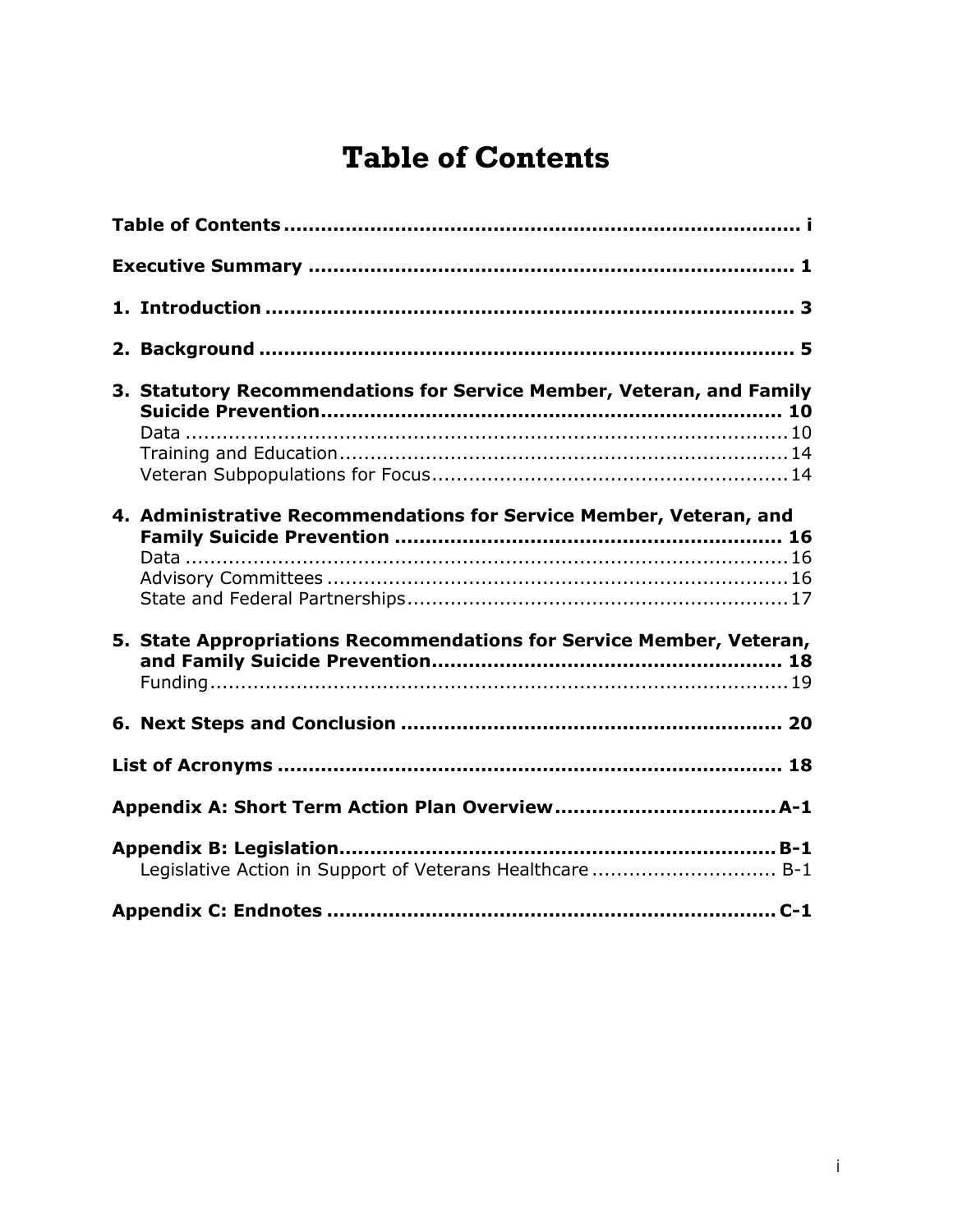#### <span id="page-2-0"></span>**Executive Summary**

Texas Government Code Section 531.0999 added by Senate Bill (S.B.) 578, 85th Legislature, Regular Session, 2017, requires the Health and Human Services Commission (HHSC) to develop a comprehensive action plan to increase access to and availability of professional health services to prevent veteran suicides<sup>i</sup> in Texas. S.B. 578 calls for HHSC to develop a short-term action plan by September 1, 2019, for full implementation by September 1, 2021, including short-term recommendations covering statutory, administrative, and budget-related reforms.

S.B. 578 requires HHSC to collaborate with the Texas Coordinating Council for Veterans Services (TCCVS), the United States (U.S.) Department of Veterans Affairs (VA), the Substance Abuse and Mental Health Services Administration's (SAMHSA) Service Members, Veterans, and their Families (SMVF) Technical Assistance Center, veteran advocacy groups, medical providers, and other organizations to develop a plan to accomplish the following short-term goals:

- 1. Identify opportunities for raising awareness and providing resources for veteran suicide prevention;
- 2. Identify opportunities to increase access to veteran mental health services;
- 3. Identify funding resources to provide accessible and affordable veteran mental health services;
- 4. Expand public and private partnerships to ensure access to quality and timely mental health services;
- 5. Provide proactive outreach measures to reach veterans needing care;
- 6. Provide peer-to-peer service coordination, including training, certification, recertification, and continuing education for peer coordinators; and
- 7. Address suicide prevention awareness, measures, and training regarding veterans involved in the justice system.

While the legislative direction for this report is on prevention of veteran suicide specifically, the VA recognizes that family members are instrumental to each veteran's support network<sup>ii</sup>, and that a holistic approach including the veteran's family members must be used. Additionally, current service members should be included so they are prepared to identify and overcome suicidality which could arise during or after transition to veteran status.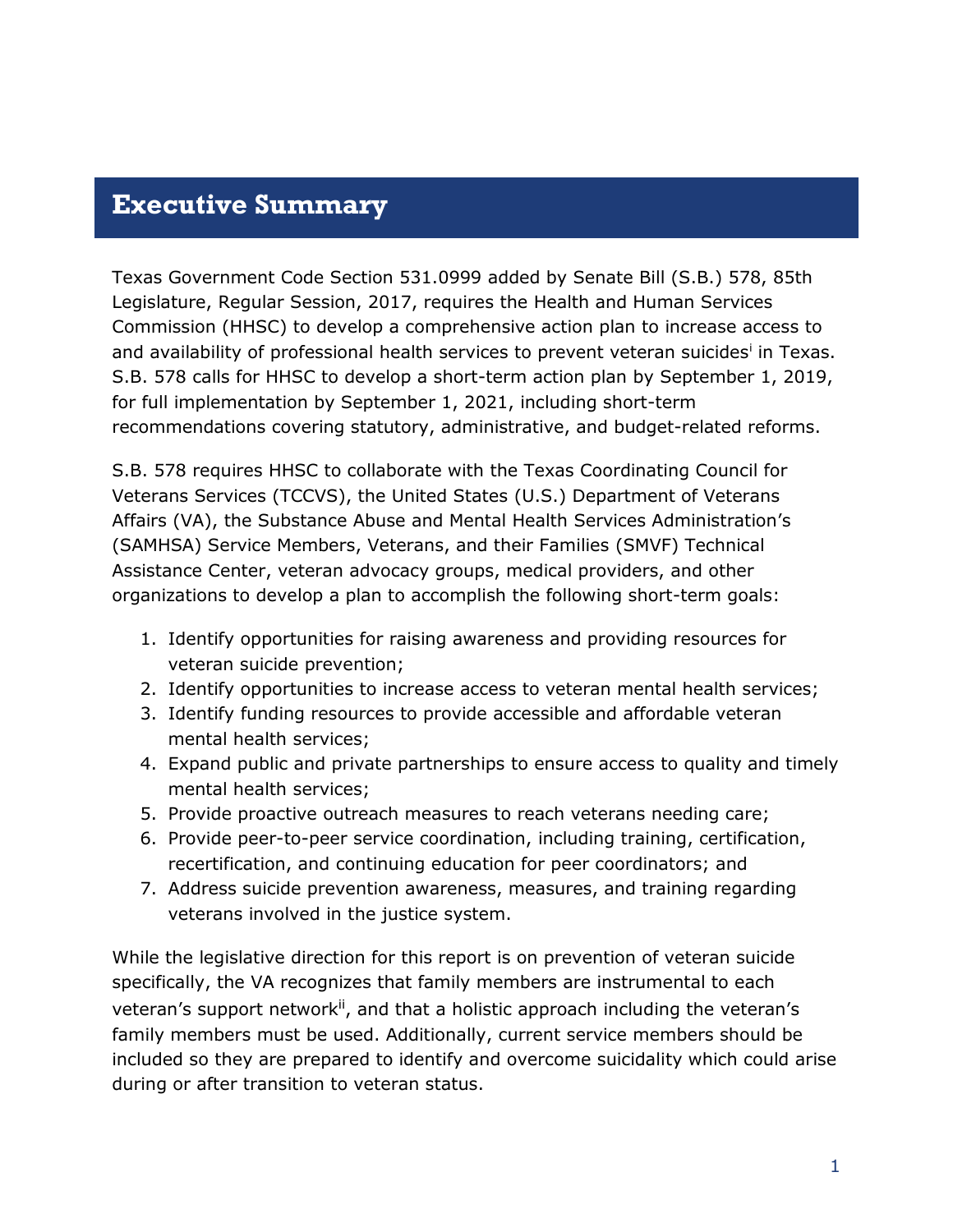This report takes into consideration the needs of the SMVF population in Texas in an effort to prevent veteran suicides.

The proposed short-term action plan developed in collaboration with stakeholders and in alignment with the seven short-term goals in S.B. 578 focuses on the following:

- Raising awareness among providers of the gaps in healthcare for SMVF which must be addressed to prevent suicide;
- Promoting the use of evidence-based and best practices regarding suicide prevention efforts for the SMVF population; and
- Normalizing safety seeking behavior.

Care was taken to align all efforts with work already directed toward suicide prevention in Texas including recommendations by the TCCVS,<sup>iii</sup> the Texas Suicide Prevention Council's (TXSPC) Texas State Plan for Suicide prevention,<sup>iv</sup> and the second edition of the Texas Statewide Behavioral Health Strategic Plan<sup>v</sup> developed by the Statewide Behavioral Health Coordinating Council (SBHCC).<sup>vi</sup>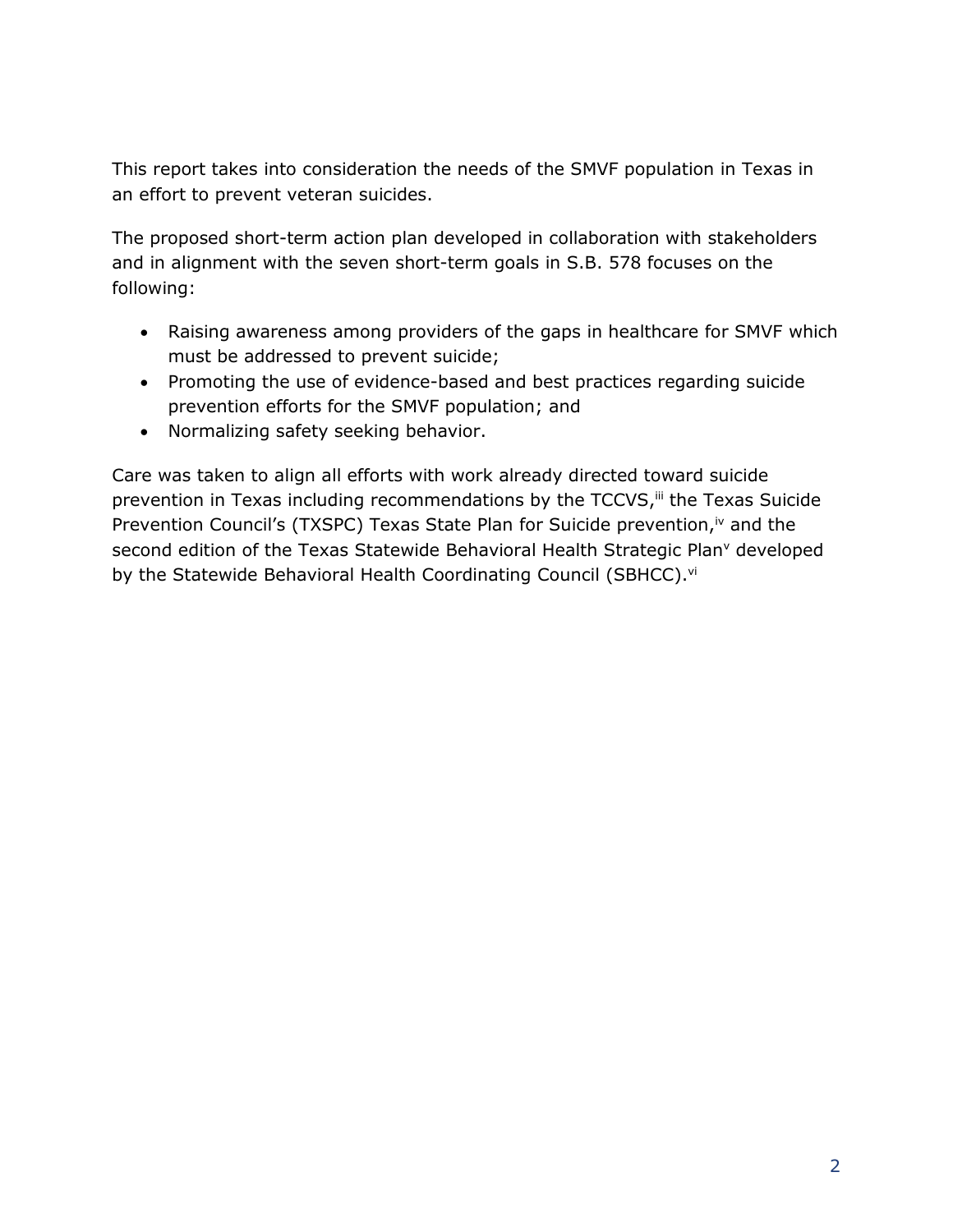#### <span id="page-4-0"></span>**1.Introduction**

S.B. 578 requires HHSC to submit a report on the *Short-Term Action Plan to Prevent Veteran Suicide* by September 1, 2019, to the Texas Legislature and Governor. The report must describe short-term statutory, administrative, and budget-related policy initiatives and reforms to be fully implemented by September 1, 2021.

S.B. 578 also requires a legislative report on a long-term action plan inclusive of recommendations for statutory, administrative, and budget-related policy initiatives and reforms. This report is due to the Legislature and Governor by September 1, 2021 for full implementation by September 1, 2027. The 2021 report will build upon the results of the implementation of the short-term action plan and will align with state and national efforts in veteran suicide prevention.

The SAMHSA SMVF Technical Assistance Center developed an SMVF Community Intercept Model<sup>vii</sup> to identify where SMVF are likely to engage with the community, why intercept points provide opportunities for outreach, and who collaborative partners may be. The model captures nine points in SMVF lives where there is opportunity for outreach, engagement, service, and linkage to community resources and supports. This model serves as a framework for guiding the construction of this proposed short-term action plan report and illustrates the breadth of efforts necessary to combat suicide in SMVF. The nine intercept points are:

- 1. Military Transitions
- 2. Veterans Affairs
- 3. Behavioral health care
- 4. Wellness and primary care
- 5. Peer support
- 6. Education and employment
- 7. Housing and benefits
- 8. Legal/justice system
- 9. Citizen services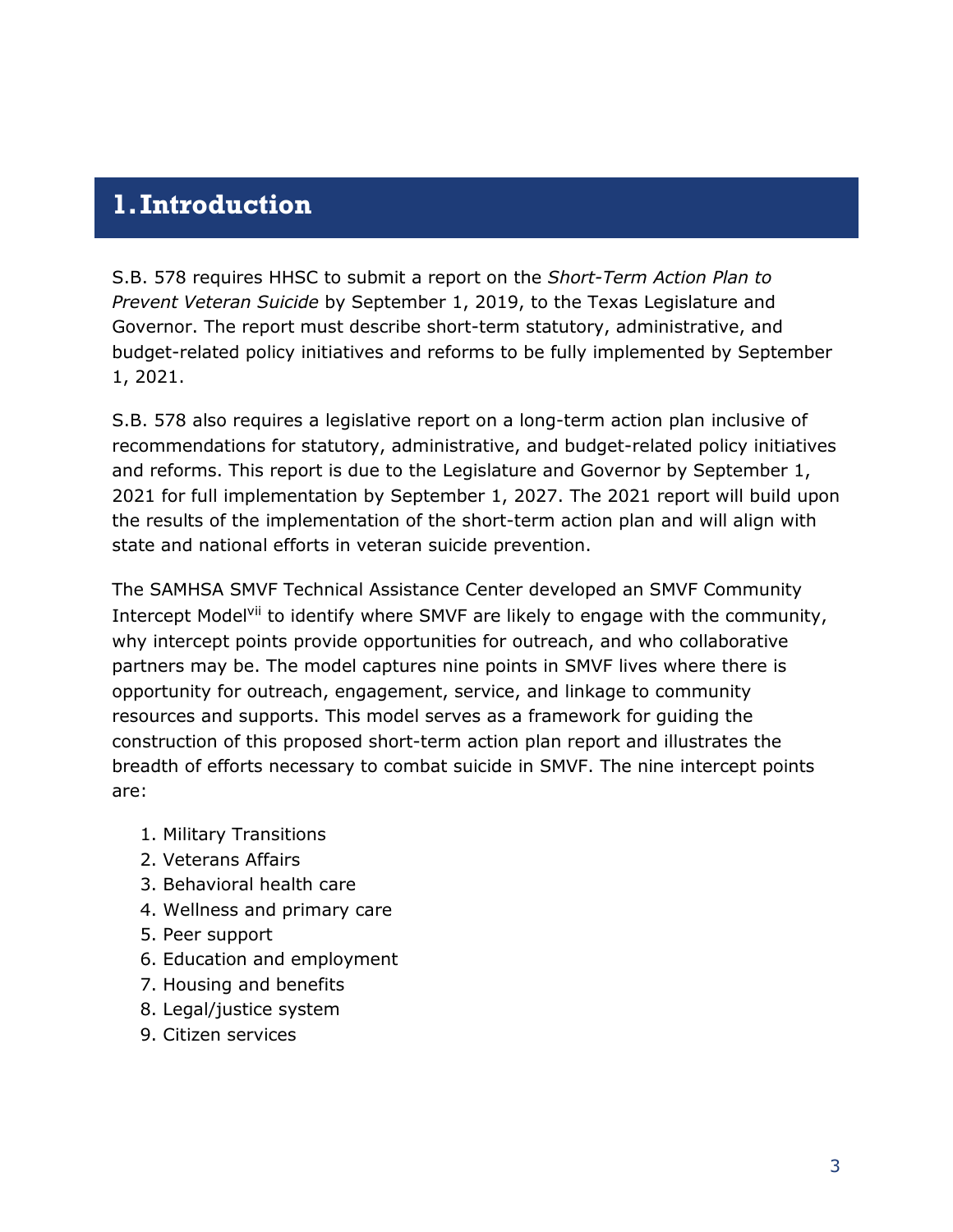Collaboration among SMVF providers can be facilitated through increased sharing of evidence-based practices, and increased incentives for implementation, allowing SMVF greater access to resources for suicide prevention.

In addition to the SAMHSA Intercept Model, the Center for Disease Control's (CDC) technical package of policy, programs and practices to prevent suicidevill was used in the development of this report. The strategies referenced are:

- 1. Strengthen Economic Supports
- 2. Strengthen Access and Delivery of Suicide Care
- 3. Create Protective Environments
- 4. Promote Connectedness
- 5. Teach Coping and Problem-Solving Skills
- 6. Identify and Support People at Risk
- 7. Lessen Harms and Prevent Future Risk.

The proposed *Short-Term Action Plan to Prevent Veteran Suicide Overview* in Appendix A contains strategies and action steps to destigmatize mental health care, create sustainable infrastructures, increase cross-sector community collaboration, and increase the availability of professional and SMVF-specific mental health services.

The *Short-Term Action Plan to Prevent Veteran Suicide* identifies statutory, administrative, and budget-related gaps in the veteran suicide prevention efforts in Texas and provides recommendations for ways to address these gaps. Recommendations align with the seven short-term action plan goals described in S.B. 578.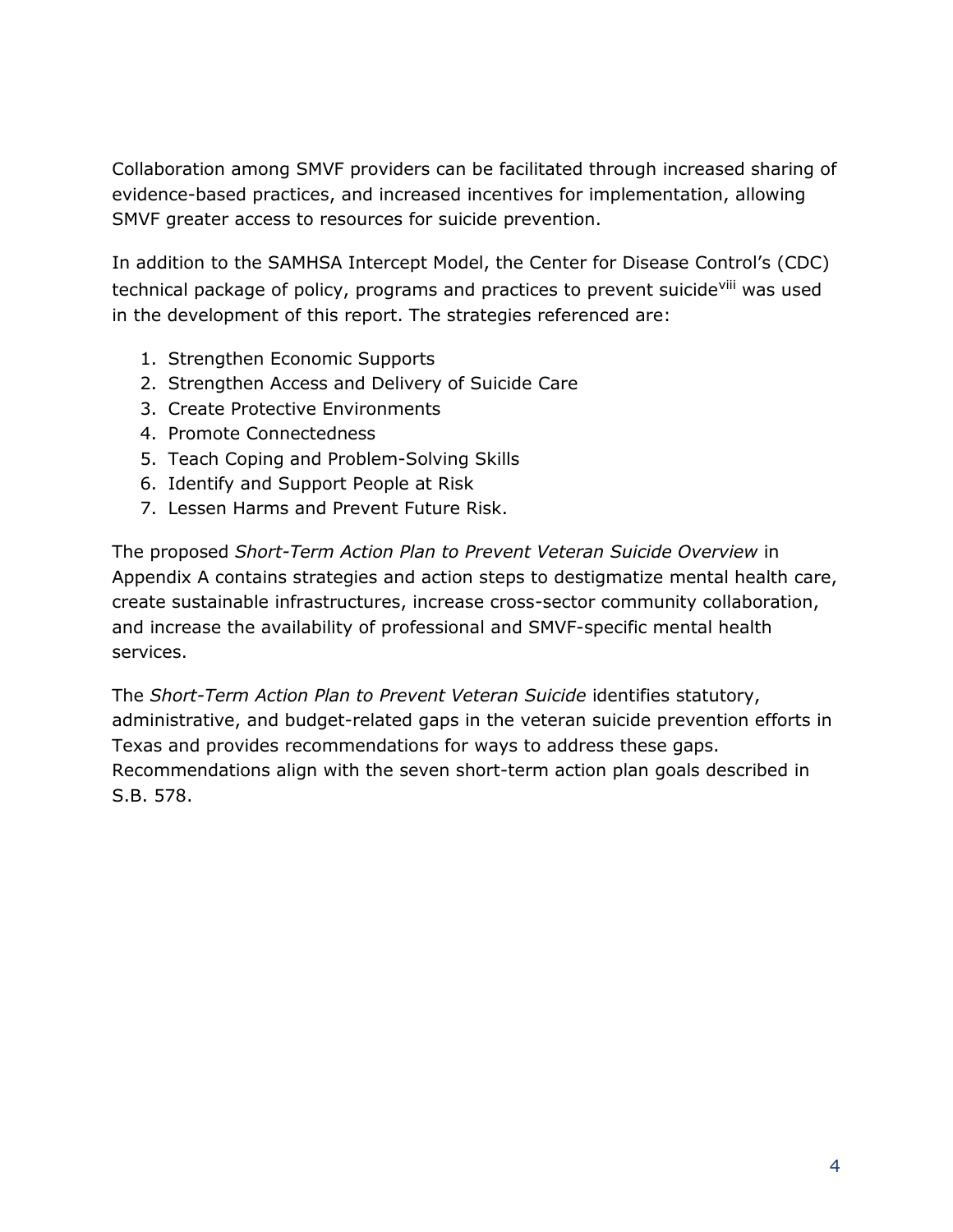## <span id="page-6-0"></span>**2.Background**

According to the American Foundation for Suicide Prevention (AFSP), "There is no single cause for suicide. It most often occurs when stressors exceed current coping abilities of someone suffering from a mental health condition."ix Left untreated, behavioral health needs can undermine a veteran's health, productivity, social connectivity, and family relationships. Nearly 1.6 million veterans reside in Texas<sup>x</sup> and there are 13 active military installations (counting Joint Base San Antonio as one installation). It is important to ensure SMVFs receive adequate resources to prevent veteran suicide.

The proposed *Short-Term Action Plan to Prevent Veteran Suicide* spans four core intercept points<sup>xi</sup> to ensure that SMVF receive the resources and information needed to prevent suicide. Each of these intercept points may occur across public and private health systems SMVF are engaged in for treatment. The intercept points include:

- Screening and referral process
- **•** Evaluation
- Treatment
- Discharge planning process
- Post-discharge follow-up
- Continuity of Care
- Ongoing treatment and recovery support

The introduction of focus at these intercepts may assist in more effective reduction of the numbers of veteran suicides.

The VA reports an average of 17<sup>xii</sup> veterans die by suicide a day in the U.S.<sup>xiii</sup> In 2016, the VA published an infographic with Texas veteran suicide data and reported 530 veteran suicide deaths<sup>xiv</sup> in Texas, averaging more than one death a day in calendar year 2016. The data also demonstrates the 2016 veteran suicide rate in Texas was not significantly different than the veteran suicide rate nationally, with the rates of suicide among male and female veterans nationally 1.4 times and 1.8 times greater,<sup>xv</sup> respectively, than non-veteran male and female suicides adjusted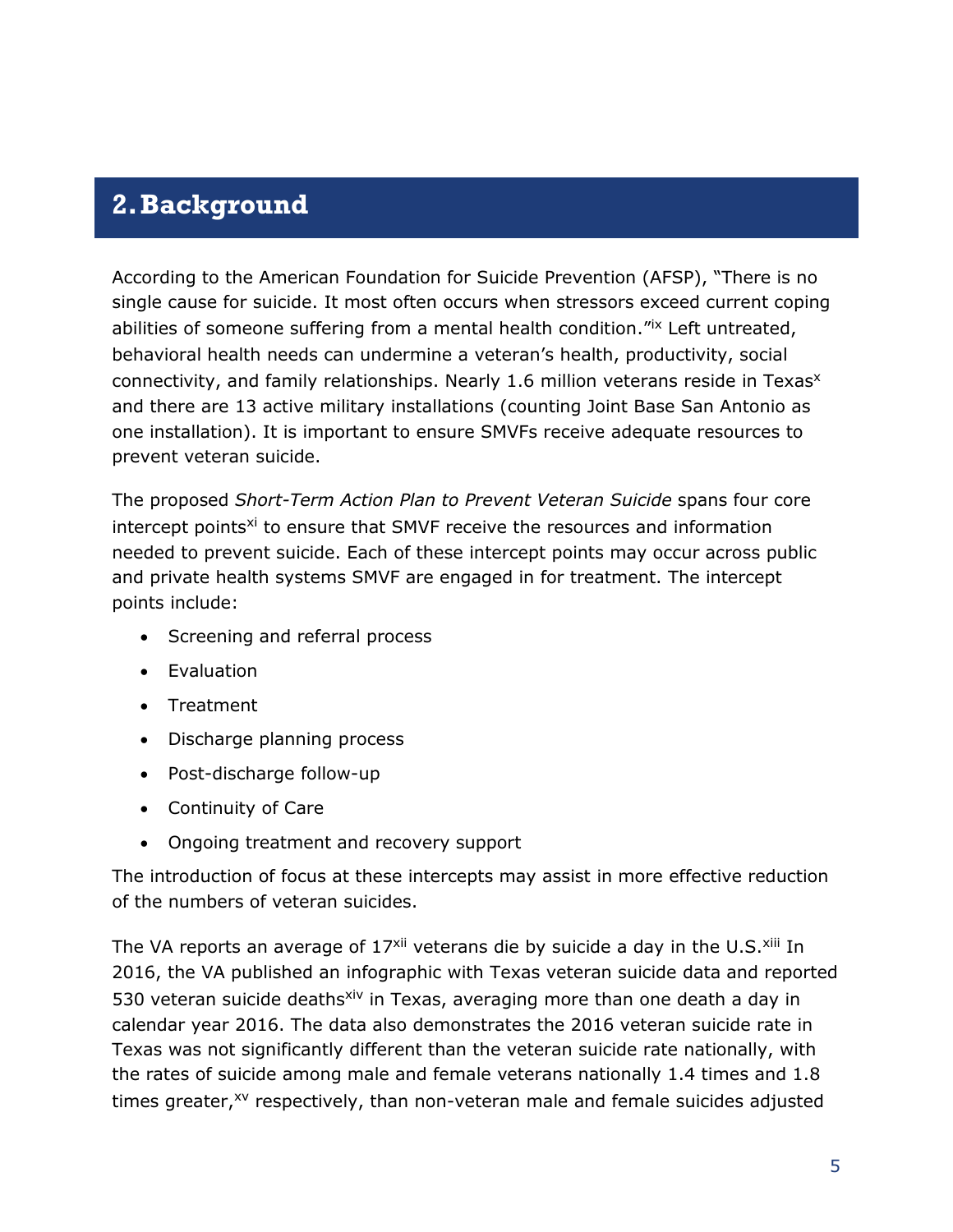for age. This data also shows the most common method used to die by suicide<sup>xvi</sup> was the use of a firearm (maintaining its lethality in every year data was collected) followed by suffocation, poisoning, and other lethal means. Lethal means in this context refers to the tool or method by which a person dies by suicide. Although nationally there are a greater number of male veteran suicides, female veterans suffer a higher rate of suicide. Figure 1 reflects the number and upward trend of veteran suicides in Texas from calendar years 2012 through 2016 by gender. Of note is the increase over the five years of data in both categories.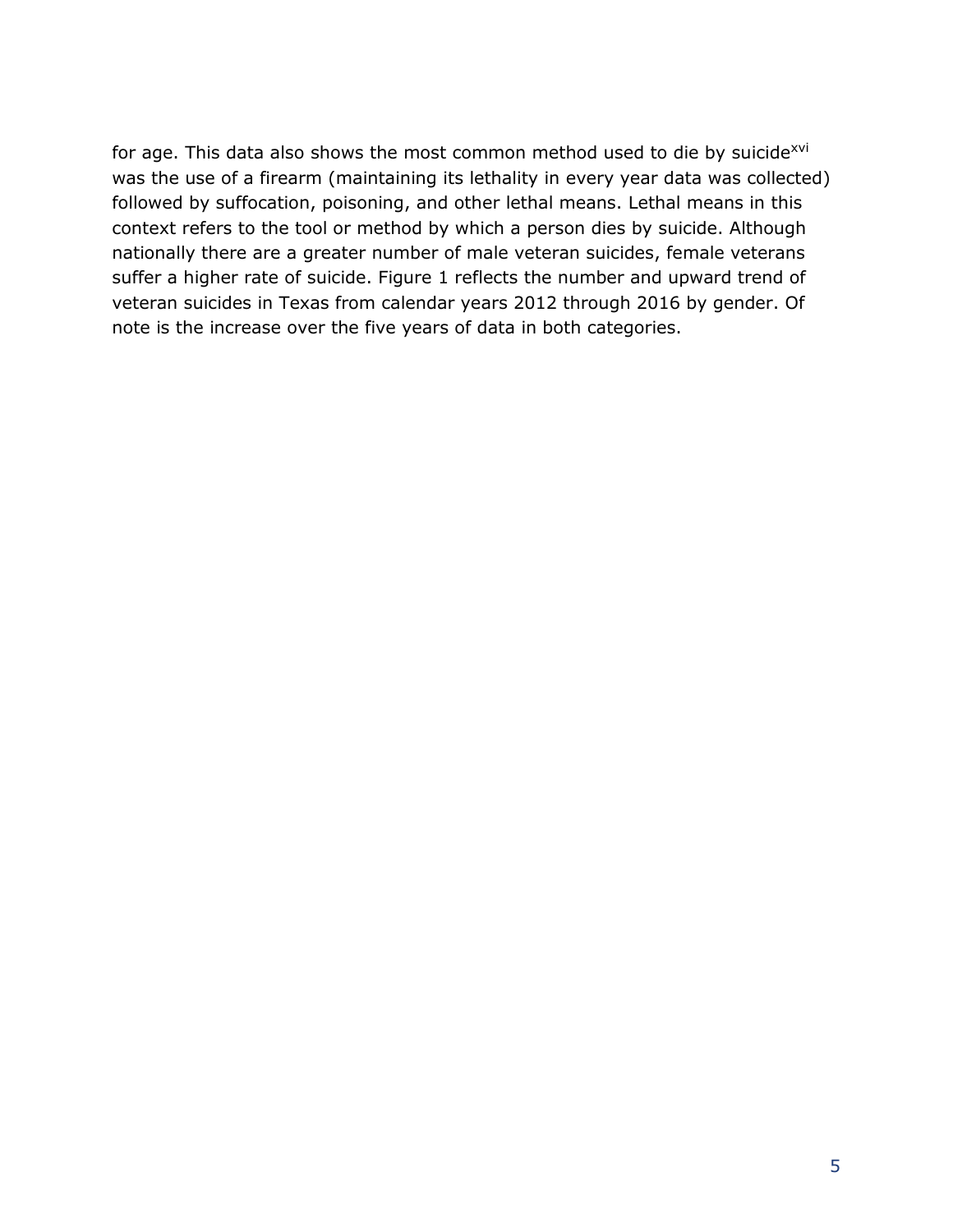



In 2018, the VA updated their *2005-2016 State Data Appendixxvii* reflecting veterans ages 18 through 34 had the highest rate of suicide over the last four years of recorded data, and veterans ages 55 through 74 had the highest number of suicides over the past five years of recorded data. Figure 2 reflects suicide death rates per 100,000 people in Texas categorized by age ranges, comparing veteran to non-veteran populations from calendar years 2012 through 2016.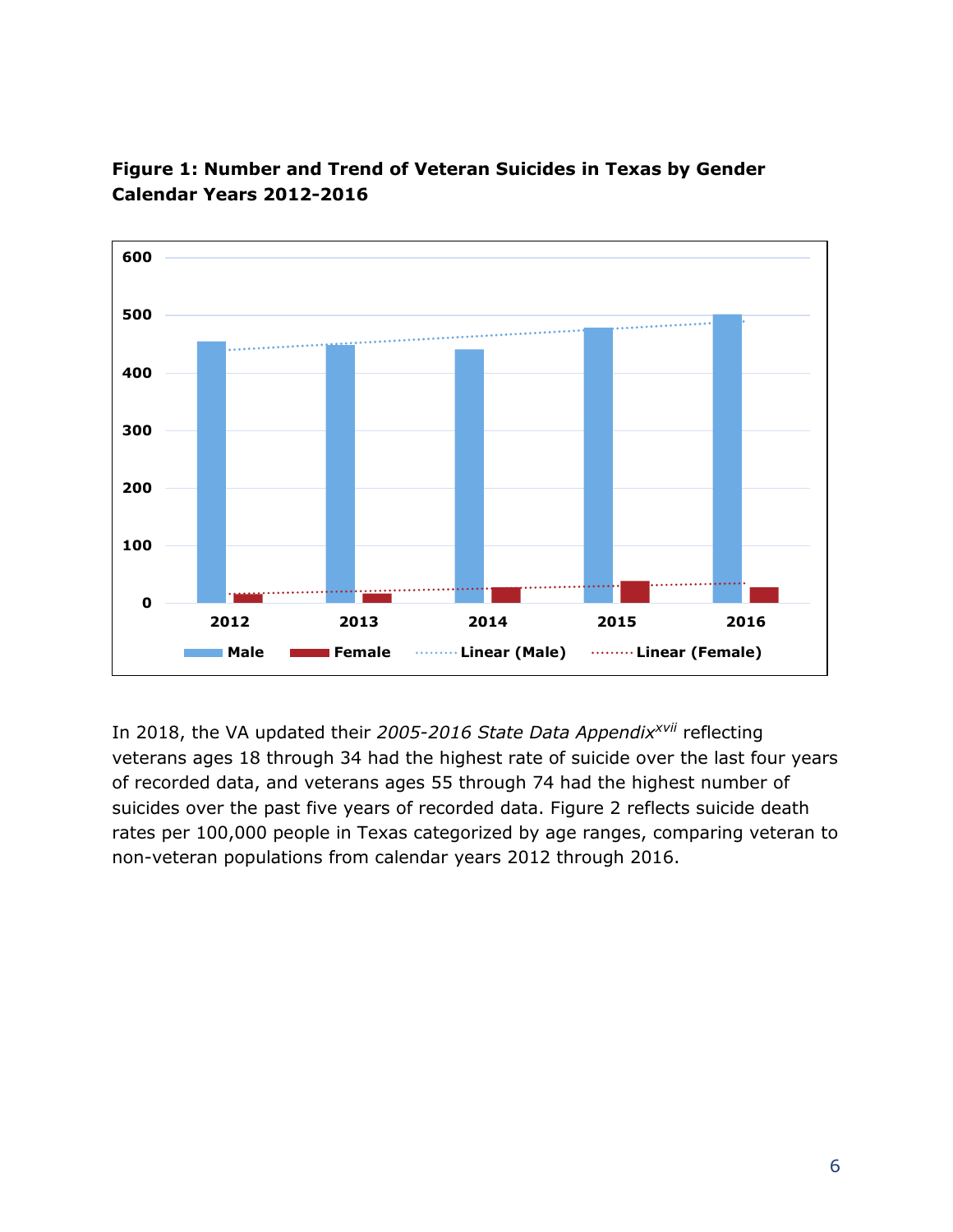

#### **Figure 2: Texas Suicide Death Rates Per 100,000 by Veteran Status and Age Group Calendar Years 2012-2016**

According to the 2016 VA data, 69 percent of all veteran suicides nationally occurred by use of firearm, compared to Texas, where over 75 percent of veteran suicide deaths occurred by use of a firearm. Figure 3 shows the percentage of veteran suicides in Texas by type of lethal means for calendar years 2012 through 2016.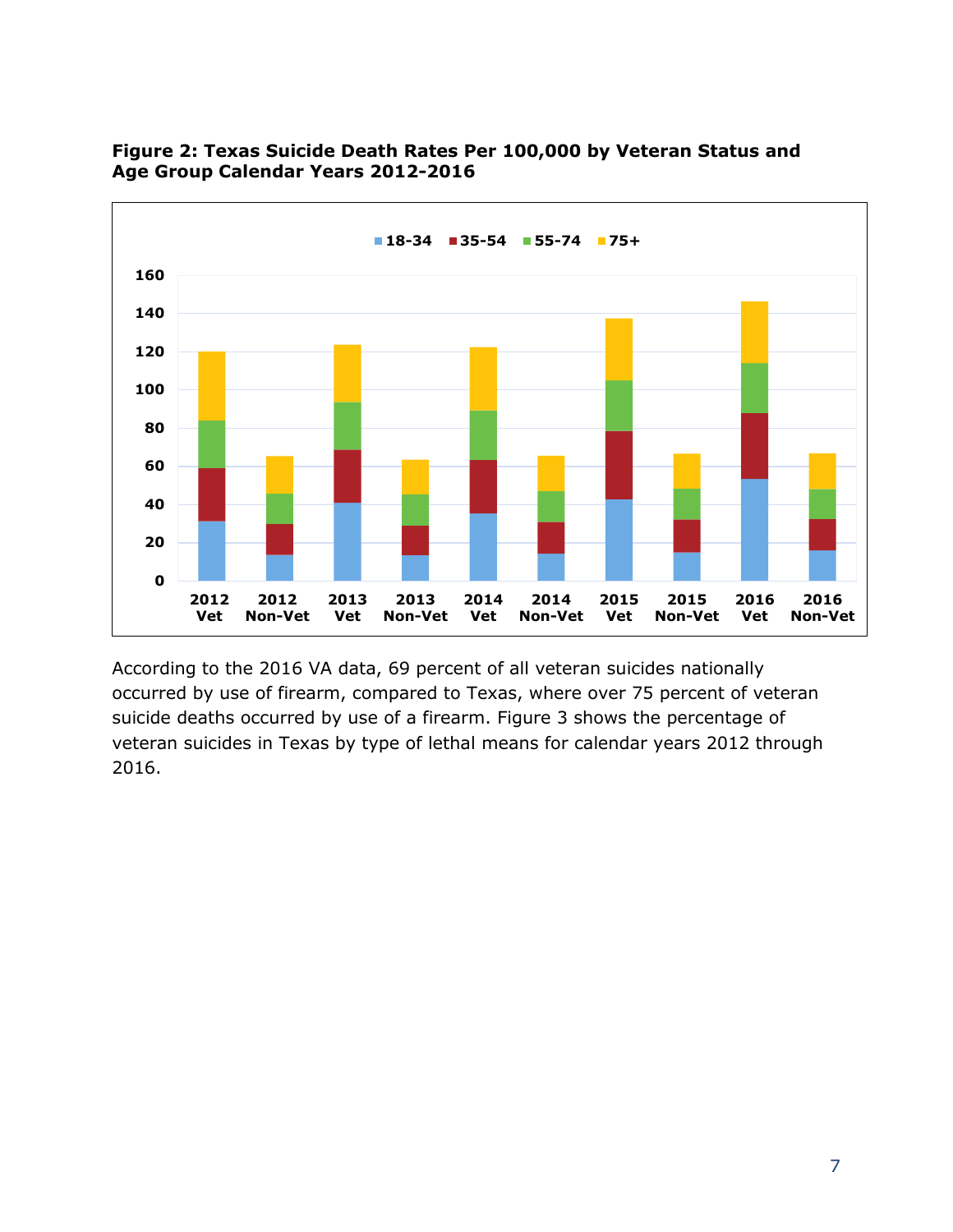

#### **Figure 3: Texas Veteran Suicide by Type of Lethal Means Calendar Years 2012-2016**

Currently in Texas, veterans can access mental health services for suicide prevention through the VA, Local Mental Health Authorities (LMHA), Local Behavioral Health Authorities (LBHA), hospital systems, non-profit organizations, and private providers. HHSC, in collaboration with stakeholders, identified several barriers to veteran access to suicide prevention health services, including:

- High cost of continuous mental health services;
- Lack of SMVF-specific knowledge among medical and mental health providers;
- Challenges with connecting SMVF in crisis with immediate services;
- Lack of availability of and access to SMVF-specific mental health needs; and
- Lack of collaboration among community providers who deliver mental health services.

The *Short-Term Action Plan to Prevent Veteran Suicide* outlines recommendations to address the barriers identified above and fulfill the following goals outlined in S.B. 578 and illustrated in Figure 4: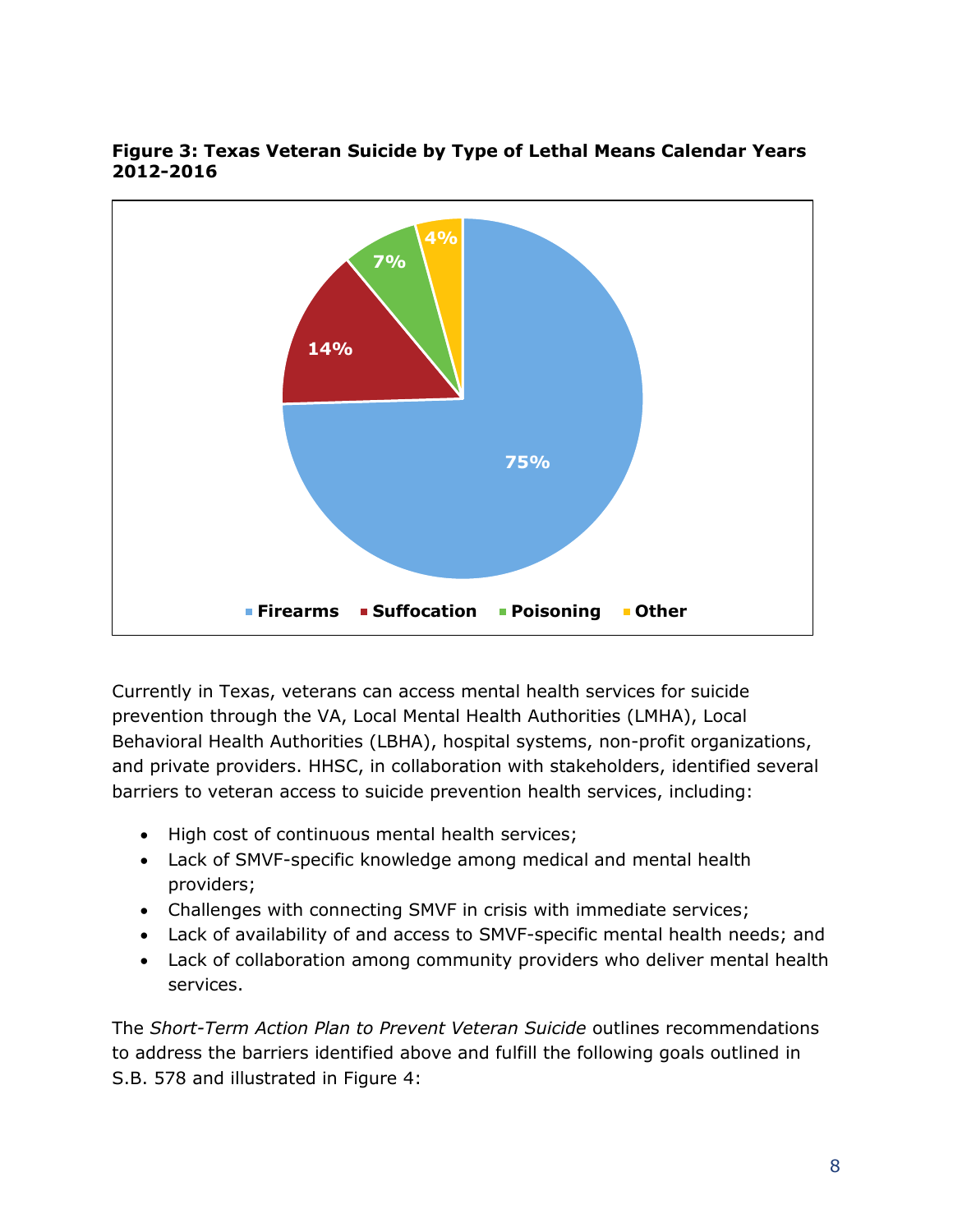- 1. Raise awareness of health services and resources available to prevent suicide;
- 2. Increase access to mental health services;
- 3. Minimize costs for on-going mental health services;
- 4. Expand public and private partnerships among providers of services;
- 5. Increase peer-to-peer coordination;
- 6. Increase outreach to at-risk veteran populations; and
- 7. Increase services for veterans who are justice-involved.

#### **Figure 4: Legislatively-Directed Short-Term Action Plan Goals**

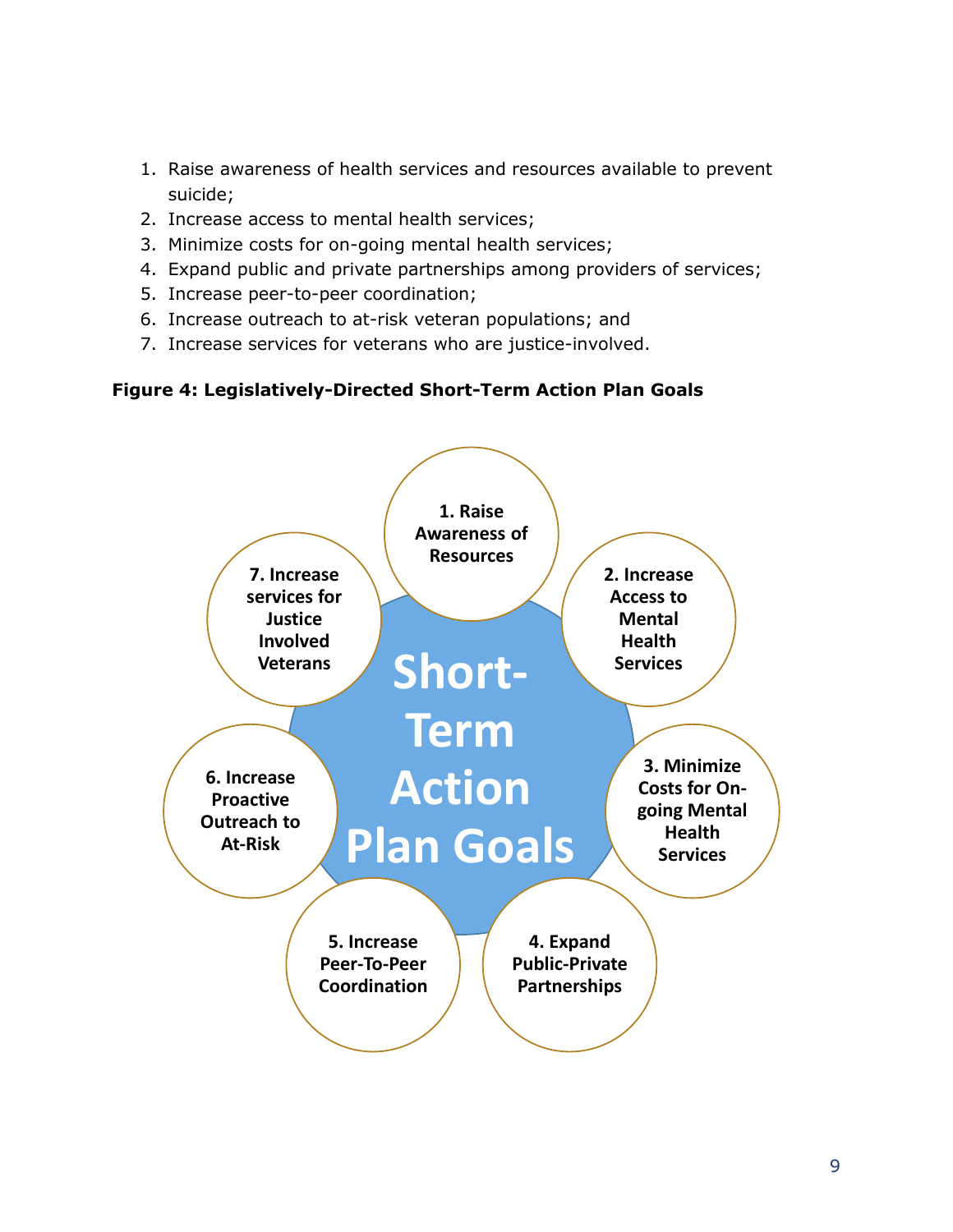# <span id="page-12-0"></span>**3.Statutory Recommendations for Service Member, Veterans, and Family Suicide Prevention**

In reviewing barriers to accessibility and availability of professional veteran health services to prevent veteran suicide, HHSC conducted a comprehensive review of statutes governing mental health access and availability for veterans. While the legislative history of expanding mental health services is extensive (Appendix B), opportunities exist to address current gaps preventing a comprehensive, holistic network of care. With veterans still dying by suicide at great numbers and high rates in Texas, legislative action is constantly required to complete successful efforts, identify new initiatives, and create more support.

## <span id="page-12-1"></span>**Data**

Data collection is vital to identify gaps in veteran healthcare and to inform the state's priorities for increasing care in certain geographical areas and subpopulations of veterans. There is a need to standardize the collection and reporting of data regarding veteran suicides and to foster collaboration between local and state partners in the sharing of suicide data. For example, no standard practice exists for Medical Examiners (ME) and Justices of the Peace (JP) to accurately identify if a person who died by suicide was a veteran. The MEs must complete forensic examination that includes a review of multiple reports to determine the individual's veteran status. The following data-related recommendations align with all seven of the short-term action plan goals in S.B. 578:

**Recommendation 1**: Mandate that MEs and JPs access and use the Veteran Reentry Search Service (VRSS)<sup>xviii</sup> to promote uniform and accurate determination of veteran status. This system is already in use at county jails to verify veteran status.<sup>xix</sup>

**Recommendation 2**: Create a data portal to collect, store, and analyze data regarding SMVF suicides in Texas.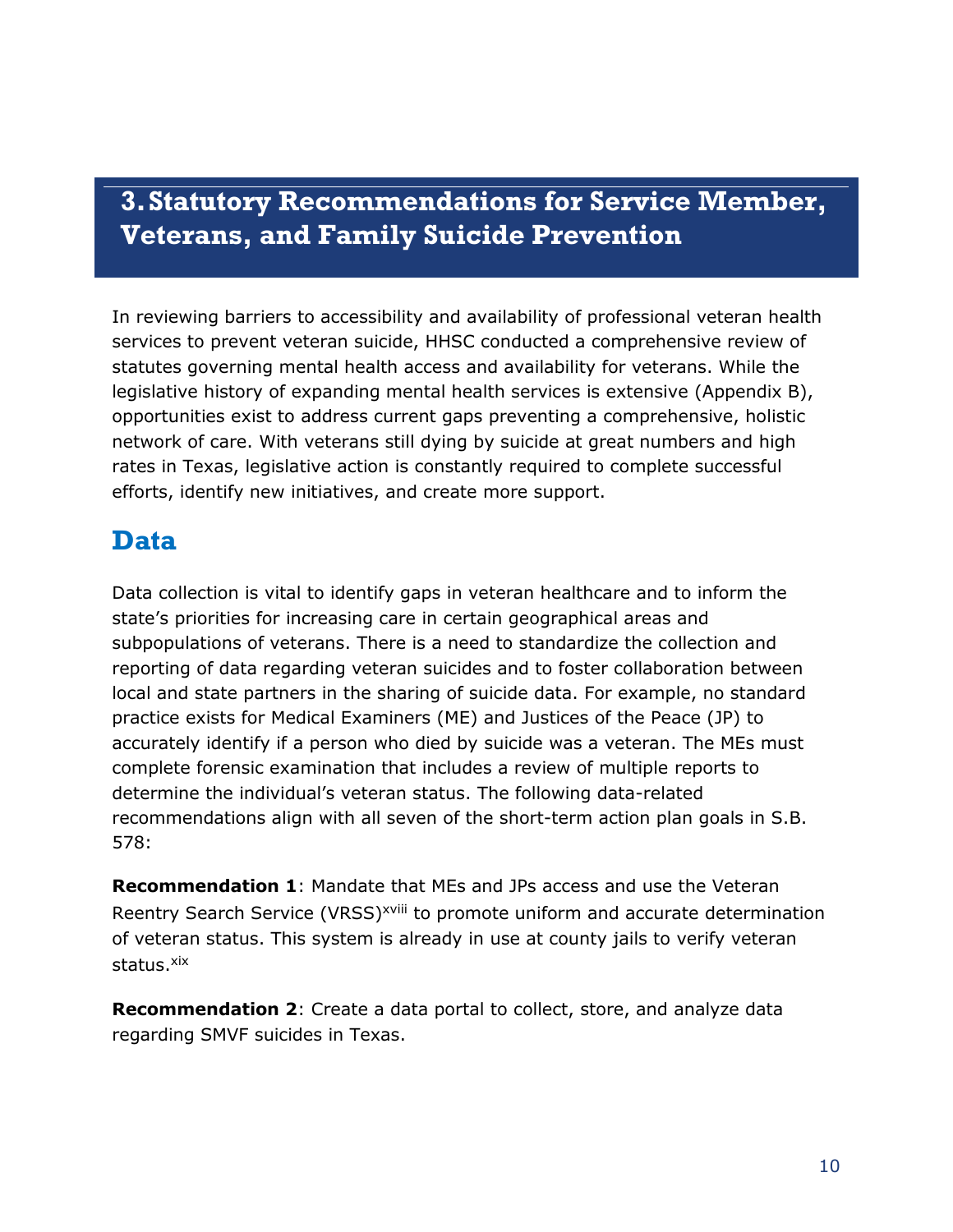**Recommendation 3**: Require an SMVF identifier on death certificates in Texas.

**Recommendation 4**: Suggest Department of Information Resources be the repository for data on veteran suicide collection in Texas, with HHSC as the repository administrator.

# <span id="page-13-0"></span>**Training and Education**

While Texas has taken steps to increase awareness of military-related traumas and access to mental health care services for veterans, training and education on available services is still needed, as well as guidance for interacting with SMVF. These following training-related recommendations align with short-term action Goal 1: raise awareness of health services and resources available to prevent veteran suicide:

**Recommendation 5**: As a requirement for licensure, require mental health professionals to take an HHSC-approved course on SMVF suicide prevention strategies and suicide prevention resources.

**Recommendation 6**: Require mental health and medical providers to be trained in Military Cultural Competency (MCC), Military-Informed Care (MIC) SMVF suicide prevention strategies, and suicide prevention resources.

**Recommendation 7:** Require that all state agency veteran liaisons<sup>xx</sup> undergo suicide prevention training to include knowledge of signs and indicators of suicidality, and the necessary steps to refer to resources, information, or services. (See also Recommendation 16)

# <span id="page-13-1"></span>**Veteran Subpopulations for Focus**

Increased efforts are needed to foster development of engagement tools for veterans most at risk for death by suicide: Vietnam War veterans and veterans ages 18 through 34. The following subpopulation-focused recommendations align with short-term action plan Goal 6: increase proactive outreach to the at-risk veteran population:

**Recommendation 8**: Add Vietnam War, Operation Enduring Freedom (OEF), and Operation Iraqi Freedom (OIF) veterans to the list of prioritized populations for state mental health support services.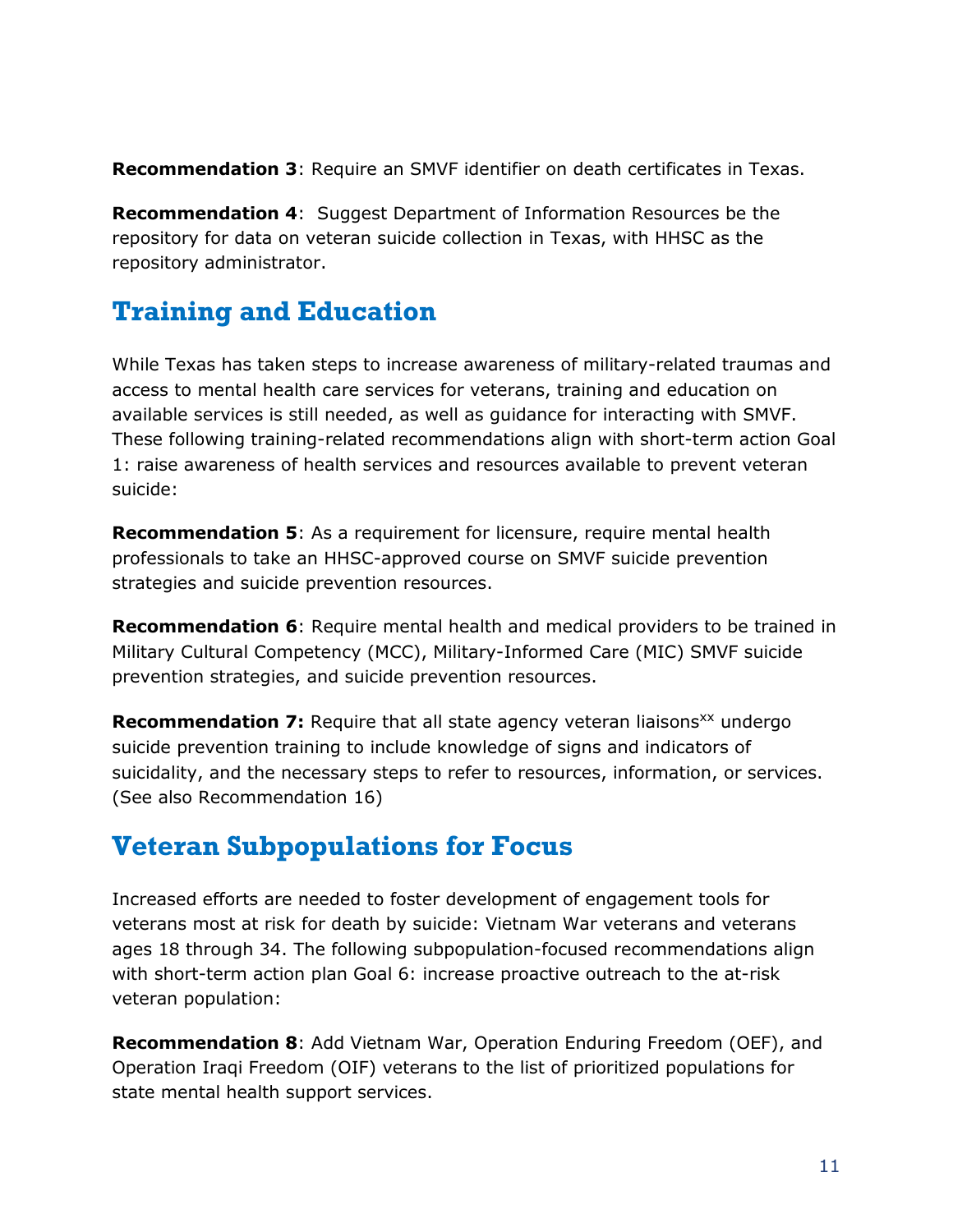**Recommendation 9**: Suggest the Legislature convene a task force to assess and make recommendations to address suicide among Vietnam, OEF, and OIF era veterans.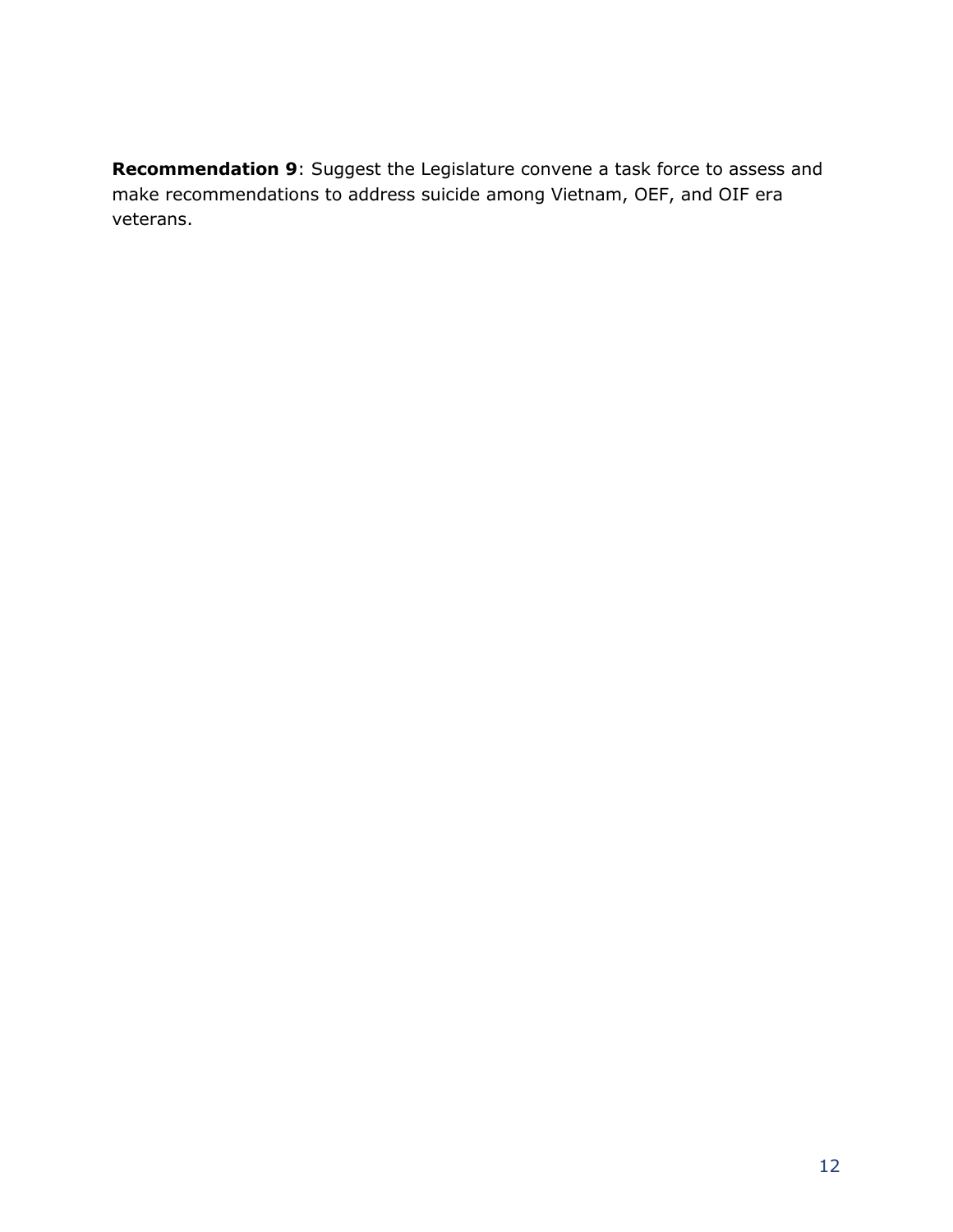# <span id="page-15-0"></span>**4.Administrative Recommendations for Service Member, Veteran, and Family Suicide Prevention**

The following administrative changes may be implemented without the direction of the Legislature. State agencies, stakeholders, and private providers have internal policies and practices they can leverage to accommodate new information and business practices. The following recommendations align with all seven goals outlined in statute of the short-term action plan and may address gaps in collaboration and providing suicide prevention services to SMVF.

## <span id="page-15-1"></span>**Data**

**Recommendation 10**: Align performance measures with the Government Performance and Results Act for grant programs funding the provision of mental health services to SMVF to ensure the accurate and uniform measure and quality of each program.

**Recommendation 11:** The Texas Veterans Commission (TVC) could utilize the online repository created by H.B. 2530, 86<sup>th</sup> Legislature, Regular Session, 2019, to publish information about suicide prevention resources in Texas and collect information about what services, resources, and information are most searched and utilized in suicide prevention.

# <span id="page-15-2"></span>**Advisory Committees**

**Recommendation 12:** Establish an SMVF subcommittee of the TXSPC.

The TXSPC coordinates suicide prevention efforts across the state, working in local communities with 19 different local coalitions that serve SMVF. By creating an SMVF-specific subcommittee, the TXSPC can use existing infrastructure to identify and track the implementation of evidence-based practices among SMVF, develop a clearinghouse of evidence-based practices, and educate providers about these interventions.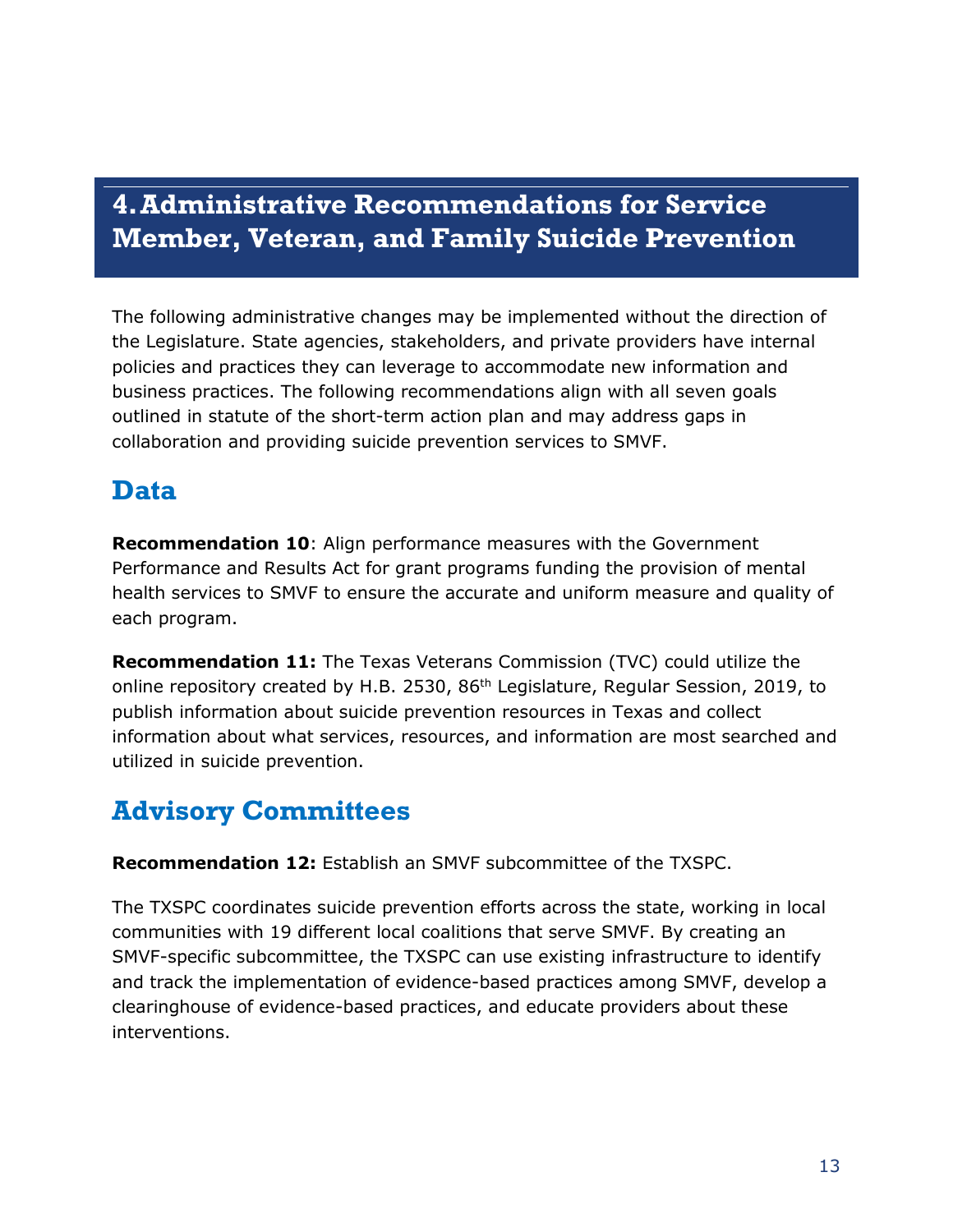# <span id="page-16-0"></span>**State and Federal Partnerships**

**Recommendation 13**: Enhance partnerships with the Department of Defense to identify opportunities to disseminate suicide prevention resources to service members prior to their transition from active duty.

**Recommendation 14**: Enhance partnerships with the VA, using Memorandums of Understanding (MOU) if necessary, to assess implementation of evidence-based interventions to prevent suicide and the efficacy of dissemination of suicide prevention resource information.

**Recommendation 15**: Require Suicide Prevention Coordinators employed by LMHAs and LBHAs, and through the Mental Health Program for Veterans (MHPV) and Texas Veterans and Family Alliance (TV+FA) Grant programs, to be trained in MCC and MIC, as well as how to utilize SMVF suicide prevention resources.

**Recommendation 16**: Through the SBHCC, require state agencies with publicfacing websites to include SMVF suicide prevention resources including the National Suicide Prevention Lifeline<sup>xxi</sup> and veteran liaisons<sup>xxii</sup> as resource points for veteran suicide prevention information. [See also Recommendation 7]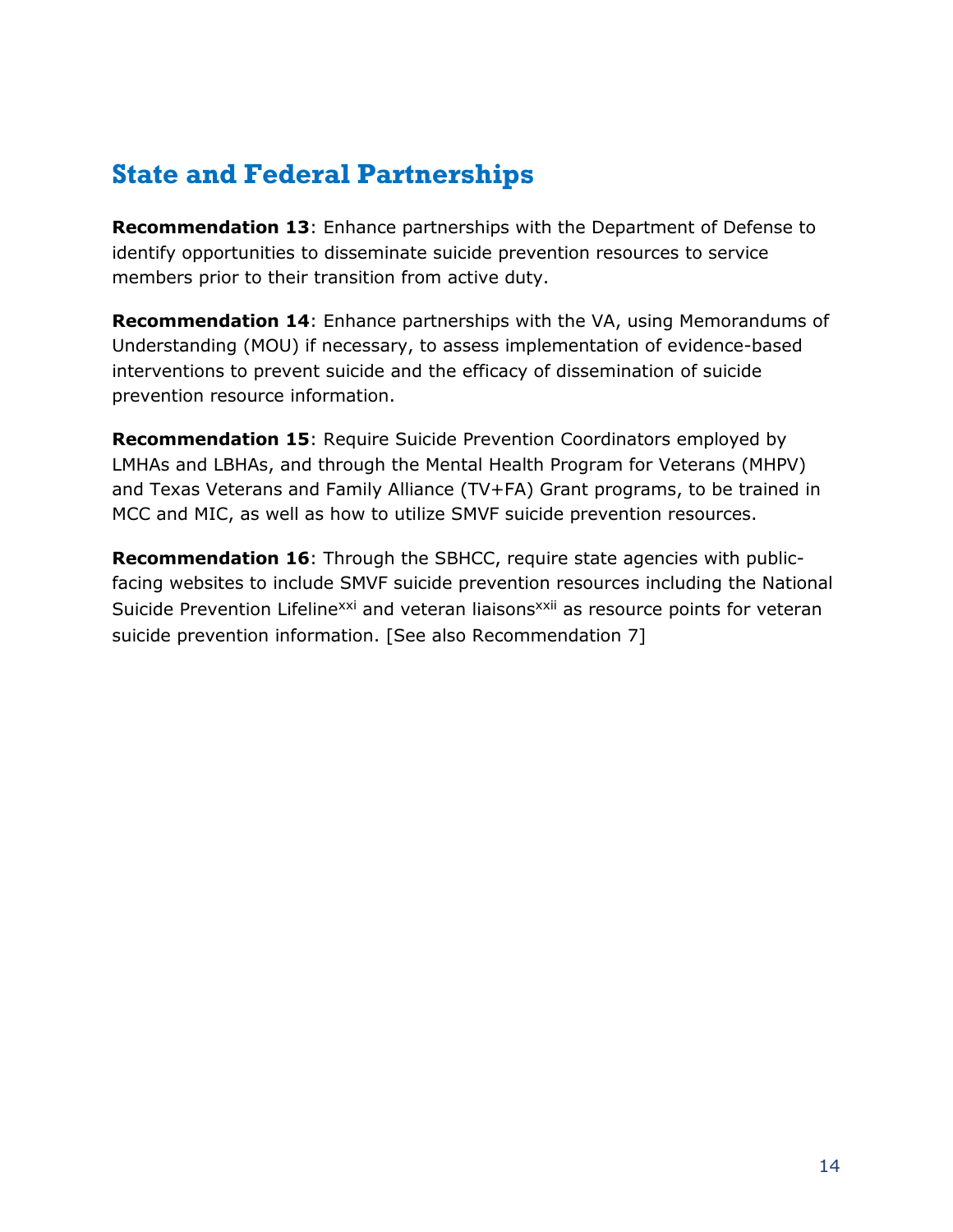# <span id="page-17-0"></span>**5.State Appropriations Recommendations for Service Member, Veteran, and Family Suicide Prevention**

The Texas state budget for the 2018-19 biennium identified \$4.0 billion related to behavioral health services in Article IX, Section 10.04. This funding crossed 18 state agencies (per Article IX, Sec. 10.04) and several areas of state government represented on the Statewide Behavioral Health Coordinating Council, including health and human services, criminal justice, higher education, general government, and regulatory services.



#### **Figure 2: Behavioral Health Funding for the 2018-19 Biennium by Program Type**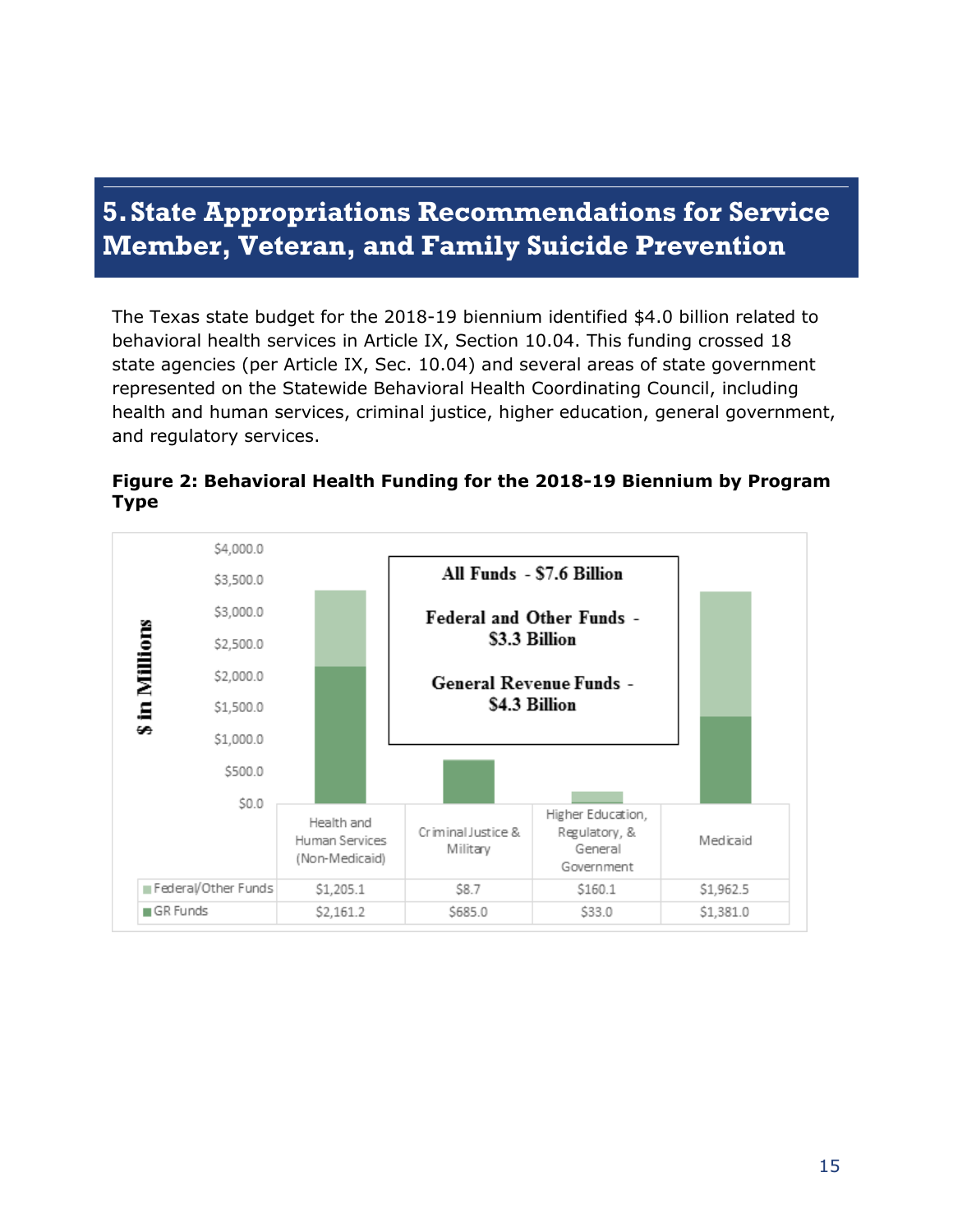The exact amount of total state appropriations specific to addressing veteran suicide prevention is unknown. Specific to HHSC, the 2020-21 General Appropriations Act, H.B. 1, 86<sup>th</sup> Legislature, Regular Session, 2019 (Article II, HHSC, Riders 59 and 61) continues current funding levels for the Mental Health Program for Veterans at \$5 million annually for the fiscal year 2020-2021 biennium, and the Texas Veteran and Family Alliance Grant program at \$20 million for the biennium.

# <span id="page-18-0"></span>**Funding**

The following recommendations align with short-term action plan Goal 3: minimizing costs for ongoing mental health services.

**Recommendation 17:** Perform comprehensive review of current SMVF-specific, behavioral health supporting, state general revenue expenditures to identify current level of appropriations.

**Recommendation 18:** Fund TXSPC to:

- Increase collaboration among public and private entities to support suicide prevention efforts in SMVF; and
- Align all ongoing state and federal suicide prevention efforts to streamline implementation and prevent unnecessary duplication of work.

**Recommendation 19**: Appropriate funding for evaluations of state-funded mental health programs that prioritize services for SMVF and to assess their impact on suicide prevention.

**Recommendation 20**: Continue to fund, and look to expand, grants and programs that increase access to mental health services such as the MHPV and TV+FA Grant programs at HHSC.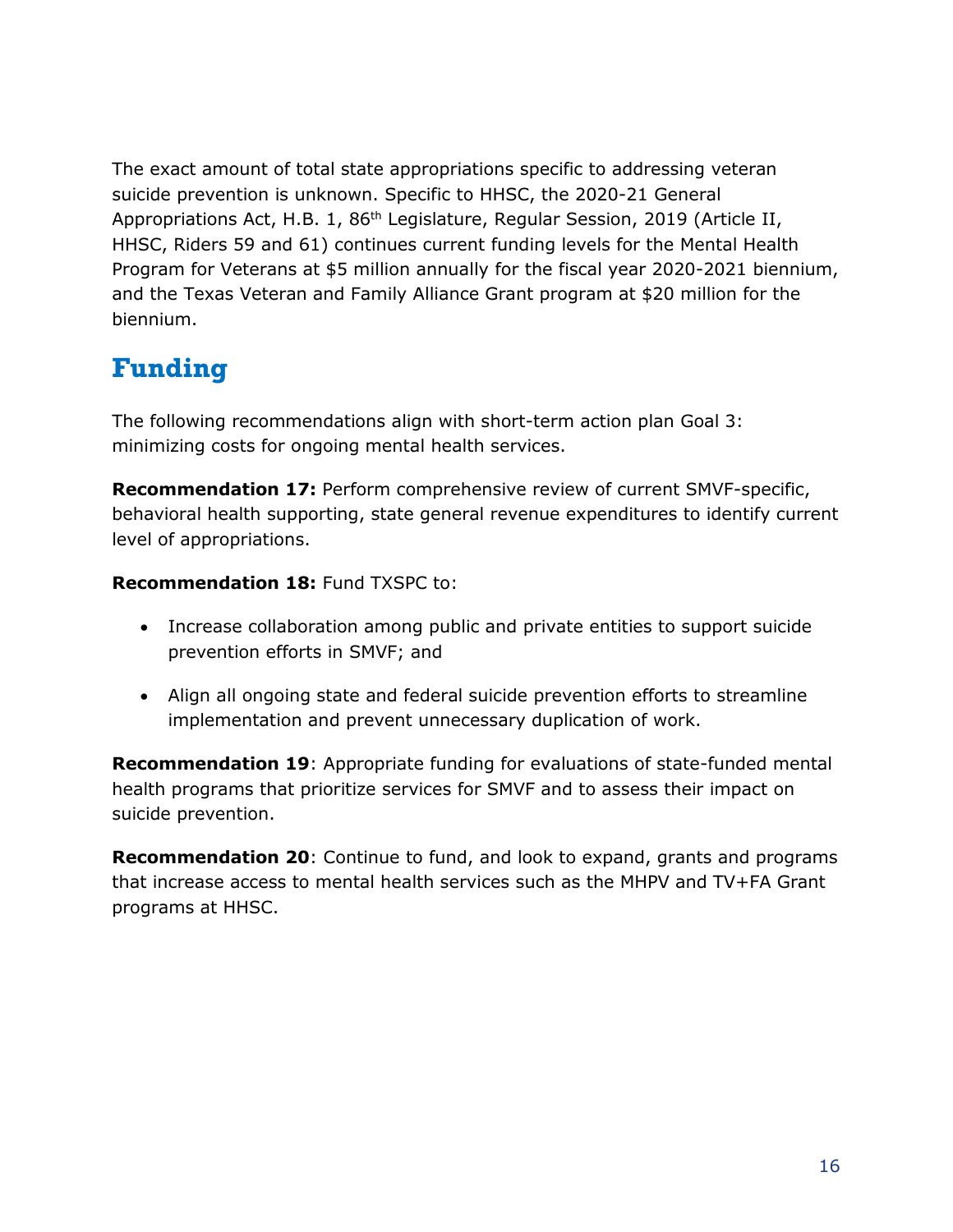## <span id="page-19-0"></span>**6.Next Steps and Conclusion**

In collaboration with stakeholders, HHSC identified potential solutions to address the short-term goals for veteran suicide prevention outlined in statute. HHSC will amend existing contracts and clarify internal policies regarding access to suicide prevention and crisis services for SMVF. Additionally, HHSC will partner with stakeholders to prevent suicide among veterans. Examples of these efforts include:

- Increasing the number of SMVF-specific suicide prevention trainings required by HHSC-contracted entities;<sup>xxiii</sup> and
- Enhancing delivery of Mental Health First Aid (MHFA) training for Veterans.

In addition, potential statutory reforms and appropriations identified to address gaps in veterans' suicide prevention include:

- Enhancing SMVF mental health services through a continuation of state funds directed toward SMVF mental health supports and services; and
- Funding for the TXSPC.

These actions will allow Texas to be more proactive and responsive to SMVF suicide prevention needs and enhance the ability for military trauma-affected veterans to become knowledgeable of and be able to quickly access mental health services and supports as mandated in S.B. 578.

Following the completion of full implementation of this action plan by September 1, 2021, S.B. 578 requires the creation of a long-term action plan to be submitted on September 1, 2021, for full implementation by September 1, 2027. HHSC, along with stakeholders, will work to implement the short-term action plan and develop the long-term action plan in order to provide continuity of strategic efforts to combat the epidemic of veteran suicide.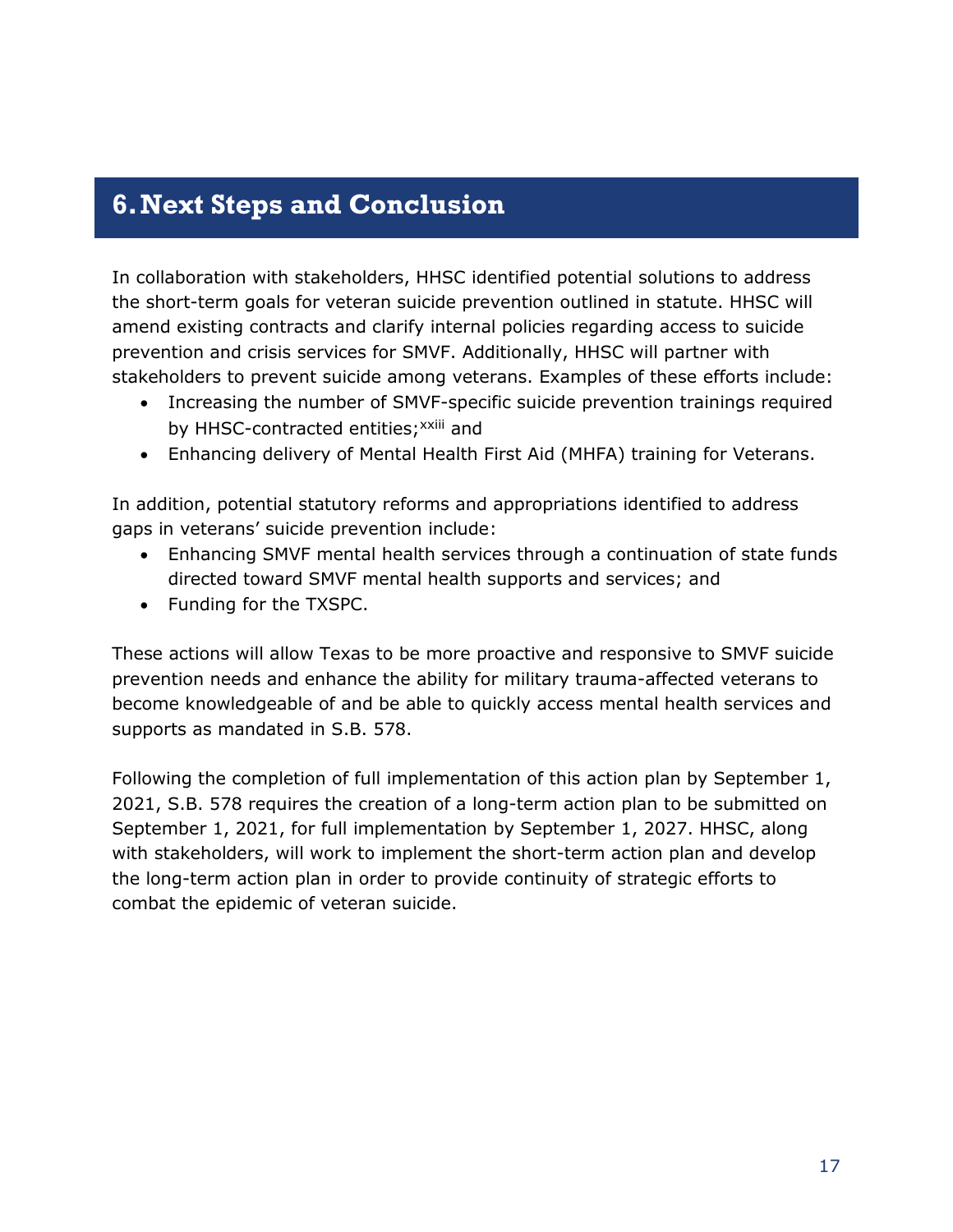# **List of Acronyms**

<span id="page-20-0"></span>

| <b>Acronym</b> | <b>Full Name</b>                            |
|----------------|---------------------------------------------|
| <b>AFSP</b>    | American Foundation for Suicide Prevention  |
| <b>CDC</b>     | <b>Center for Disease Control</b>           |
| <b>DSHS</b>    | Department of State Health Services         |
| H.B.           | <b>House Bill</b>                           |
| <b>HHSC</b>    | <b>Health and Human Services Commission</b> |
| JP             | Justice of the Peace                        |
| <b>LBHA</b>    | Local Behavioral Health Authority           |
| <b>LMHA</b>    | Local Mental Health Authority               |
| <b>MCC</b>     | Military Cultural Competency                |
| ME             | <b>Medical Examiner</b>                     |
| <b>MHFA</b>    | Mental Health First Aid                     |
| <b>MHPV</b>    | Mental Health Program for Veterans          |
| <b>MIC</b>     | Military Informed Care                      |
| <b>MOU</b>     | Memorandum of Understanding                 |
| <b>OEF</b>     | Operation Enduring Freedom                  |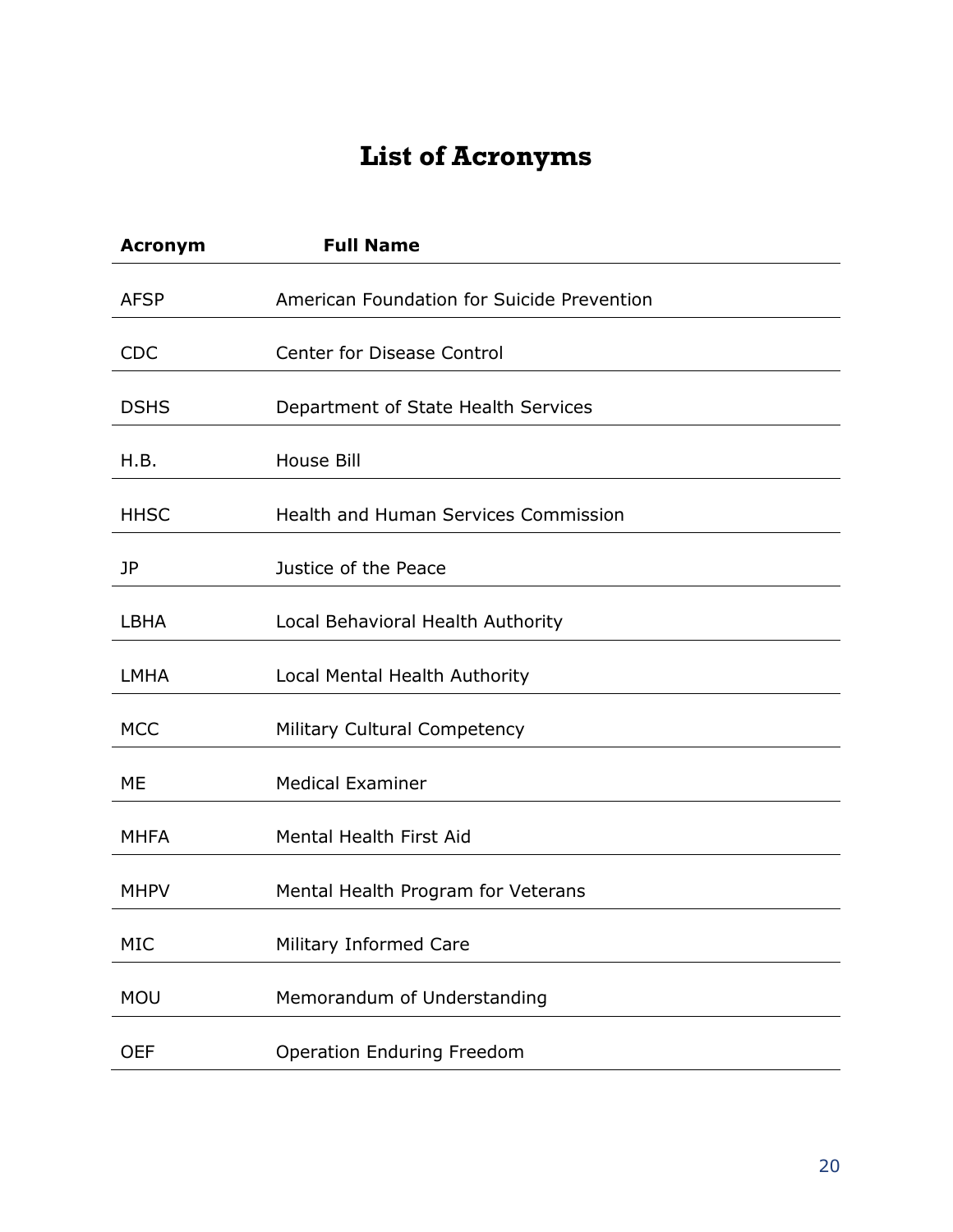| <b>Acronym</b> | <b>Full Name</b>                                          |
|----------------|-----------------------------------------------------------|
| <b>OIF</b>     | Operation Iraqi Freedom                                   |
| <b>PTSD</b>    | Post-Traumatic Stress Disorder                            |
| <b>SAMHSA</b>  | Substance Abuse and Mental Health Services Administration |
| <b>SBHCC</b>   | Statewide Behavioral Health Coordinating Council          |
| S.B.           | Senate Bill                                               |
| <b>SMVF</b>    | Service Members, Veterans, and their Families             |
| <b>TCCVS</b>   | <b>Texas Coordinating Council for Veterans Services</b>   |
| <b>TDCJ</b>    | Texas Department of Criminal Justice                      |
| <b>TXSPC</b>   | <b>Texas Suicide Prevention Council</b>                   |
| <b>TVC</b>     | <b>Texas Veterans Commission</b>                          |
| $TV + FA$      | Texas Veterans and Family Alliance Grant Program          |
| U.S.           | <b>United States</b>                                      |
| VA             | Department of Veterans Affairs                            |
| <b>VRSS</b>    | Veteran Reentry Search Service                            |
| <b>VTC</b>     | Veteran Treatment Court                                   |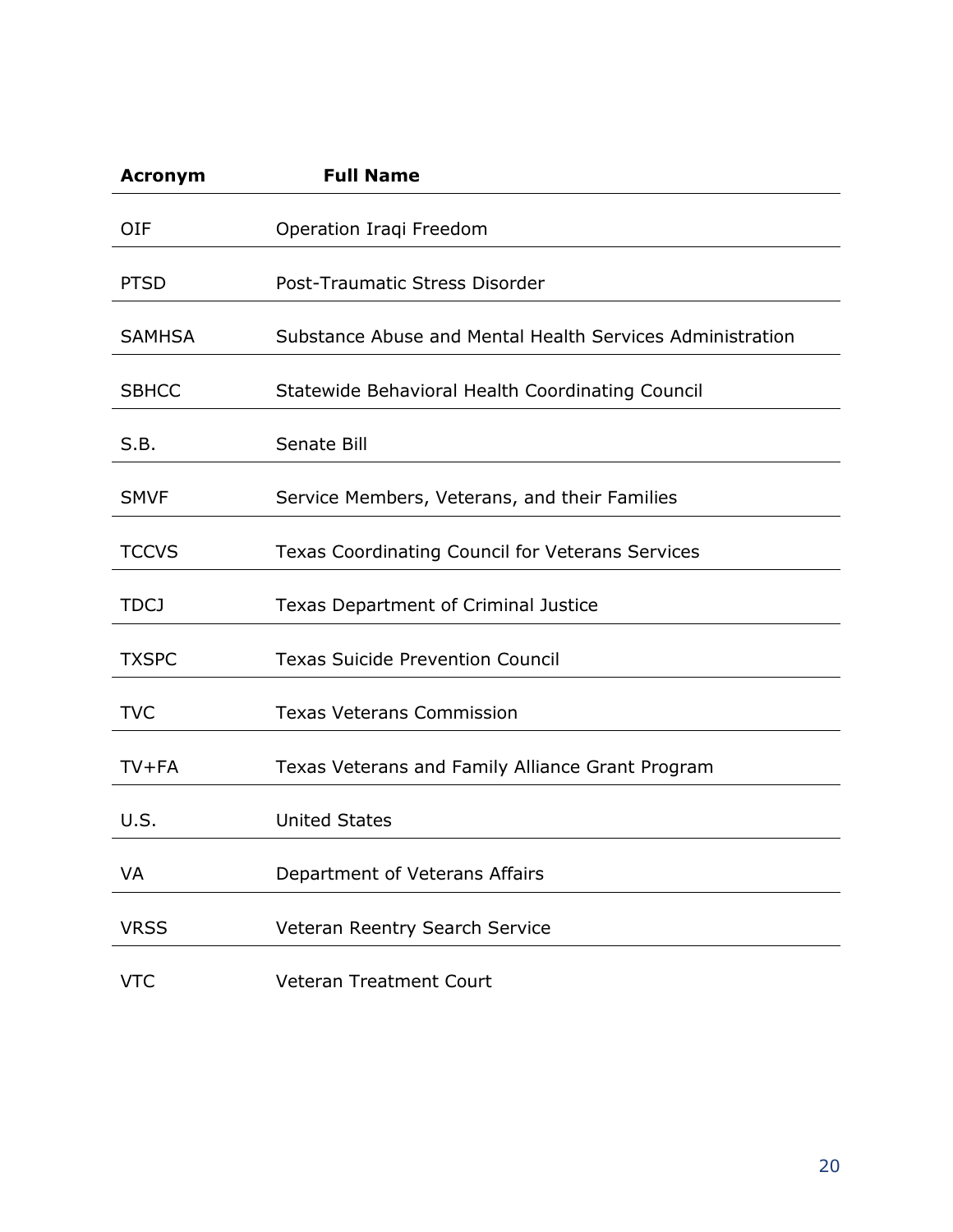# <span id="page-22-0"></span>**Appendix A: Short Term Action Plan Overview**

SEE ATTACHMENT FOR PROPOSED ACTION PLAN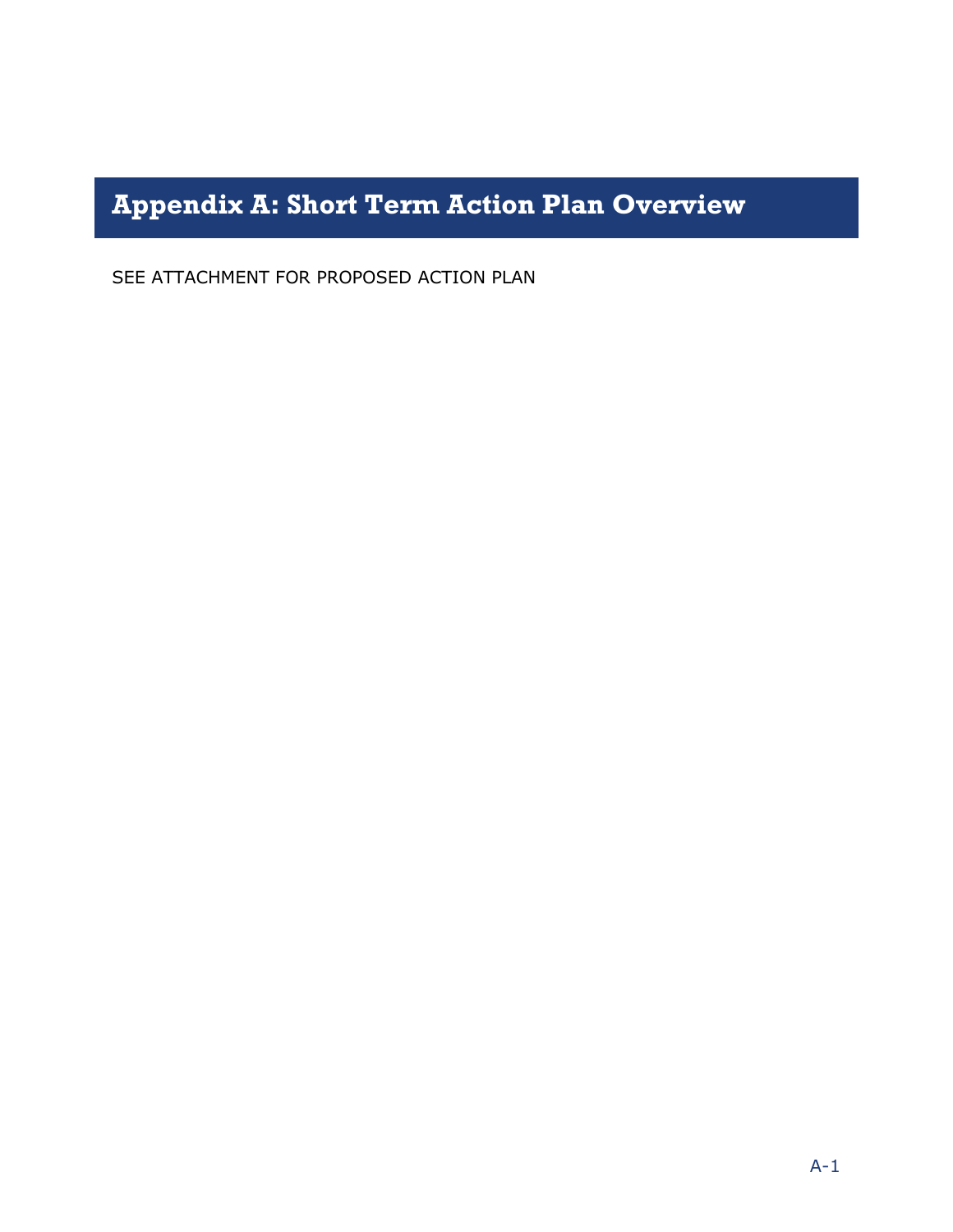## <span id="page-23-0"></span>**Appendix B: Legislation**

# <span id="page-23-1"></span>**Legislative Action in Support of Veterans Healthcare**

Over the past two decades, the Texas Legislature has enacted legislation to build health care infrastructure and increase access to mental health services in an effort to enhance suicide prevention efforts for SMVF in the state. Some of the legislation enacted includes:

- 77th Legislative Session, Regular Session, 2001
	- S.B. 515 established an adult fatality review team to look at the reporting of suicides, among other types of adult deaths.
- 81st Legislative Session, Regular Session, 2009
	- H.B. 1067 allowed for the establishment of MOUs between a ME, a JP, a local registrar, a local health authority, an LMHA, a community health center, a mental health center that acts as a collection agent for the suicide data reported by community mental health centers, or any other political subdivision of this state, for the purposes of reporting and sharing suicide data.
	- $\triangleright$  S.B. 1325 created the mental health intervention program for veterans pilot.
- 83rd Legislative Session, Regular Session, 2013
	- S.B. 462 created the Veteran Treatment Court (VTC) Program.
	- ▶ S.B. 846 mandated the TVC work with the Department of State Health Services (DSHS) to include a suicide prevention component as part of the accreditation training and examination for County Veteran Service Officers.
	- H.B. 2392 established the mental health intervention program for veterans in code and directed suicide prevention be a focus of the program.
	- H.B. 3793 provided grants to LMHAs to receive and provide training in MHFA.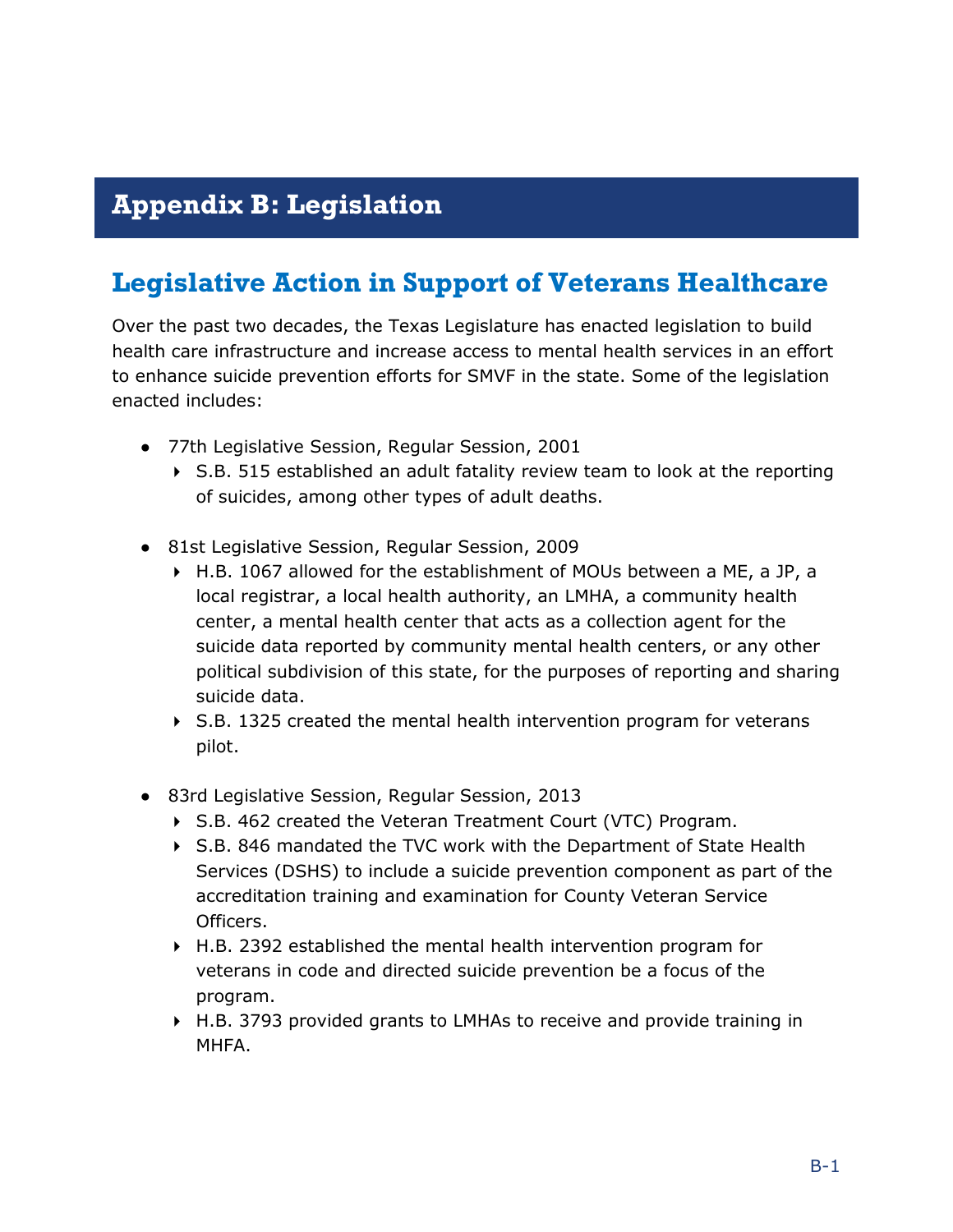- 84th Legislative Session, Regular Session, 2015
	- H.B. 19 codified the Military Veteran Peer Network as a program of TVC and DSHS and directed the establishment of a preventive services program for veteran and military families at risk of family violence, abuse, or neglect. The legislation defined the mental health intervention program for veterans as a community collaborative initiative.
	- S.B. 55 created a grant program at the HHSC to support community programs for veterans' mental health, requiring 100 percent matching funds from a private third party.
	- ▶ S.B. 805 directed veteran employment preference for state agencies.
	- ▶ S.B. 832 added mental health to the categories TCCVS must examine.
	- ▶ H.B. 875 established a method for verifying the veteran status of inmates booked into county jails.
	- ▶ S.B. 1304 and S.B. 1305 required the DSHS mental health intervention program for veterans to include women veterans and rural veterans as focused populations.
	- ▶ H.B. 1338 created training for peace officers and first responders on how to identify and interact with veterans affected by trauma.
	- S.B. 1474 renamed veteran courts to veteran treatment courts and expanded eligibility to those experiencing military sexual trauma.
	- S.B. 1624 mandated that mental health and suicide prevention services information be given to entering students at certain institutions of higher learning in Texas.
	- ▶ H.B. 1762 established a health care advocacy program for veterans to assist them in overcoming barriers to accessing health care.
	- H.B. 3729 directed that family members may participate in of the treatment and services provided through veteran treatment courts.
- 85th Legislative Session, Regular Session, 2017
	- ▶ S.B. 27 established the veteran counselor pilot program to provide mental health services to veterans.
	- S.B. 578 mandated the creation of a statewide short-term and long-term action plan to prevent veteran suicides.
	- ▶ S.B. 591 mandated TVC conduct a community outreach campaign to raise awareness of existing SMVF services, including mental health services.
	- ▶ S.B. 865 created a veteran services coordinator position at TDCJ and established a veteran reentry dorm for certain incarcerated veterans.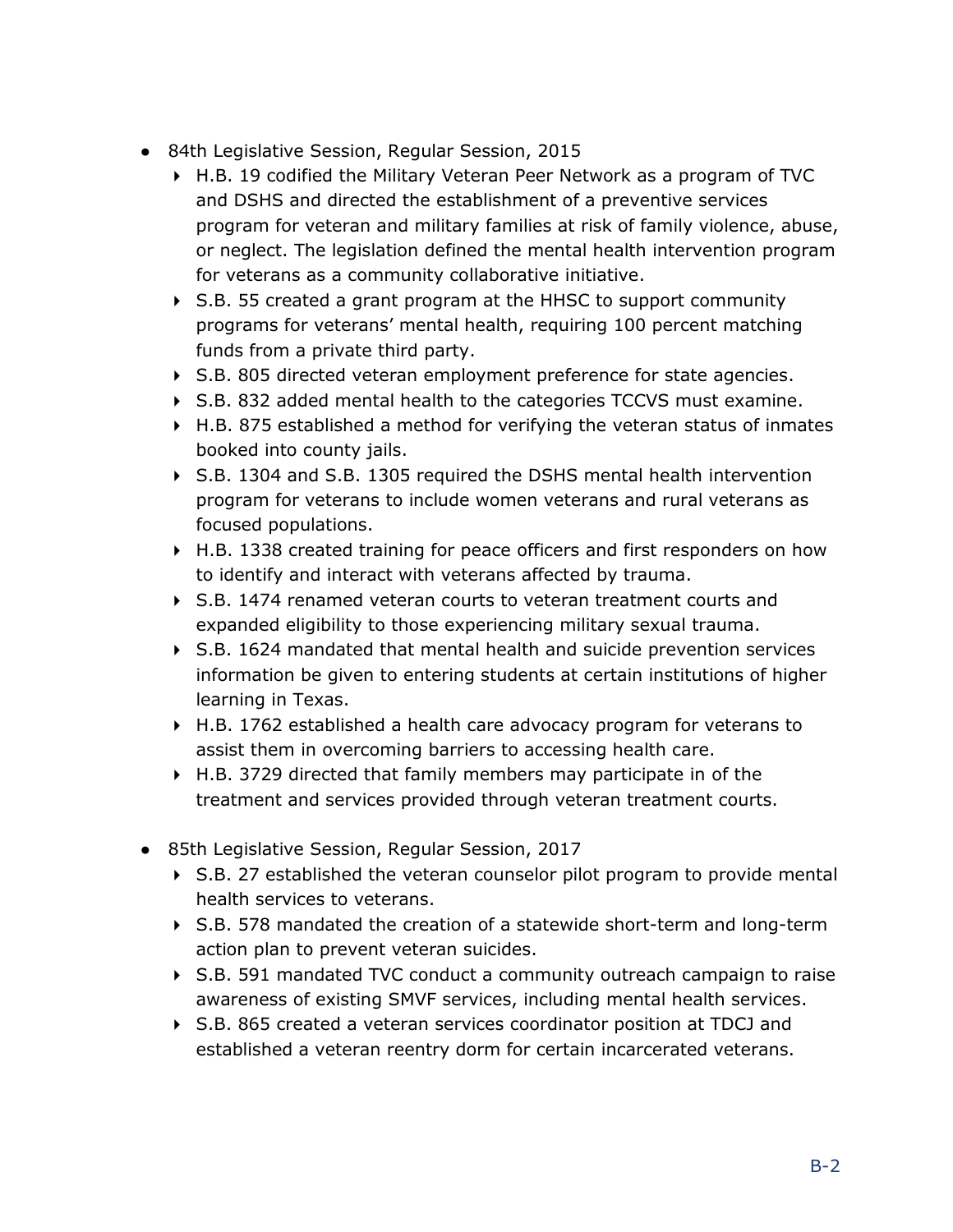- 86th Legislative Session, Regular Session, 2019
	- ▶ H.B. 306 created an open burn pit registry for certain service members and veterans to record possible toxic exposure to support outreach and education.
	- ▶ H.B. 2530 requires TVC to develop an online repository of information of use to active duty military relocating to this state.
	- H.B. 3980 requires that the SBHCC prepare a report regarding suicide rates in this state and state efforts to prevent suicides.
	- H.B. 4429 requires LMHAs to have their MHFA trainer be trained in the veteran specific component and provide that training to SMVF.
	- H.C.R. 148 designated the month of June as Veteran Suicide and Post Traumatic Stress Disorder (PTSD) Awareness month for a 10-year period.
	- ▶ S.B. 601 requires that the TVC publish the results of needs assessments to their website.
	- ▶ S.B. 633 mandates that HHSC create an initiative to increase the capacity of LMHAs to provide access to mental health services, particularly in rural counties.
	- ▶ S.B. 822 reduced the amount of match required for mental health supportive TV+FA grants in counties with less than 250,000 population in order to increase the amount of grant projects in these areas.
	- ▶ S.B. 1180 requires the TVC to report VTC statistics including grant funding.
	- S.B. 1443 allowed the Texas Military Preparedness Commission to evaluate grant applications under the Defense Economic Adjustment Assistance Grant Program under an expanded criteria which can include mental health support and infrastructure development.
	- S.B. 1557 institutes a Purple Star designation for school district campuses based on a minimum criteria which includes counseling and mentorship, and a transition program for military connected students.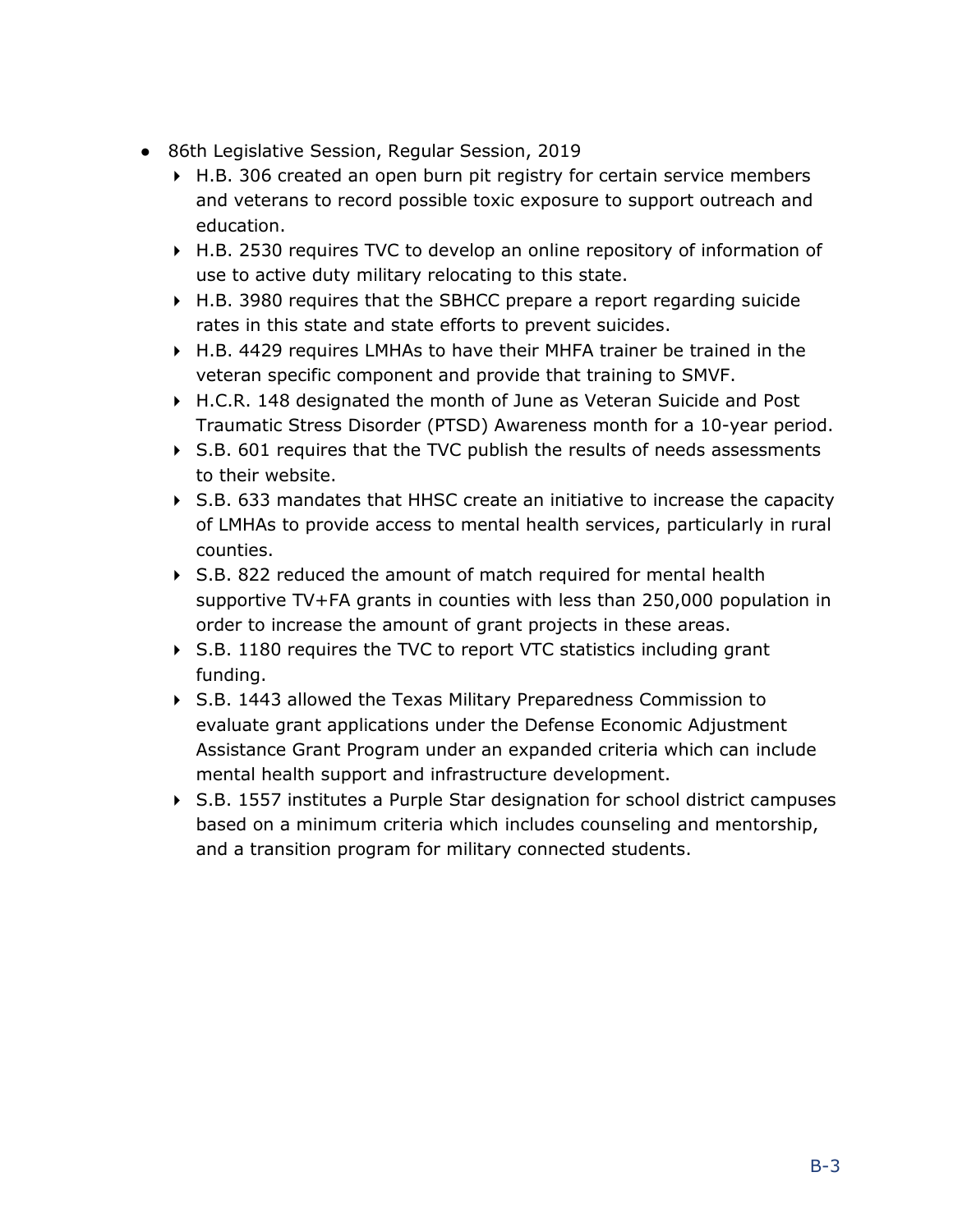#### <span id="page-26-0"></span>**Appendix C: Endnotes**

 $\overline{a}$ 

<sup>i</sup> Texas Government Code, Chapter 531, §531.0999(a)

ii U.S. Department of Veterans Affairs. (2018). *National Strategy for Preventing Veteran Suicide 2018-2028*. Retrieved from

[https://www.mentalhealth.va.gov/suicide\\_prevention/docs/Office-of-Mental-Health](https://www.mentalhealth.va.gov/suicide_prevention/docs/Office-of-Mental-Health-and-Suicide-Prevention-National-Strategy-for-Preventing-Veterans-Suicide.pdf)[and-Suicide-Prevention-National-Strategy-for-Preventing-Veterans-Suicide.pdf](https://www.mentalhealth.va.gov/suicide_prevention/docs/Office-of-Mental-Health-and-Suicide-Prevention-National-Strategy-for-Preventing-Veterans-Suicide.pdf)

iiiTexas Veterans Commission. (2018) *Coordinating Council for Veterans Services Fourth Report*. Retrieved from [https://www.tvc.texas.gov/wp-](https://www.tvc.texas.gov/wp-content/uploads/2018/10/TCCVS-Fourth-Report-1-Oct-2018.pdf)

[content/uploads/2018/10/TCCVS-Fourth-Report-1-Oct-2018.pdf](https://www.tvc.texas.gov/wp-content/uploads/2018/10/TCCVS-Fourth-Report-1-Oct-2018.pdf)

iv Texas Suicide Prevention Council. (2018) *Texas State Plan for Suicide Prevention: Guidelines for Suicide Prevention in Texas*. Retrieved from [https://texassuicideprevention.org/wp-](https://texassuicideprevention.org/wp-content/uploads/2019/03/TexasPlanUpdate2018FINALpdf.pdf)

[content/uploads/2019/03/TexasPlanUpdate2018FINALpdf.pdf](https://texassuicideprevention.org/wp-content/uploads/2019/03/TexasPlanUpdate2018FINALpdf.pdf)

<sup>v</sup> Texas Department of Health and Human Services. (2019) *Texas Statewide Behavioral Health Fiscal Years 2017-2021 Strategic Plan Update and the Foundation for the IDD Strategic Plan*. Retrieved from

[https://hhs.texas.gov/sites/default/files/documents/laws-regulations/reports](https://hhs.texas.gov/sites/default/files/documents/laws-regulations/reports-presentations/2019/hb1-statewide-behv-hlth-idd-plan-feb-2019.pdf)[presentations/2019/hb1-statewide-behv-hlth-idd-plan-feb-2019.pdf](https://hhs.texas.gov/sites/default/files/documents/laws-regulations/reports-presentations/2019/hb1-statewide-behv-hlth-idd-plan-feb-2019.pdf)

vi The Texas Statewide Behavioral Health Coordinating Council was created through Article II, Health and Human Services Commission, Rider 82 of S.B. 1, 83rd Legislature, Regular Session, 2013, and engages 18 state agencies that receive General Revenue behavioral health funding to develop a strategic behavioral health plan. Find more at [https://hhs.texas.gov/sites/default/files/050216-statewide](https://hhs.texas.gov/sites/default/files/050216-statewide-behavioral-health-strategic-plan.pdf)[behavioral-health-strategic-plan.pdf](https://hhs.texas.gov/sites/default/files/050216-statewide-behavioral-health-strategic-plan.pdf)

vii SAMHSA SMVF Technical Assistance Center. (2017). *Introduction to the service members, veterans, and their families community intercept model*. Retrieved from [https://www.prainc.com/wp-content/uploads/2017/08/SMVF-Intercept-](https://www.prainc.com/wp-content/uploads/2017/08/SMVF-Intercept-Model_FINAL.pdf)[Model\\_FINAL.pdf](https://www.prainc.com/wp-content/uploads/2017/08/SMVF-Intercept-Model_FINAL.pdf)

viii Centers for Disease Control. (2017) *Preventing Suicide: A Technical Package of Policy, Programs, and Practices.* Retrieved from

<https://www.cdc.gov/violenceprevention/pdf/suicideTechnicalPackage.pdf>

ix American Foundation for Suicide Prevention. (2018) *Suicide Facts and Figures: Texas 2018.* Retrieved from [https://afsp.org/about-suicide/state-fact](https://afsp.org/about-suicide/state-fact-sheets/#Texas)[sheets/#Texas](https://afsp.org/about-suicide/state-fact-sheets/#Texas)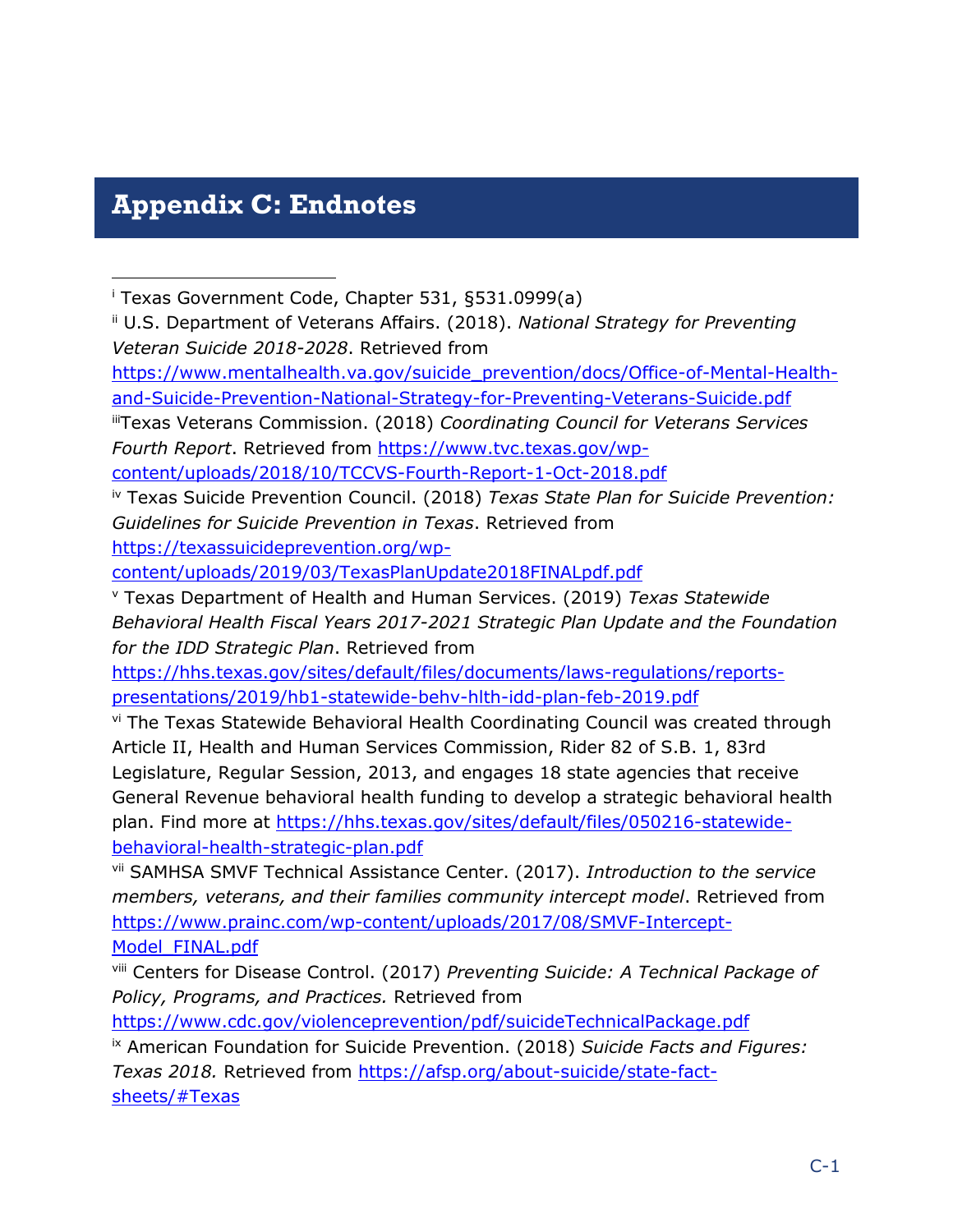<sup>x</sup> U.S. Department of Veterans Affairs, National Center for Veterans Analysis and Statistics. (2016). Retrieved from

[https://www.va.gov/vetdata/veteran\\_population.asp](https://www.va.gov/vetdata/veteran_population.asp)

xi Intercept points in this context are the points of social interaction in which a peer or counselor has an opportunity to intervene with a veteran towards suicide prevention.

xii The VA revealed in a 2018 report that the previous, commonly-repeated 20 Veterans a day statistic included Active Duty suicides. An average of 17 per day reflects the 6,132 recorded veteran deaths by suicide in the last full calendar year for which we have verified data from the VA. Wentling, Nikki. "VA Reveals Its Veteran Suicide Statistic Included Active-Duty Troops". Military.com. 21 June 2018. [https://www.military.com/daily-news/2018/06/21/va-reveals-its-veteran-suicide](https://www.military.com/daily-news/2018/06/21/va-reveals-its-veteran-suicide-statistic-included-active-duty-troops.html)[statistic-included-active-duty-troops.html](https://www.military.com/daily-news/2018/06/21/va-reveals-its-veteran-suicide-statistic-included-active-duty-troops.html)

xiii U.S. Department of Veterans Affairs, Office of Mental Health and Suicide Prevention. (2018) *VA National Suicide Data Report 2005-2016*. Retrieved fro[mhttps://www.mentalhealth.va.gov/docs/data-](https://www.mentalhealth.va.gov/docs/data-sheets/OMHSP_National_Suicide_Data_Report_2005-2016_508.pdf)

[sheets/OMHSP\\_National\\_Suicide\\_Data\\_Report\\_2005-2016\\_508.pdf](https://www.mentalhealth.va.gov/docs/data-sheets/OMHSP_National_Suicide_Data_Report_2005-2016_508.pdf)

xiv U.S. Department of Veterans Affairs. (2016). *Texas Veteran Suicide Data Sheet, 2016*. Retrieved from [https://www.mentalhealth.va.gov/docs/data](https://www.mentalhealth.va.gov/docs/data-sheets/2016/Texas_2016.pdf)[sheets/2016/Texas\\_2016.pdf](https://www.mentalhealth.va.gov/docs/data-sheets/2016/Texas_2016.pdf)

xv U.S. Department of Veterans Affairs, National Center for Veterans Analysis and Statistics. (2016). *2016 Key Data Points*. Retrieved from

[https://www.mentalhealth.va.gov/docs/data-sheets/2016/2016-Key-Data-Points-](https://www.mentalhealth.va.gov/docs/data-sheets/2016/2016-Key-Data-Points-Infographic-508.pdf)[Infographic-508.pdf](https://www.mentalhealth.va.gov/docs/data-sheets/2016/2016-Key-Data-Points-Infographic-508.pdf)

xvi The term "die by suicide" is evidence-based terminology, recommended to be used in place of terms like "successful/failed suicide". See links for responsible reporting of suicide here: [http://reportingonsuicide.org/wp-](http://reportingonsuicide.org/wp-content/themes/ros2015/assets/images/Recommendations-eng.pdf)

[content/themes/ros2015/assets/images/Recommendations-eng.pdf](http://reportingonsuicide.org/wp-content/themes/ros2015/assets/images/Recommendations-eng.pdf)

xvii U.S. Department of Veterans Affairs, National Center for Veterans Analysis and Statistics. (2018). *Texas Veteran Suicide Data Sheet, 2016*. Retrieved from [https://www.mentalhealth.va.gov/docs/data-sheets/2016/Texas\\_2016.pdf](https://www.mentalhealth.va.gov/docs/data-sheets/2016/Texas_2016.pdf)

xviii The **Veteran Reentry Search Service** is a secure web site which currently enables correctional and other criminal justice system entities to identify inmates or defendants who have served in the United States Military found at

[https://vrss.va.gov/.](https://vrss.va.gov/)

xix House Bill (H.B.) 875, 84<sup>th</sup> Regular Session, 2015, required the Texas Department of Criminal Justice (TDCJ) to verify an inmate's veteran status using the VRSS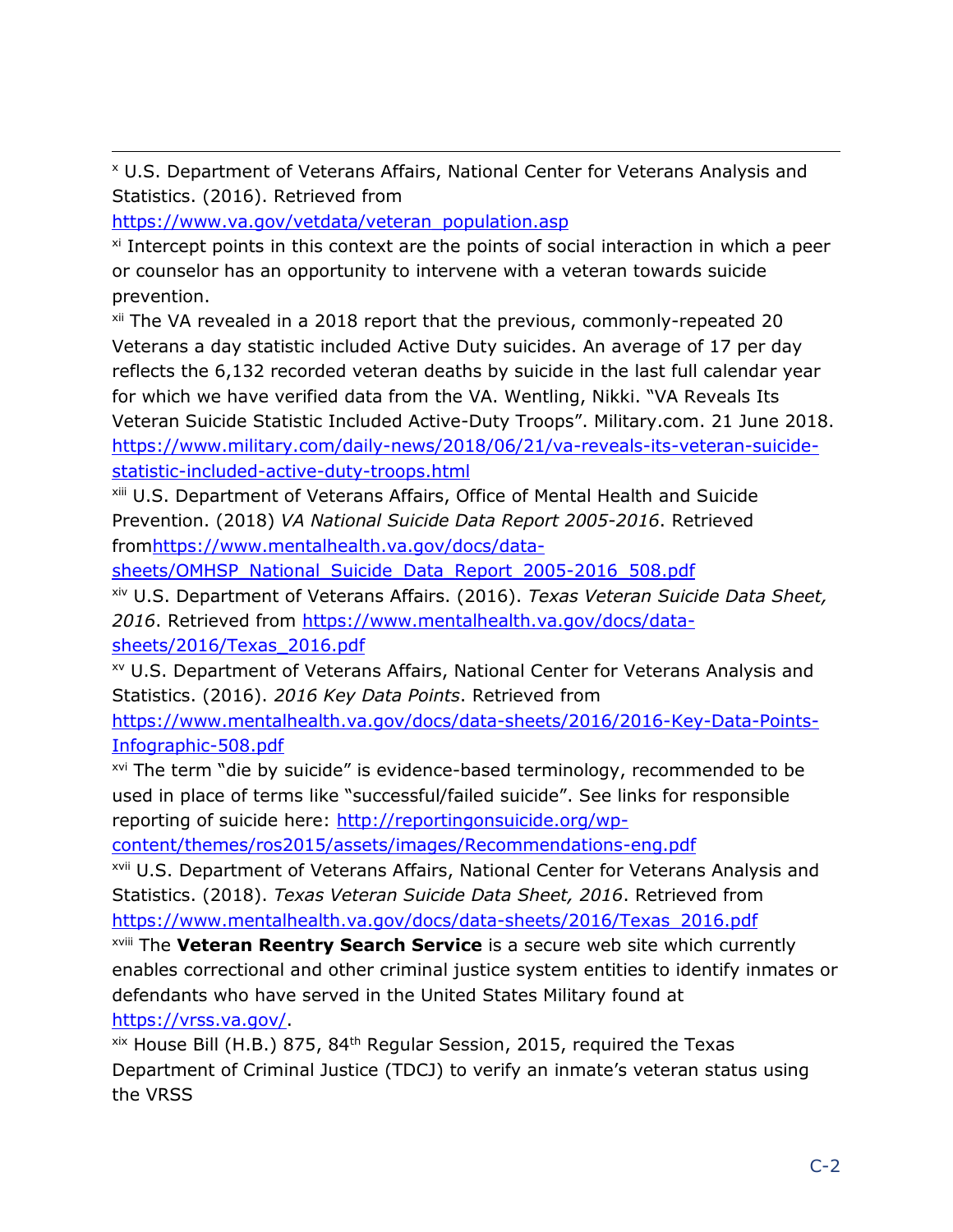$x \times S.B. 805$ ,  $84$ <sup>th</sup> (R) Legislature, 2015, established that all state agencies of at least 500 full-time equivalent positions are required to designate an individual from the agency to serve as a veteran's liaison

xxi The National Suicide Prevention Lifeline is a national network of local crisis centers that provides free and confidential emotional support to people in suicidal crisis or emotional distress 24 hours a day, 7 days a week. Call toll free 1-800-273- 8255, Veterans press 1, text to 838255, or chat online at <https://suicidepreventionlifeline.org/>

xxii S.B. 805, 84<sup>th</sup> (R) Legislature, 2015, established that all state agencies of at least 500 full-time equivalent positions are required to designate an individual from the agency to serve as a veteran's liaison

xxiii These entities include Local Mental Health Authorities (LMHA), Local Behavioral Health Authorities (LBHA), and grant recipients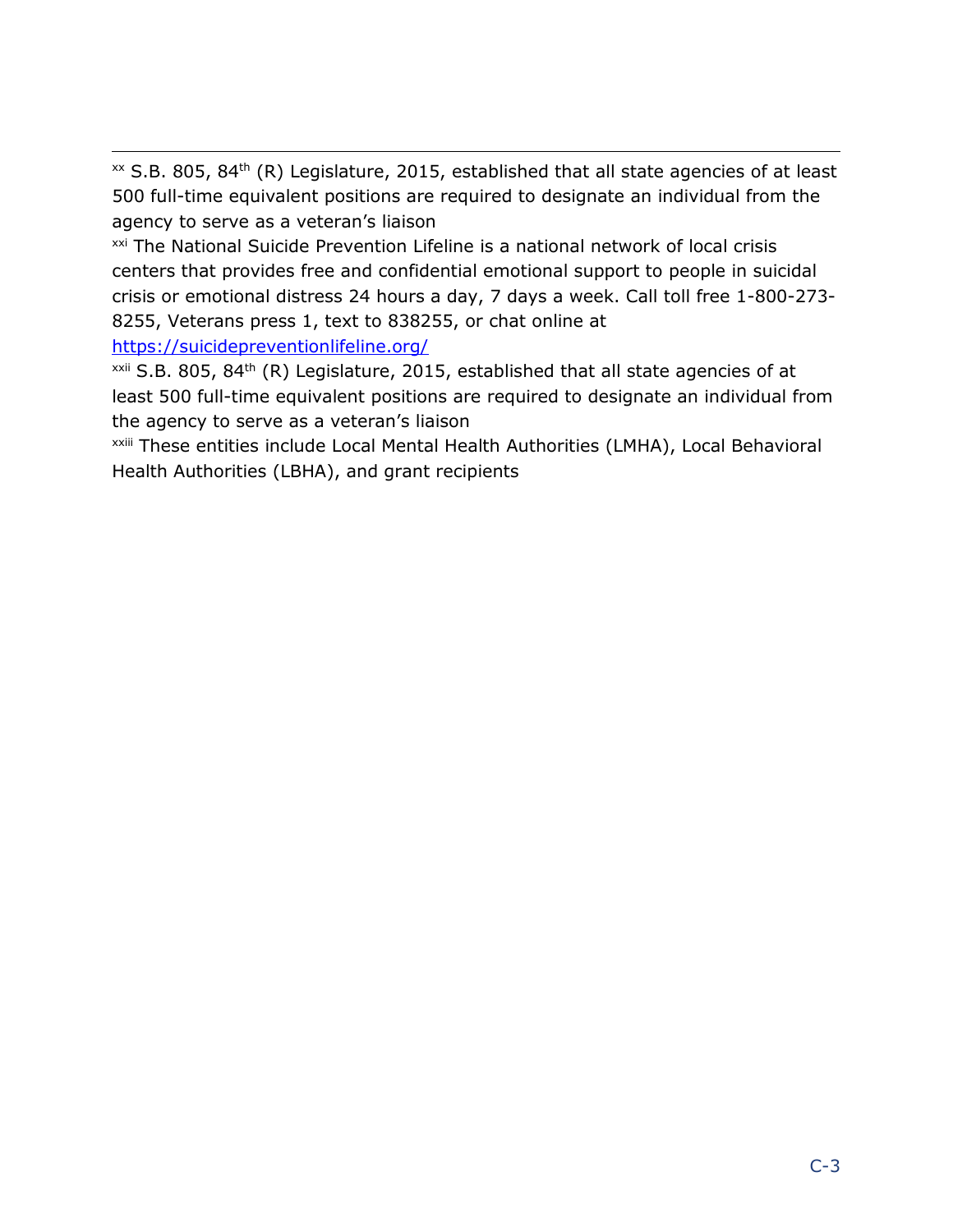| Legislative Intent: Develop a comprehensive action plan to increase access to and availability of professional veteran health services to prevent veteran suicides. |  |  |  |  |  |  |  |  |
|---------------------------------------------------------------------------------------------------------------------------------------------------------------------|--|--|--|--|--|--|--|--|
|                                                                                                                                                                     |  |  |  |  |  |  |  |  |

| <b>Strategy</b>                                                                                                                                   | <b>Action</b>                                                                                                                                                                                                                                | Sec. 531.099(b)(1)<br><b>Ensure capacity to</b><br>improve veteran<br>awareness of veteran<br>SP resources and<br>programs | Sec 531.099(b)(2<br>Increase access<br>to veterans<br>mental health<br>services | Sec 531.099(b)(3)<br><b>Ensure capacity to</b><br>develop, implement<br>measure impact of<br>low/no cost access<br>to mental health<br>services | Sec 531.099(b)(4)<br><b>Enable and support</b><br>expansion of public<br>private partnerships<br>to identify veterans at<br>risk and connect<br>to appropriate care | Sec 531.099(b)(5)<br><b>Ensure outreach</b><br>initiatives connect<br>veterans to evidence-based<br>support mechanisms | Sec 531.099(b)(6)<br><b>Maximize implementation</b><br>on of effective suicide<br>prevention efforts within<br>existing and among<br>emerging veteran peer<br>networks and community<br>partnerships | Sec 531.099(b)(7)<br><b>Ensure justice</b><br>system(s)<br>are equipped to<br>identify and<br>address the unique<br>needs<br>of veterans at risk<br>of suicide | <b>Achievable</b><br>by August 31,<br>2021 | <b>Cannot</b> be<br>achieved<br>by August 31,<br>2021, OR<br>should be in<br>long-term plan | <b>CDC</b><br><b>PLAN</b><br><b>STRATEGY</b> | VA<br><b>NATIONAL</b><br><b>PLAN</b><br><b>STRATEGY</b> |
|---------------------------------------------------------------------------------------------------------------------------------------------------|----------------------------------------------------------------------------------------------------------------------------------------------------------------------------------------------------------------------------------------------|----------------------------------------------------------------------------------------------------------------------------|---------------------------------------------------------------------------------|-------------------------------------------------------------------------------------------------------------------------------------------------|---------------------------------------------------------------------------------------------------------------------------------------------------------------------|------------------------------------------------------------------------------------------------------------------------|------------------------------------------------------------------------------------------------------------------------------------------------------------------------------------------------------|----------------------------------------------------------------------------------------------------------------------------------------------------------------|--------------------------------------------|---------------------------------------------------------------------------------------------|----------------------------------------------|---------------------------------------------------------|
| 1. Increase public and private                                                                                                                    | 1.1 Establish an interactive,<br>statewide network for SMVF suicide<br>prevention and mental health<br>coordination.                                                                                                                         | <b>YES</b>                                                                                                                 | <b>YES</b>                                                                      | <b>NO</b>                                                                                                                                       | <b>YES</b>                                                                                                                                                          | <b>YES</b>                                                                                                             | <b>YES</b>                                                                                                                                                                                           | <b>NO</b>                                                                                                                                                      | <b>YES</b>                                 | <b>YES</b>                                                                                  | <b>YES</b>                                   | <b>YES</b>                                              |
| awareness of and engagement in<br>statewide SMVF suicide prevention<br>and mental health support.                                                 | 1.2 Produce and circulate SMVF<br>culturally-informed materials which<br>promote awareness of suicide as a<br>preventable public health concern<br>for distribution to state, county,<br>municipal entities for further<br>distribution      | <b>YES</b>                                                                                                                 | <b>YES</b>                                                                      | <b>NO</b>                                                                                                                                       | <b>YES</b>                                                                                                                                                          | <b>YES</b>                                                                                                             | <b>YES</b>                                                                                                                                                                                           | <b>YES</b>                                                                                                                                                     | <b>YES</b>                                 | <b>YES</b>                                                                                  | <b>YES</b>                                   | <b>YES</b>                                              |
| 2. Create greater visibility of SMVF<br>suicide prevention to increase<br>stakeholders involvement across                                         | 2.1 Adopt a statewide legislative<br>esolution to designate a SMVF Day<br>within the National Suicide<br>Prevention Week each September.                                                                                                     | <b>YES</b>                                                                                                                 | <b>NO</b>                                                                       | <b>NO</b>                                                                                                                                       | <b>NO</b>                                                                                                                                                           | <b>YES</b>                                                                                                             | <b>NO</b>                                                                                                                                                                                            | <b>NO</b>                                                                                                                                                      | <b>NO</b>                                  | <b>YES</b>                                                                                  | <b>YES</b>                                   | <b>YES</b>                                              |
| disciplines and with the SMVF<br>population.                                                                                                      | 2.2 Coordinate an annual<br>symposium to support awareness<br>and prevention of suicide among<br>SMVF.                                                                                                                                       | <b>YES</b>                                                                                                                 | <b>YES</b>                                                                      | NO                                                                                                                                              | <b>YES</b>                                                                                                                                                          | <b>YES</b>                                                                                                             | <b>NO</b>                                                                                                                                                                                            | <b>NO</b>                                                                                                                                                      | <b>YES</b>                                 | <b>YES</b>                                                                                  | <b>YES</b>                                   | <b>YES</b>                                              |
| 3. Increase the number of counties<br>providing public information<br>campaigns to increase knowledge of<br>SMVF suicide prevention practices.    | 3.1 Design and produce SMVF<br>culturally-informed public service<br>announcements for distribution to<br>communities through television,<br>adio, billboards, and online. Where<br>possible, include local resource<br>contact information. | <b>YES</b>                                                                                                                 | <b>YES</b>                                                                      | <b>NO</b>                                                                                                                                       | <b>YES</b>                                                                                                                                                          | <b>YES</b>                                                                                                             | <b>YES</b>                                                                                                                                                                                           | <b>NO</b>                                                                                                                                                      | <b>YES</b>                                 | <b>YES</b>                                                                                  | <b>YES</b>                                   | <b>YES</b>                                              |
| 4. Increase the number of public and<br>private entities disseminating SMVF<br>suicide prevention information online<br>and through social media. | 4.1 Develop a state-sponsored<br>website to host bi-lingual SMVF<br>suicide prevention information and<br>resources, accessible via computer<br>or cell phones.                                                                              | <b>YES</b>                                                                                                                 | <b>YES</b>                                                                      | <b>NO</b>                                                                                                                                       | <b>YES</b>                                                                                                                                                          | <b>YES</b>                                                                                                             | <b>YES</b>                                                                                                                                                                                           | <b>NO</b>                                                                                                                                                      | <b>NO</b>                                  | <b>YES</b>                                                                                  | <b>YES</b>                                   | <b>YES</b>                                              |
| 5. Create sustainability for SMVF                                                                                                                 | 5.1 Employ SMVF Suicide<br>Prevention Specialists within state<br>agencies with specific programs to<br>address SMVF mental health needs                                                                                                     | <b>YES</b>                                                                                                                 | <b>YES</b>                                                                      | <b>YES</b>                                                                                                                                      | <b>YES</b>                                                                                                                                                          | <b>YES</b>                                                                                                             | <b>YES</b>                                                                                                                                                                                           | <b>YES</b>                                                                                                                                                     | <b>NO</b>                                  | <b>YES</b>                                                                                  | <b>YES</b>                                   | <b>YES</b>                                              |
| suicide prevention efforts.                                                                                                                       | 5.2 Secure funding to sustain the<br><b>Texas Suicide Prevention Council's</b><br>efforts to prevent SMVF suicides.                                                                                                                          | <b>YES</b>                                                                                                                 | <b>NO</b>                                                                       | <b>YES</b>                                                                                                                                      | <b>YES</b>                                                                                                                                                          | <b>NO</b>                                                                                                              | <b>YES</b>                                                                                                                                                                                           | <b>YES</b>                                                                                                                                                     | <b>NO</b>                                  | <b>YES</b>                                                                                  | <b>YES</b>                                   | <b>YES</b>                                              |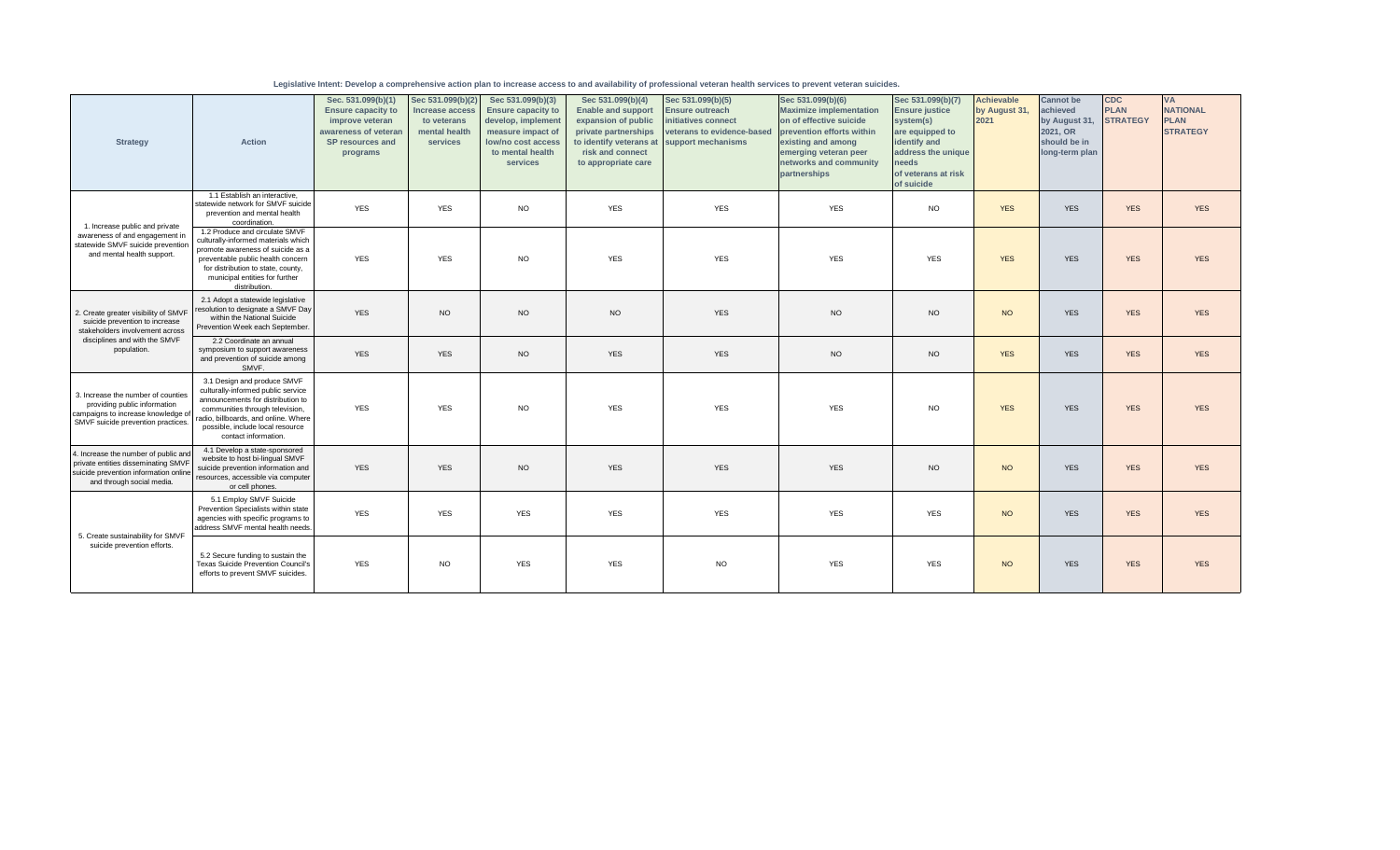| <b>Strategy</b>                                                                                                             | <b>Action</b>                                                                                                                                                                                                                                                                                                              | Sec. 531.099(b)(1)<br><b>Ensure capacity to</b><br>improve veteran<br>awareness of veteran<br>SP resources and<br>programs | Sec 531.099(b)(2)<br><b>Increase access</b><br>to veterans<br>mental health<br>services | Sec 531.099(b)(3)<br><b>Ensure capacity to</b><br>develop, implement<br>measure impact of<br>low/no cost access<br>to mental health<br>services | Sec 531.099(b)(4)<br><b>Enable and support</b><br>expansion of public<br>private partnerships<br>to identify veterans at<br>risk and connect<br>to appropriate care | Sec 531.099(b)(5)<br><b>Ensure outreach</b><br>nitiatives connect<br>veterans to evidence-based<br>support mechanisms | Sec 531.099(b)(6)<br><b>Maximize implementation</b><br>on of effective suicide<br>prevention efforts within<br>existing and among<br>emerging veteran peer<br>networks and community<br>partnerships | Sec 531.099(b)(7)<br><b>Ensure justice</b><br>system(s)<br>are equipped to<br>identify and<br>address the unique<br>needs<br>of veterans at risk<br>of suicide | <b>Achievable</b><br>by August 31,<br>2021 | <b>Cannot be</b><br>achieved<br>by August 31,<br>2021, OR<br>should be in<br>long-term plan | <b>CDC</b><br><b>PLAN</b><br><b>STRATEGY</b> | VA<br><b>NATIONAL</b><br><b>PLAN</b><br><b>STRATEGY</b> |
|-----------------------------------------------------------------------------------------------------------------------------|----------------------------------------------------------------------------------------------------------------------------------------------------------------------------------------------------------------------------------------------------------------------------------------------------------------------------|----------------------------------------------------------------------------------------------------------------------------|-----------------------------------------------------------------------------------------|-------------------------------------------------------------------------------------------------------------------------------------------------|---------------------------------------------------------------------------------------------------------------------------------------------------------------------|-----------------------------------------------------------------------------------------------------------------------|------------------------------------------------------------------------------------------------------------------------------------------------------------------------------------------------------|----------------------------------------------------------------------------------------------------------------------------------------------------------------|--------------------------------------------|---------------------------------------------------------------------------------------------|----------------------------------------------|---------------------------------------------------------|
| 6. Leverage existing infrastructure to<br>examine and make<br>recommendations regarding SMVF<br>suicide prevention efforts. | 6.1 Create an independent<br>workgroup within the Texas<br>Veterans Commission's Texas<br>Coordinating Council of Veteran<br>Services to examine and make<br>recommendations regarding SMVF<br>suicide prevention. Require<br>inclusion of recommendations in<br><b>FCCVS's report to the Governor and</b><br>Legislature. | <b>YES</b>                                                                                                                 | <b>YES</b>                                                                              | <b>YES</b>                                                                                                                                      | <b>YES</b>                                                                                                                                                          | <b>YES</b>                                                                                                            | <b>YES</b>                                                                                                                                                                                           | <b>YES</b>                                                                                                                                                     | <b>NO</b>                                  | <b>YES</b>                                                                                  | <b>YES</b>                                   | <b>YES</b>                                              |
|                                                                                                                             | 6.2 Require existing behavioral<br>health policy-review bodies to<br>examine SMVF suicide prevention<br>efforts across the state and make<br>recommendations for improvement                                                                                                                                               | <b>YES</b>                                                                                                                 | <b>YES</b>                                                                              | <b>YES</b>                                                                                                                                      | <b>YES</b>                                                                                                                                                          | <b>YES</b>                                                                                                            | <b>YES</b>                                                                                                                                                                                           | <b>YES</b>                                                                                                                                                     | <b>NO</b>                                  | <b>YES</b>                                                                                  | <b>YES</b>                                   | <b>YES</b>                                              |
|                                                                                                                             | 7.1 Create opportunities for<br>community and faith-based<br>organizations to integrate SMVF<br>suicide prevention activities into<br>their programs.                                                                                                                                                                      | <b>YES</b>                                                                                                                 | <b>YES</b>                                                                              | <b>YES</b>                                                                                                                                      | YES                                                                                                                                                                 | <b>YES</b>                                                                                                            | <b>YES</b>                                                                                                                                                                                           | <b>NO</b>                                                                                                                                                      | <b>YES</b>                                 | <b>YES</b>                                                                                  | <b>YES</b>                                   | <b>YES</b>                                              |
|                                                                                                                             | 7.2 Encourage use of evidence-<br>based tools and resources by<br>community and faith-based<br>organizations to integrate SMVF<br>suicide prevention into their<br>programs.                                                                                                                                               | <b>YES</b>                                                                                                                 | <b>NO</b>                                                                               | <b>YES</b>                                                                                                                                      | <b>YES</b>                                                                                                                                                          | <b>YES</b>                                                                                                            | <b>YES</b>                                                                                                                                                                                           | <b>NO</b>                                                                                                                                                      | <b>NO</b>                                  | <b>YES</b>                                                                                  | <b>YES</b>                                   | <b>YES</b>                                              |
| 7. Increase community collaboration<br>to address SMVF suicide<br>prevention.                                               | 7.3 Coordinate and facilitate<br>working agreements between<br>Veteran Health Administration<br>hospital systems and community<br>and faith-based organizations,<br>locally, to increase access to SMVF<br>suicide prevention and mental<br>health professionals.                                                          | <b>YES</b>                                                                                                                 | <b>YES</b>                                                                              | <b>YES</b>                                                                                                                                      | <b>YES</b>                                                                                                                                                          | <b>YES</b>                                                                                                            | <b>YES</b>                                                                                                                                                                                           | <b>NO</b>                                                                                                                                                      | <b>NO</b>                                  | <b>YES</b>                                                                                  | <b>NO</b>                                    | <b>NO</b>                                               |
|                                                                                                                             | 7.4 Coordinate with Veterans Health<br>Administration to make available<br>information on VA Mission Act<br>registration for community-based<br>suicide prevention and mental<br>health professionals serving the<br>SMVF population.                                                                                      | <b>YES</b>                                                                                                                 | <b>YES</b>                                                                              | <b>YES</b>                                                                                                                                      | <b>YES</b>                                                                                                                                                          | <b>YES</b>                                                                                                            | <b>YES</b>                                                                                                                                                                                           | <b>NO</b>                                                                                                                                                      | <b>YES</b>                                 | <b>YES</b>                                                                                  | <b>NO</b>                                    | <b>NO</b>                                               |
|                                                                                                                             | 8.1 Create SMVF-focused public<br>awareness campaign on benefits of<br>addressing mental health concerns                                                                                                                                                                                                                   | <b>YES</b>                                                                                                                 | <b>YES</b>                                                                              | <b>NO</b>                                                                                                                                       | <b>NO</b>                                                                                                                                                           | <b>YES</b>                                                                                                            | <b>YES</b>                                                                                                                                                                                           | <b>NO</b>                                                                                                                                                      | <b>YES</b>                                 | <b>YES</b>                                                                                  | <b>YES</b>                                   | <b>YES</b>                                              |
| 8. Destigmatize mental health<br>seeking behavior among SMVF.                                                               | 8.2 Foster the use of TVC's Military<br>Informed Care training, or other<br>military cultural competence<br>training, among mental and medical<br>health professionals, suicide<br>prevention workers, and crisis call<br>centers.                                                                                         | <b>YES</b>                                                                                                                 | <b>YES</b>                                                                              | <b>YES</b>                                                                                                                                      | <b>YES</b>                                                                                                                                                          | <b>YES</b>                                                                                                            | <b>YES</b>                                                                                                                                                                                           | <b>NO</b>                                                                                                                                                      | <b>YES</b>                                 | <b>YES</b>                                                                                  | <b>YES</b>                                   | <b>YES</b>                                              |
|                                                                                                                             | 8.3 Increase the use of opinion<br>editorials, public service<br>announcements, and<br>spokespersons to articulate to the<br>SMVF population the message that<br>mental health treatment<br>demonstrates strength and<br>leadership.                                                                                       | <b>YES</b>                                                                                                                 | <b>YES</b>                                                                              | <b>NO</b>                                                                                                                                       | <b>YES</b>                                                                                                                                                          | <b>YES</b>                                                                                                            | <b>YES</b>                                                                                                                                                                                           | <b>NO</b>                                                                                                                                                      | <b>YES</b>                                 | <b>YES</b>                                                                                  | <b>YES</b>                                   | <b>YES</b>                                              |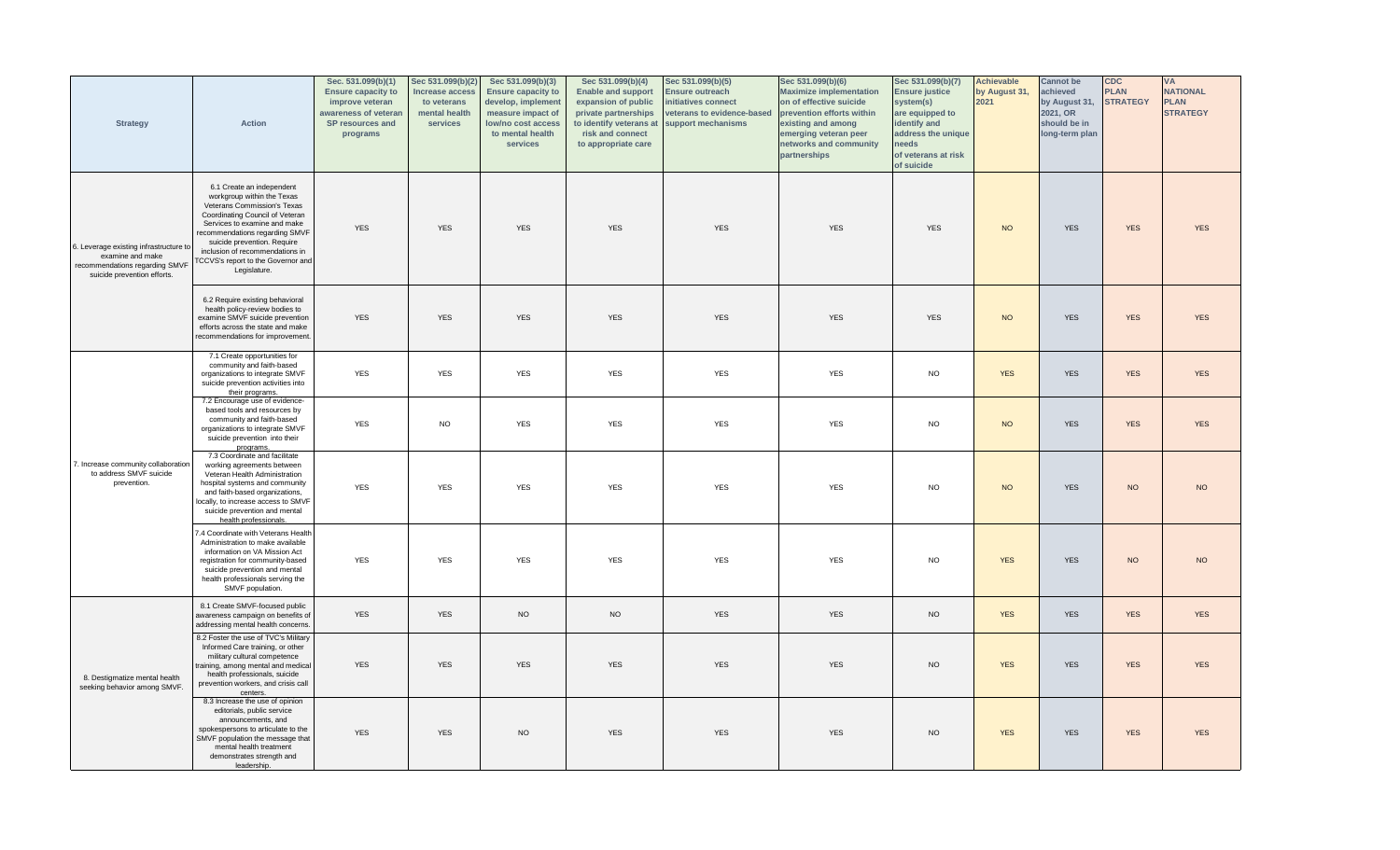| <b>Strategy</b>                                           | <b>Action</b>                                                                                                                                                                                              | Sec. 531.099(b)(1)<br><b>Ensure capacity to</b><br>improve veteran<br>awareness of veteran<br>SP resources and<br>programs | Sec 531.099(b)(2)<br>Increase access<br>to veterans<br>mental health<br>services | Sec 531.099(b)(3)<br><b>Ensure capacity to</b><br>develop, implement<br>measure impact of<br>low/no cost access<br>to mental health<br>services | Sec 531.099(b)(4)<br><b>Enable and support</b><br>expansion of public<br>private partnerships<br>to identify veterans at<br>risk and connect<br>to appropriate care | Sec 531.099(b)(5)<br><b>Ensure outreach</b><br>nitiatives connect<br>veterans to evidence-based<br>support mechanisms | Sec 531.099(b)(6)<br><b>Maximize implementation</b><br>on of effective suicide<br>prevention efforts within<br>existing and among<br>emerging veteran peer<br>networks and community<br>partnerships | Sec 531.099(b)(7)<br><b>Ensure justice</b><br>system(s)<br>are equipped to<br>identify and<br>address the unique<br>needs<br>of veterans at risk<br>of suicide | Achievable<br>by August 31,<br>2021 | <b>Cannot</b> be<br>achieved<br>by August 31,<br>2021, OR<br>should be in<br>long-term plan | <b>CDC</b><br><b>PLAN</b><br><b>STRATEGY</b> | <b>VA</b><br><b>NATIONAL</b><br><b>PLAN</b><br><b>STRATEGY</b> |
|-----------------------------------------------------------|------------------------------------------------------------------------------------------------------------------------------------------------------------------------------------------------------------|----------------------------------------------------------------------------------------------------------------------------|----------------------------------------------------------------------------------|-------------------------------------------------------------------------------------------------------------------------------------------------|---------------------------------------------------------------------------------------------------------------------------------------------------------------------|-----------------------------------------------------------------------------------------------------------------------|------------------------------------------------------------------------------------------------------------------------------------------------------------------------------------------------------|----------------------------------------------------------------------------------------------------------------------------------------------------------------|-------------------------------------|---------------------------------------------------------------------------------------------|----------------------------------------------|----------------------------------------------------------------|
|                                                           | 9.1 Encourage state agencies to<br>acknowledge media outlets which<br>provide accurate and responsible<br>representation of SMVF suicides<br>and mental health conditions.                                 | <b>YES</b>                                                                                                                 | <b>NO</b>                                                                        | <b>NO</b>                                                                                                                                       | <b>NO</b>                                                                                                                                                           | <b>YES</b>                                                                                                            | <b>YES</b>                                                                                                                                                                                           | <b>NO</b>                                                                                                                                                      | <b>NO</b>                           | <b>YES</b>                                                                                  | <b>YES</b>                                   | <b>YES</b>                                                     |
| 9. Promote SMVF suicide-safe                              | 9.2 Establish process to collect and<br>analyze news reports for SMVF<br>suicide-safe messaging.                                                                                                           | <b>NO</b>                                                                                                                  | <b>NO</b>                                                                        | <b>NO</b>                                                                                                                                       | <b>YES</b>                                                                                                                                                          | <b>YES</b>                                                                                                            | <b>NO</b>                                                                                                                                                                                            | <b>NO</b>                                                                                                                                                      | <b>YES</b>                          | <b>YES</b>                                                                                  | <b>YES</b>                                   | <b>YES</b>                                                     |
| messaging in the media.                                   | 9.3 Encourage Texas journalism<br>schools and media associations to<br>adopt evidence-based practices<br>regarding SMVF suicides.                                                                          | <b>YES</b>                                                                                                                 | <b>YES</b>                                                                       | <b>NO</b>                                                                                                                                       | <b>YES</b>                                                                                                                                                          | <b>YES</b>                                                                                                            | <b>NO</b>                                                                                                                                                                                            | <b>NO</b>                                                                                                                                                      | <b>YES</b>                          | <b>YES</b>                                                                                  | <b>YES</b>                                   | <b>YES</b>                                                     |
|                                                           | 9.4 Encourage institutions of higher<br>learning to include curriculum on<br>SMVF-suicide safe messaging in<br>their schools' of journalism.                                                               | <b>YES</b>                                                                                                                 | <b>NO</b>                                                                        | <b>NO</b>                                                                                                                                       | <b>YES</b>                                                                                                                                                          | <b>YES</b>                                                                                                            | <b>NO</b>                                                                                                                                                                                            | <b>NO</b>                                                                                                                                                      | <b>NO</b>                           | <b>YES</b>                                                                                  | <b>YES</b>                                   | <b>YES</b>                                                     |
|                                                           | 10.1 Create a recognition program<br>acknowledging colleges and<br>universities for innovative programs<br>that promote SMVF suicide<br>prevention and awareness of mental<br>health intervention options. | <b>YES</b>                                                                                                                 | <b>YES</b>                                                                       | <b>NO</b>                                                                                                                                       | <b>YES</b>                                                                                                                                                          | <b>YES</b>                                                                                                            | <b>NO</b>                                                                                                                                                                                            | <b>NO</b>                                                                                                                                                      | <b>NO</b>                           | <b>YES</b>                                                                                  | <b>YES</b>                                   | <b>YES</b>                                                     |
| 10. Improve SMVF-suicide                                  | 10.2 Encourage colleges and<br>universities to take steps to create<br>VA-funded VITAL program<br>coordinators on their campuses.                                                                          | <b>YES</b>                                                                                                                 | <b>YES</b>                                                                       | <b>YES</b>                                                                                                                                      | <b>YES</b>                                                                                                                                                          | <b>YES</b>                                                                                                            | <b>YES</b>                                                                                                                                                                                           | <b>NO</b>                                                                                                                                                      | <b>NO</b>                           | <b>YES</b>                                                                                  | <b>YES</b>                                   | <b>YES</b>                                                     |
| prevention efforts at institutions of<br>higher learning. | 10.3 Promote the training of Military<br>Informed Care among faculty and<br>staff at instructions of higher<br>learning.                                                                                   | <b>YES</b>                                                                                                                 | <b>YES</b>                                                                       | <b>NO</b>                                                                                                                                       | <b>YES</b>                                                                                                                                                          | <b>YES</b>                                                                                                            | <b>NO</b>                                                                                                                                                                                            | <b>NO</b>                                                                                                                                                      | <b>YES</b>                          | <b>YES</b>                                                                                  | <b>YES</b>                                   | <b>YES</b>                                                     |
|                                                           | 10.4 Encourage colleges and<br>universities to invite VA Suicide<br>Prevention Coordinators to present<br>at seminars focused on SMVF<br>mental health.                                                    | <b>YES</b>                                                                                                                 | <b>YES</b>                                                                       | <b>YES</b>                                                                                                                                      | <b>YES</b>                                                                                                                                                          | <b>YES</b>                                                                                                            | <b>YES</b>                                                                                                                                                                                           | <b>NO</b>                                                                                                                                                      | <b>YES</b>                          | <b>YES</b>                                                                                  | <b>NO</b>                                    | <b>NO</b>                                                      |
|                                                           | 10.5 Encourage Veteran Student<br>Organizations to seek and receive<br>training in SMVF suicide prevention<br>and at-risk behaviors.                                                                       | <b>YES</b>                                                                                                                 | <b>YES</b>                                                                       | <b>YES</b>                                                                                                                                      | <b>YES</b>                                                                                                                                                          | <b>YES</b>                                                                                                            | <b>YES</b>                                                                                                                                                                                           | <b>NO</b>                                                                                                                                                      | <b>YES</b>                          | <b>YES</b>                                                                                  | <b>YES</b>                                   | <b>YES</b>                                                     |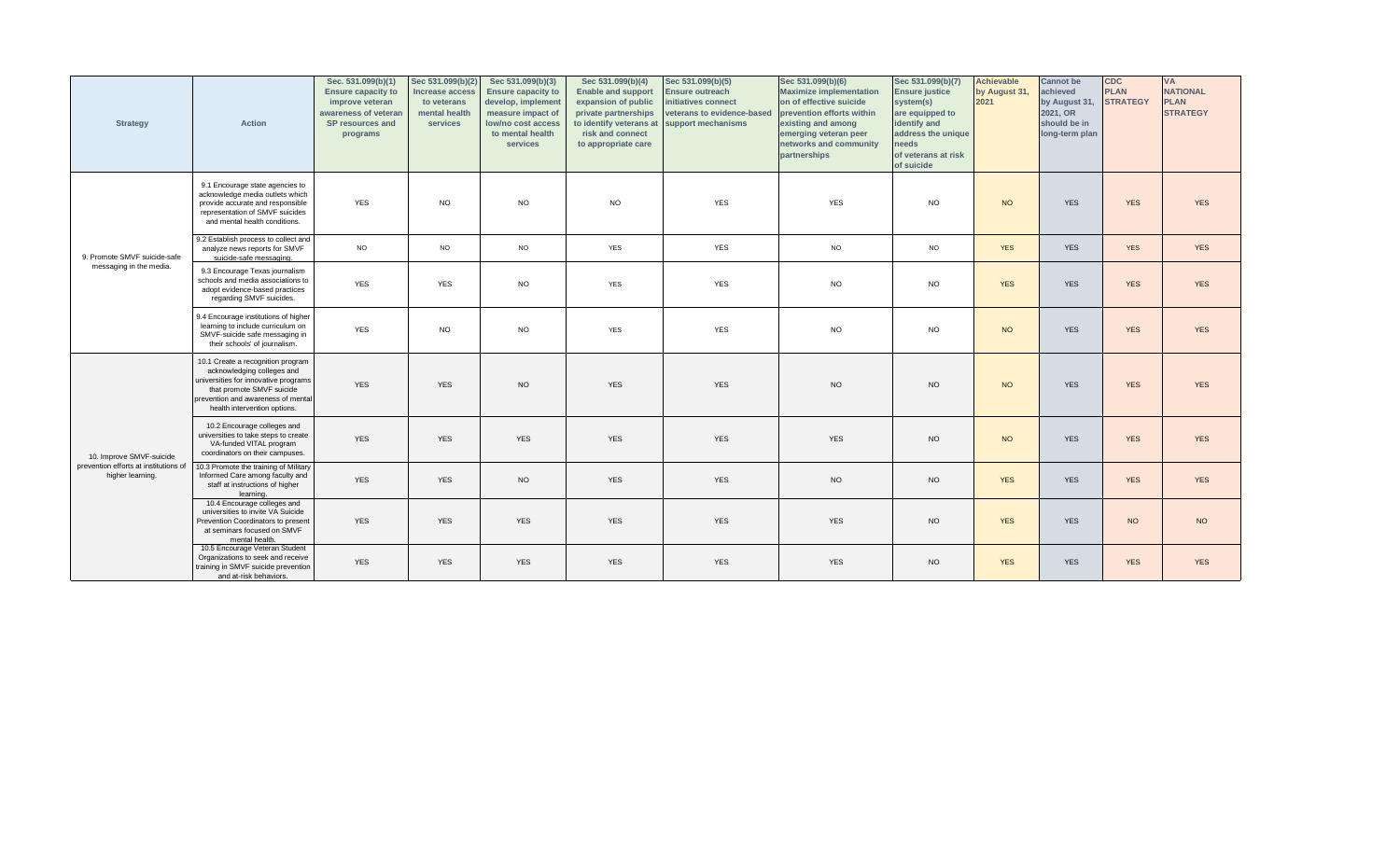| <b>Strategy</b>                                                                                                                                               | <b>Action</b>                                                                                                                                                                                                                                                                 | Sec. 531.099(b)(1)<br><b>Ensure capacity to</b><br>improve veteran<br>awareness of veteran<br>SP resources and<br>programs | Sec 531.099(b)(2)<br>Increase access<br>to veterans<br>mental health<br>services | Sec 531.099(b)(3)<br><b>Ensure capacity to</b><br>develop, implement<br>measure impact of<br>low/no cost access<br>to mental health<br>services | Sec 531.099(b)(4)<br><b>Enable and support</b><br>expansion of public<br>private partnerships<br>to identify veterans at<br>risk and connect<br>to appropriate care | Sec 531.099(b)(5)<br><b>Ensure outreach</b><br>initiatives connect<br>veterans to evidence-based<br>support mechanisms | Sec 531.099(b)(6)<br><b>Maximize implementation</b><br>on of effective suicide<br>prevention efforts within<br>existing and among<br>emerging veteran peer<br>networks and community<br>partnerships | Sec 531.099(b)(7)<br><b>Ensure justice</b><br>system(s)<br>are equipped to<br>identify and<br>address the unique<br>eeds<br>of veterans at risk<br>of suicide | Achievable<br>by August 31,<br>2021 | <b>Cannot</b> be<br>achieved<br>by August 31,<br>2021, OR<br>should be in<br>long-term plan | <b>CDC</b><br><b>PLAN</b><br><b>STRATEGY</b> | VA<br><b>NATIONAL</b><br><b>PLAN</b><br><b>STRATEGY</b> |
|---------------------------------------------------------------------------------------------------------------------------------------------------------------|-------------------------------------------------------------------------------------------------------------------------------------------------------------------------------------------------------------------------------------------------------------------------------|----------------------------------------------------------------------------------------------------------------------------|----------------------------------------------------------------------------------|-------------------------------------------------------------------------------------------------------------------------------------------------|---------------------------------------------------------------------------------------------------------------------------------------------------------------------|------------------------------------------------------------------------------------------------------------------------|------------------------------------------------------------------------------------------------------------------------------------------------------------------------------------------------------|---------------------------------------------------------------------------------------------------------------------------------------------------------------|-------------------------------------|---------------------------------------------------------------------------------------------|----------------------------------------------|---------------------------------------------------------|
| 11. Increase the proportion of<br>employers that ensure the<br>availability of promising or best<br>practice based prevention strategies<br>for SMVF suicide. | 11.1 Promote promising or best<br>practice based SMVF specific<br>training through the appropriate<br>professional organizations such as<br>the Texas Workforce Commission,<br>Employee Assistance Programs,<br>Society for Human Resources, and<br>the Chambers of Commerce. | <b>YES</b>                                                                                                                 | <b>NO</b>                                                                        | <b>NO</b>                                                                                                                                       | <b>YES</b>                                                                                                                                                          | <b>YES</b>                                                                                                             | <b>NO</b>                                                                                                                                                                                            | <b>NO</b>                                                                                                                                                     | <b>NO</b>                           | <b>YES</b>                                                                                  | <b>YES</b>                                   | <b>YES</b>                                              |
|                                                                                                                                                               | 11.2 Encourage development of<br>SMVF prevention and postvention<br>policies in the workplace.                                                                                                                                                                                | <b>NO</b>                                                                                                                  | YES                                                                              | <b>YES</b>                                                                                                                                      | <b>NO</b>                                                                                                                                                           | <b>NO</b>                                                                                                              | <b>NO</b>                                                                                                                                                                                            | YES                                                                                                                                                           | <b>NO</b>                           | <b>YES</b>                                                                                  | <b>YES</b>                                   | <b>YES</b>                                              |
|                                                                                                                                                               | 12.1 Screen and refer eligible<br>veterans for participation in veteran-<br>specific, peer-to-peer programs<br>within TDCJ facilities.                                                                                                                                        | <b>NO</b>                                                                                                                  | <b>YES</b>                                                                       | <b>YES</b>                                                                                                                                      | <b>NO</b>                                                                                                                                                           | <b>YES</b>                                                                                                             | <b>YES</b>                                                                                                                                                                                           | <b>YES</b>                                                                                                                                                    | <b>YES</b>                          | <b>YES</b>                                                                                  | <b>YES</b>                                   | <b>YES</b>                                              |
|                                                                                                                                                               | 12.2 Enhance county-level and<br>TDCJ use of Veteran Reentry<br>Search Service to identify veterans                                                                                                                                                                           | <b>NO</b>                                                                                                                  | <b>NO</b>                                                                        | <b>YES</b>                                                                                                                                      | <b>NO</b>                                                                                                                                                           | <b>NO</b>                                                                                                              | <b>NO</b>                                                                                                                                                                                            | <b>YES</b>                                                                                                                                                    | <b>YES</b>                          | <b>YES</b>                                                                                  | <b>NO</b>                                    | <b>NO</b>                                               |
|                                                                                                                                                               | 12.3 Promote the development of<br>and referral to Veterans Treatment<br>Courts for military trauma-affected<br>veterans.                                                                                                                                                     | <b>YES</b>                                                                                                                 | <b>YES</b>                                                                       | <b>YES</b>                                                                                                                                      | <b>YES</b>                                                                                                                                                          | YES                                                                                                                    | <b>YES</b>                                                                                                                                                                                           | <b>YES</b>                                                                                                                                                    | <b>YES</b>                          | <b>YES</b>                                                                                  | <b>YES</b>                                   | <b>YES</b>                                              |
| 12. Improve SMVF suicide<br>prevention efforts among justice-<br>involved veterans.                                                                           | 12.4 Increase the number of Law<br>Enforcement Officers trained in<br>techniques to de-escalate military<br>trauma-affected SMVF to reduce<br>'suicide by police' incidents.                                                                                                  | <b>YES</b>                                                                                                                 | <b>NO</b>                                                                        | <b>YES</b>                                                                                                                                      | <b>YES</b>                                                                                                                                                          | <b>NO</b>                                                                                                              | <b>YES</b>                                                                                                                                                                                           | <b>YES</b>                                                                                                                                                    | <b>YES</b>                          | <b>YES</b>                                                                                  | <b>YES</b>                                   | <b>YES</b>                                              |
|                                                                                                                                                               | 12.5 Require all staff at county<br>detention facilities and TDCJ<br>facilities to be trained on, and<br>increase use of, evidence-based<br>suicide screening tools.                                                                                                          | <b>YES</b>                                                                                                                 | <b>NO</b>                                                                        | <b>NO</b>                                                                                                                                       | <b>NO</b>                                                                                                                                                           | <b>NO</b>                                                                                                              | <b>NO</b>                                                                                                                                                                                            | <b>YES</b>                                                                                                                                                    | <b>NO</b>                           | <b>YES</b>                                                                                  | <b>NO</b>                                    | <b>NO</b>                                               |
|                                                                                                                                                               | 12.6 Enable eligible veterans in<br>TDCJ facilities to apply for VA<br>compensation for military service-<br>related disabling conditions.                                                                                                                                    | <b>NO</b>                                                                                                                  | <b>YES</b>                                                                       | <b>YES</b>                                                                                                                                      | <b>NO</b>                                                                                                                                                           | <b>YES</b>                                                                                                             | <b>NO</b>                                                                                                                                                                                            | <b>YES</b>                                                                                                                                                    | <b>YES</b>                          | <b>YES</b>                                                                                  | <b>NO</b>                                    | <b>NO</b>                                               |
|                                                                                                                                                               | 12.7 Increase ability of Law<br>Enforcement Officers to divert<br>military trauma affected SMVF to<br>mental health and behavioral<br>services.                                                                                                                               | <b>YES</b>                                                                                                                 | <b>YES</b>                                                                       | <b>YES</b>                                                                                                                                      | <b>YES</b>                                                                                                                                                          | <b>YES</b>                                                                                                             | YES                                                                                                                                                                                                  | <b>YES</b>                                                                                                                                                    | <b>NO</b>                           | <b>YES</b>                                                                                  | <b>YES</b>                                   | <b>YES</b>                                              |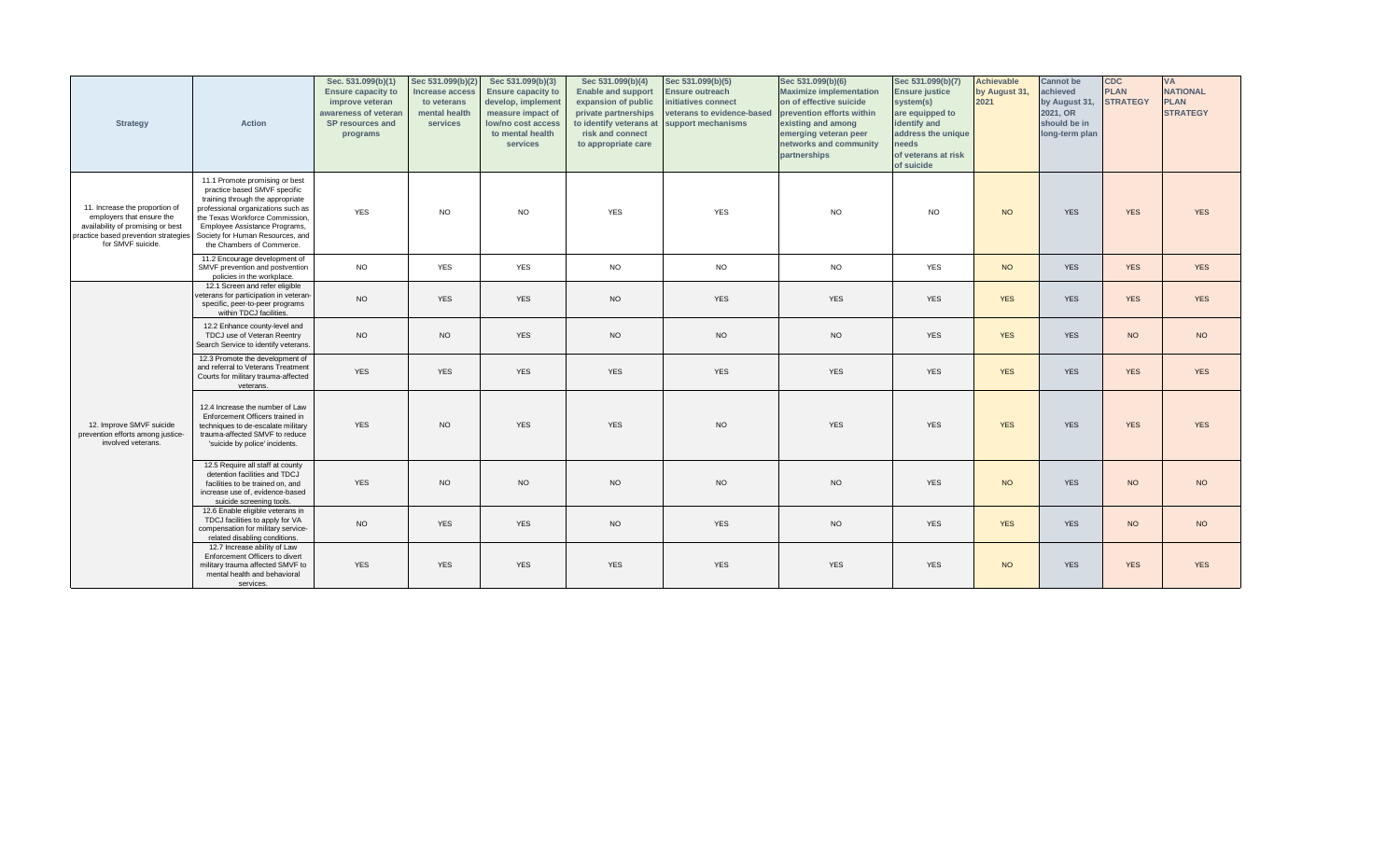| <b>Strategy</b>                                                                        | Action                                                                                                                                                              | Sec. 531.099(b)(1)<br><b>Ensure capacity to</b><br>improve veteran<br>awareness of veteran<br>SP resources and<br>programs | Sec 531.099(b)(2)<br>Increase access<br>to veterans<br>mental health<br>services | Sec 531.099(b)(3)<br><b>Ensure capacity to</b><br>develop, implement<br>measure impact of<br>low/no cost access<br>to mental health<br>services | Sec 531.099(b)(4)<br><b>Enable and support</b><br>expansion of public<br>private partnerships<br>to identify veterans at<br>risk and connect<br>to appropriate care | Sec 531.099(b)(5)<br><b>Ensure outreach</b><br>initiatives connect<br>veterans to evidence-based<br>support mechanisms | Sec 531.099(b)(6)<br><b>Maximize implementation</b><br>on of effective suicide<br>prevention efforts within<br>existing and among<br>emerging veteran peer<br>networks and community<br>partnerships | Sec 531.099(b)(7)<br><b>Ensure justice</b><br>system(s)<br>are equipped to<br>identify and<br>address the unique<br>needs<br>of veterans at risk<br>of suicide | <b>Achievable</b><br>by August 31,<br>2021 | <b>Cannot</b> be<br>achieved<br>by August 31,<br>2021, OR<br>should be in<br>long-term plan | <b>CDC</b><br><b>PLAN</b><br><b>STRATEGY</b> | <b>VA</b><br><b>NATIONAL</b><br><b>PLAN</b><br><b>STRATEGY</b> |
|----------------------------------------------------------------------------------------|---------------------------------------------------------------------------------------------------------------------------------------------------------------------|----------------------------------------------------------------------------------------------------------------------------|----------------------------------------------------------------------------------|-------------------------------------------------------------------------------------------------------------------------------------------------|---------------------------------------------------------------------------------------------------------------------------------------------------------------------|------------------------------------------------------------------------------------------------------------------------|------------------------------------------------------------------------------------------------------------------------------------------------------------------------------------------------------|----------------------------------------------------------------------------------------------------------------------------------------------------------------|--------------------------------------------|---------------------------------------------------------------------------------------------|----------------------------------------------|----------------------------------------------------------------|
|                                                                                        | 13.1 Promote the implementation of<br>promising or best practice SMVF<br>specific prevention programs<br>throughout aging networks.                                 | <b>YES</b>                                                                                                                 | YES                                                                              | $NO$                                                                                                                                            | <b>YES</b>                                                                                                                                                          | <b>YES</b>                                                                                                             | YES                                                                                                                                                                                                  | <b>NO</b>                                                                                                                                                      | <b>YES</b>                                 | <b>YES</b>                                                                                  | <b>YES</b>                                   | <b>YES</b>                                                     |
|                                                                                        | 13.2 Provide SMVF support and<br>technical assistance to the aging<br>networks.                                                                                     | <b>YES</b>                                                                                                                 | <b>NO</b>                                                                        | <b>NO</b>                                                                                                                                       | <b>YES</b>                                                                                                                                                          | <b>YES</b>                                                                                                             | <b>YES</b>                                                                                                                                                                                           | <b>NO</b>                                                                                                                                                      | <b>YES</b>                                 | <b>YES</b>                                                                                  | <b>YES</b>                                   | <b>YES</b>                                                     |
| 13. Improve efforts to prevent SMVF<br>suicides within aging services.                 | 13.3 Increase outreach to older<br>SMVF and encourage screenings<br>for depression, substance abuse<br>and suicide risk.                                            | <b>YES</b>                                                                                                                 | <b>NO</b>                                                                        | <b>NO</b>                                                                                                                                       | <b>NO</b>                                                                                                                                                           | <b>YES</b>                                                                                                             | <b>NO</b>                                                                                                                                                                                            | <b>NO</b>                                                                                                                                                      | <b>YES</b>                                 | <b>YES</b>                                                                                  | <b>YES</b>                                   | <b>YES</b>                                                     |
|                                                                                        | 13.4 Mandate semi-annual<br>screening for depression, substance<br>abuse and suicide risk in hospice<br>and nursing facilities which serve<br>SMVF.                 | <b>NO</b>                                                                                                                  | <b>YES</b>                                                                       | <b>YES</b>                                                                                                                                      | <b>YES</b>                                                                                                                                                          | <b>NO</b>                                                                                                              | <b>NO</b>                                                                                                                                                                                            | <b>NO</b>                                                                                                                                                      | <b>NO</b>                                  | <b>YES</b>                                                                                  | <b>NO</b>                                    | <b>NO</b>                                                      |
|                                                                                        | 13.5 Encourage continued<br>partnerships between aging<br>networks and SMVF mental health<br>providers.                                                             | <b>YES</b>                                                                                                                 | <b>YES</b>                                                                       | <b>NO</b>                                                                                                                                       | <b>NO</b>                                                                                                                                                           | <b>YES</b>                                                                                                             | <b>NO</b>                                                                                                                                                                                            | <b>NO</b>                                                                                                                                                      | <b>YES</b>                                 | <b>YES</b>                                                                                  | <b>YES</b>                                   | <b>YES</b>                                                     |
|                                                                                        | 14.1 Encourage use of best<br>practices to identify SMVF suicidal<br>ideation and behaviors during<br>routine medical appointments.                                 | <b>YES</b>                                                                                                                 | <b>YES</b>                                                                       | YES                                                                                                                                             | YES                                                                                                                                                                 | <b>YES</b>                                                                                                             | <b>NO</b>                                                                                                                                                                                            | <b>NO</b>                                                                                                                                                      | <b>NO</b>                                  | <b>YES</b>                                                                                  | <b>YES</b>                                   | <b>YES</b>                                                     |
|                                                                                        | 14.2 Provide training to medical<br>providers on Military Informed Care,<br>or other military cultural competency<br>curricula.                                     | <b>YES</b>                                                                                                                 | <b>NO</b>                                                                        | <b>YES</b>                                                                                                                                      | <b>YES</b>                                                                                                                                                          | <b>YES</b>                                                                                                             | <b>NO</b>                                                                                                                                                                                            | <b>NO</b>                                                                                                                                                      | <b>YES</b>                                 | <b>YES</b>                                                                                  | <b>YES</b>                                   | <b>YES</b>                                                     |
| 14. Create ownership among                                                             | 14.3 Educate hospital administrative<br>staff on veteran eligibility for VA<br>medical services.                                                                    | <b>YES</b>                                                                                                                 | <b>YES</b>                                                                       | YES                                                                                                                                             | <b>YES</b>                                                                                                                                                          | <b>YES</b>                                                                                                             | <b>NO</b>                                                                                                                                                                                            | <b>NO</b>                                                                                                                                                      | <b>NO</b>                                  | <b>YES</b>                                                                                  | <b>NO</b>                                    | <b>NO</b>                                                      |
| medical community for SMVF<br>suicide prevention                                       | 14.4 Encourage healthcare facilities<br>to create and publicize opportunities<br>for safe return of unused<br>prescription medications.                             | <b>YES</b>                                                                                                                 | <b>NO</b>                                                                        | <b>NO</b>                                                                                                                                       | <b>NO</b>                                                                                                                                                           | <b>NO</b>                                                                                                              | <b>NO</b>                                                                                                                                                                                            | <b>NO</b>                                                                                                                                                      | <b>NO</b>                                  | <b>YES</b>                                                                                  | <b>NO</b>                                    | NO                                                             |
|                                                                                        | 14.5 Encourage hospitals to take<br>advantage of free suicide prevention<br>training from VA Suicide Prevention<br>Coordinators.                                    | <b>NO</b>                                                                                                                  | <b>YES</b>                                                                       | <b>YES</b>                                                                                                                                      | <b>YES</b>                                                                                                                                                          | <b>YES</b>                                                                                                             | <b>YES</b>                                                                                                                                                                                           | <b>NO</b>                                                                                                                                                      | <b>YES</b>                                 | <b>YES</b>                                                                                  | <b>NO</b>                                    | <b>NO</b>                                                      |
|                                                                                        | 14.6 Encourage medical providers<br>to register for and participate in the<br>VA Mission Act.                                                                       | <b>NO</b>                                                                                                                  | <b>NO</b>                                                                        | <b>YES</b>                                                                                                                                      | <b>YES</b>                                                                                                                                                          | <b>NO</b>                                                                                                              | <b>NO</b>                                                                                                                                                                                            | <b>NO</b>                                                                                                                                                      | <b>YES</b>                                 | <b>YES</b>                                                                                  | <b>YES</b>                                   | <b>YES</b>                                                     |
|                                                                                        | 15.1 Conduct forensic research<br>studies on SMVF suicides to identify<br>patterns.                                                                                 | <b>NO</b>                                                                                                                  | <b>NO</b>                                                                        | <b>YES</b>                                                                                                                                      | <b>NO</b>                                                                                                                                                           | <b>NO</b>                                                                                                              | <b>NO</b>                                                                                                                                                                                            | <b>NO</b>                                                                                                                                                      | <b>NO</b>                                  | <b>YES</b>                                                                                  | <b>YES</b>                                   | <b>YES</b>                                                     |
|                                                                                        | 15.1 Require all county-level MEs<br>and JPs to collect and share data<br>related to SMVF suicides with<br>DSHS.                                                    | <b>YES</b>                                                                                                                 | <b>YES</b>                                                                       | <b>NO</b>                                                                                                                                       | <b>YES</b>                                                                                                                                                          | <b>YES</b>                                                                                                             | <b>NO</b>                                                                                                                                                                                            | <b>NO</b>                                                                                                                                                      | <b>NO</b>                                  | <b>YES</b>                                                                                  | <b>YES</b>                                   | <b>YES</b>                                                     |
| 15 Increase understanding of SMVF<br>suicides, risk factors, and preventive<br>factors | 15.2 Require all first responder<br>agencies to report de-identified<br>suicide attempts involving SMVF to<br>DPS.                                                  | <b>NO</b>                                                                                                                  | <b>NO</b>                                                                        | <b>NO</b>                                                                                                                                       | <b>YES</b>                                                                                                                                                          | <b>NO</b>                                                                                                              | <b>NO</b>                                                                                                                                                                                            | <b>YES</b>                                                                                                                                                     | <b>NO</b>                                  | <b>YES</b>                                                                                  | <b>NO</b>                                    | <b>NO</b>                                                      |
|                                                                                        | 15.3 Require DPS to develop and<br>deliver an annual report to the<br>Governor and Legislature regarding<br>all SMVF suicide attempts reported,<br>including means. | <b>YES</b>                                                                                                                 | YES                                                                              | YES                                                                                                                                             | <b>YES</b>                                                                                                                                                          | <b>YES</b>                                                                                                             | <b>NO</b>                                                                                                                                                                                            | <b>YES</b>                                                                                                                                                     | <b>NO</b>                                  | <b>YES</b>                                                                                  | <b>YES</b>                                   | <b>YES</b>                                                     |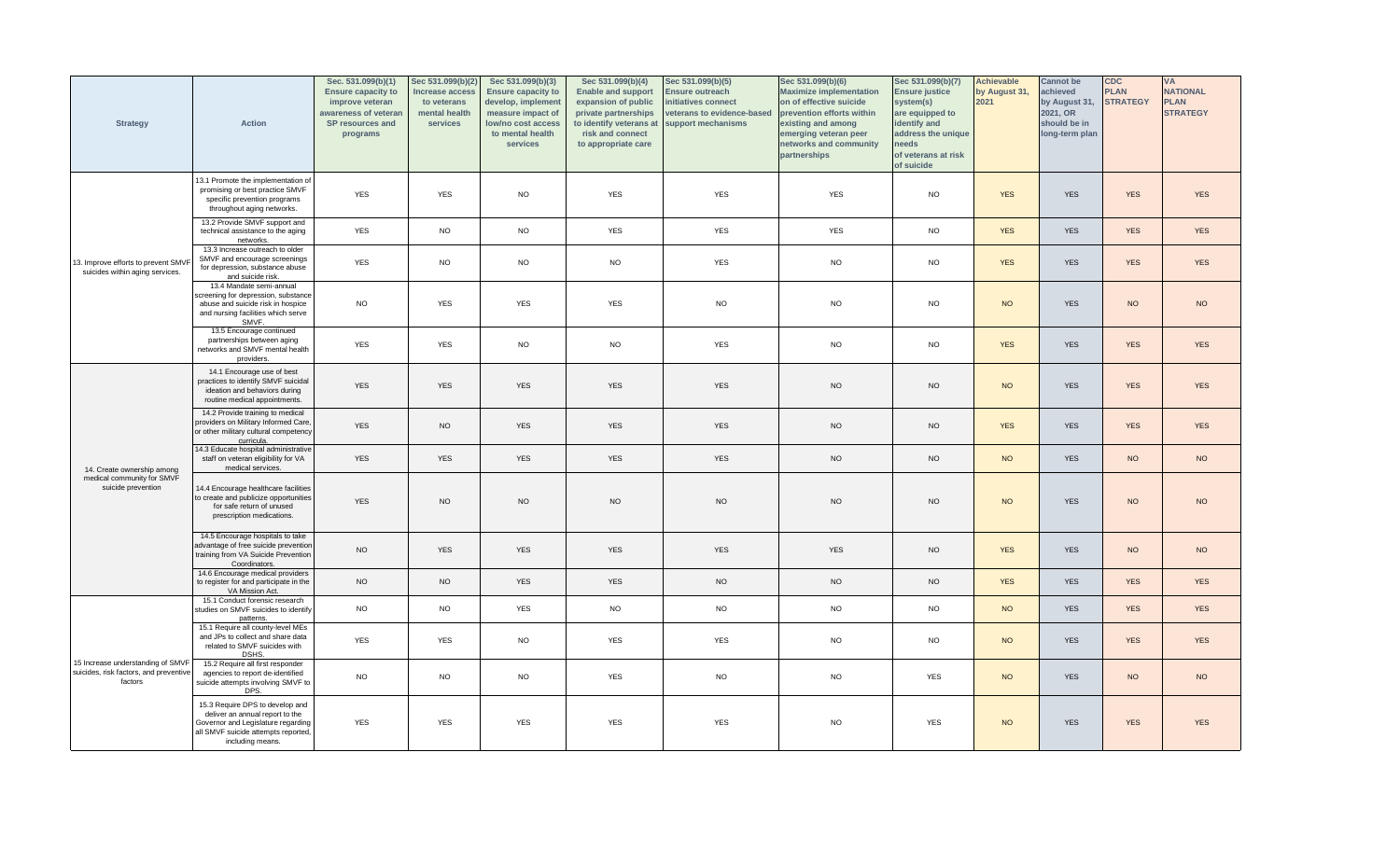| <b>Strategy</b>                                                                                             | <b>Action</b>                                                                                                                                                                                                                   | Sec. 531.099(b)(1)<br><b>Ensure capacity to</b><br>improve veteran<br>awareness of veteran<br>SP resources and<br>programs | Sec 531.099(b)(2)<br><b>Increase access</b><br>to veterans<br>mental health<br>services | Sec 531.099(b)(3)<br><b>Ensure capacity to</b><br>develop, implement<br>measure impact of<br>low/no cost access<br>to mental health<br>services | Sec 531.099(b)(4)<br><b>Enable and support</b><br>expansion of public<br>private partnerships<br>to identify veterans at<br>risk and connect<br>to appropriate care | Sec 531.099(b)(5)<br><b>Ensure outreach</b><br>nitiatives connect<br>reterans to evidence-based<br>support mechanisms | Sec 531.099(b)(6)<br><b>Maximize implementation</b><br>on of effective suicide<br>prevention efforts within<br>existing and among<br>emerging veteran peer<br>networks and community<br>partnerships | Sec 531.099(b)(7)<br><b>Ensure justice</b><br>system(s)<br>are equipped to<br>identify and<br>address the unique<br>needs<br>of veterans at risk<br>of suicide | <b>Achievable</b><br>by August 31,<br>2021 | <b>Cannot</b> be<br>achieved<br>by August 31,<br>2021, OR<br>should be in<br>long-term plan | <b>CDC</b><br><b>PLAN</b><br><b>STRATEGY</b> | <b>VA</b><br><b>NATIONAL</b><br><b>PLAN</b><br><b>STRATEGY</b> |
|-------------------------------------------------------------------------------------------------------------|---------------------------------------------------------------------------------------------------------------------------------------------------------------------------------------------------------------------------------|----------------------------------------------------------------------------------------------------------------------------|-----------------------------------------------------------------------------------------|-------------------------------------------------------------------------------------------------------------------------------------------------|---------------------------------------------------------------------------------------------------------------------------------------------------------------------|-----------------------------------------------------------------------------------------------------------------------|------------------------------------------------------------------------------------------------------------------------------------------------------------------------------------------------------|----------------------------------------------------------------------------------------------------------------------------------------------------------------|--------------------------------------------|---------------------------------------------------------------------------------------------|----------------------------------------------|----------------------------------------------------------------|
|                                                                                                             | 16.1 Encourage inpatient treatment<br>facilities to coordinate with local<br>SMVF support networks for<br>continuity of care for discharging<br>SMVF.                                                                           | <b>YES</b>                                                                                                                 | <b>YES</b>                                                                              | <b>YES</b>                                                                                                                                      | <b>YES</b>                                                                                                                                                          | <b>YES</b>                                                                                                            | <b>YES</b>                                                                                                                                                                                           | <b>NO</b>                                                                                                                                                      | <b>NO</b>                                  | <b>NO</b>                                                                                   | <b>YES</b>                                   | <b>YES</b>                                                     |
| 16. Continue follow-up for SMVF<br>discharging from intensive settings.                                     | 16.2 Encourage intensive outpatient<br>facilities to collaborate with local<br>SMVF entities and organizations for<br>peer-to-peer services.                                                                                    | <b>YES</b>                                                                                                                 | <b>YES</b>                                                                              | <b>YES</b>                                                                                                                                      | <b>YES</b>                                                                                                                                                          | <b>YES</b>                                                                                                            | <b>YES</b>                                                                                                                                                                                           | <b>NO</b>                                                                                                                                                      | <b>NO</b>                                  | <b>NO</b>                                                                                   | <b>NO</b>                                    | <b>NO</b>                                                      |
|                                                                                                             | 16.3 Conduct suicide screening and<br>coordinate continuity of care for<br>SMVF who are discharging from<br>county jails and TDCJ facilities with<br>elevated risk of suicide.                                                  | <b>YES</b>                                                                                                                 | <b>YES</b>                                                                              | <b>NO</b>                                                                                                                                       | <b>YES</b>                                                                                                                                                          | <b>YES</b>                                                                                                            | <b>YES</b>                                                                                                                                                                                           | <b>YES</b>                                                                                                                                                     | <b>NO</b>                                  | <b>NO</b>                                                                                   | <b>YES</b>                                   | <b>YES</b>                                                     |
|                                                                                                             | 17.1 Encourage firearms retailers to<br>display and offer SMVF-focused<br>suicide prevention pamphlets and<br>brochures in their stores.                                                                                        | <b>YES</b>                                                                                                                 | <b>NO</b>                                                                               | <b>NO</b>                                                                                                                                       | <b>YES</b>                                                                                                                                                          | <b>YES</b>                                                                                                            | <b>YES</b>                                                                                                                                                                                           | <b>NO</b>                                                                                                                                                      | <b>YES</b>                                 | <b>YES</b>                                                                                  | <b>YES</b>                                   | <b>YES</b>                                                     |
| 17. Empower SMVF to engage in<br>safe storage of lethal means                                               | 17.2 Encourage licensed carry<br>bermit instructors to provide SMVF-<br>focused suicide prevention<br>pamphlets and brochures during<br>their classes.                                                                          | <b>YES</b>                                                                                                                 | <b>NO</b>                                                                               | <b>NO</b>                                                                                                                                       | <b>YES</b>                                                                                                                                                          | <b>YES</b>                                                                                                            | <b>YES</b>                                                                                                                                                                                           | <b>NO</b>                                                                                                                                                      | <b>YES</b>                                 | <b>YES</b>                                                                                  | <b>YES</b>                                   | <b>YES</b>                                                     |
|                                                                                                             | 17.3 Encourage medication<br>prescribers and pharmacy staff to<br>provide SMVF-focused suicide<br>prevention pamphlets or brochures<br>to their clients describing safe<br>storage and disposal of prescription<br>medications. | <b>YES</b>                                                                                                                 | <b>NO</b>                                                                               | <b>NO</b>                                                                                                                                       | YES                                                                                                                                                                 | <b>YES</b>                                                                                                            | YES                                                                                                                                                                                                  | <b>NO</b>                                                                                                                                                      | <b>YES</b>                                 | <b>YES</b>                                                                                  | <b>YES</b>                                   | <b>YES</b>                                                     |
| 18. Increase suicide prevention                                                                             | 18.1 Require annual training on<br>evidence-based suicide prevention<br>screening tools for all state-funded<br>projects which serve SMVF.                                                                                      | <b>YES</b>                                                                                                                 | <b>NO</b>                                                                               | <b>NO</b>                                                                                                                                       | <b>YES</b>                                                                                                                                                          | <b>YES</b>                                                                                                            | <b>YES</b>                                                                                                                                                                                           | <b>YES</b>                                                                                                                                                     | <b>YES</b>                                 | <b>YES</b>                                                                                  | <b>YES</b>                                   | <b>YES</b>                                                     |
| training                                                                                                    | 18.2 Require state agencies to<br>report, annually, the number of<br>trainings conducted and percent of<br>staff trained in suicide prevention<br>echniques and referral processes                                              | <b>YES</b>                                                                                                                 | <b>YES</b>                                                                              | <b>NO</b>                                                                                                                                       | <b>NO</b>                                                                                                                                                           | <b>YES</b>                                                                                                            | <b>YES</b>                                                                                                                                                                                           | <b>YES</b>                                                                                                                                                     | <b>YES</b>                                 | <b>YES</b>                                                                                  | <b>YES</b>                                   | <b>YES</b>                                                     |
|                                                                                                             | 19.1 Improve connection between<br>health care facilities and the<br>statewide Military Veteran Peer<br>Network.                                                                                                                | <b>YES</b>                                                                                                                 | <b>YES</b>                                                                              | <b>NO</b>                                                                                                                                       | <b>NO</b>                                                                                                                                                           | <b>YES</b>                                                                                                            | <b>NO</b>                                                                                                                                                                                            | <b>NO</b>                                                                                                                                                      | <b>YES</b>                                 | <b>YES</b>                                                                                  | <b>YES</b>                                   | <b>YES</b>                                                     |
| 19. Increase availability of access<br>points for SMVF experiencing<br>effects of military-related traumas. | 19.2 Survey SMVF across the state<br>to assess level of awareness of and<br>types of access points to supportive<br>mental health services.                                                                                     | <b>YES</b>                                                                                                                 | <b>YES</b>                                                                              | <b>NO</b>                                                                                                                                       | YES                                                                                                                                                                 | <b>YES</b>                                                                                                            | <b>NO</b>                                                                                                                                                                                            | <b>NO</b>                                                                                                                                                      | <b>YES</b>                                 | <b>NO</b>                                                                                   | <b>YES</b>                                   | <b>YES</b>                                                     |
|                                                                                                             | 9.3 Require entities receiving state<br>funds to host a link and telephone<br>number to the VA Crisis Line on<br>their online home page.                                                                                        | <b>YES</b>                                                                                                                 | <b>NO</b>                                                                               | <b>YES</b>                                                                                                                                      | YES                                                                                                                                                                 | <b>YES</b>                                                                                                            | <b>NO</b>                                                                                                                                                                                            | <b>NO</b>                                                                                                                                                      | <b>NO</b>                                  | <b>YES</b>                                                                                  | <b>YES</b>                                   | <b>YES</b>                                                     |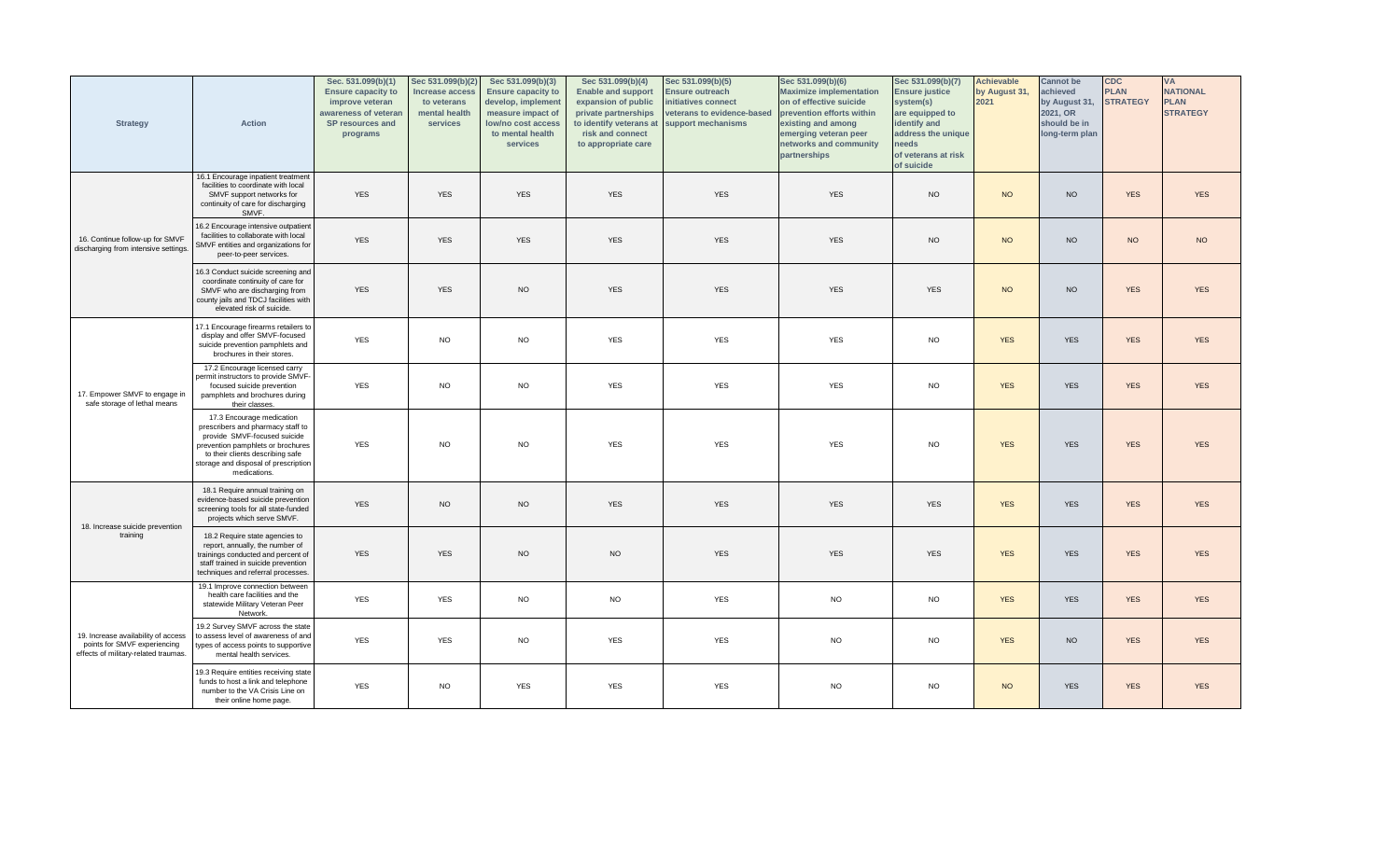| <b>Strategy</b>                                                       | <b>Action</b>                                                                                                                                                                                               | Sec. 531.099(b)(1)<br><b>Ensure capacity to</b><br>improve veteran<br>awareness of veteran<br>SP resources and<br>programs | Sec 531.099(b)(2<br>Increase access<br>to veterans<br>mental health<br>services | Sec 531.099(b)(3)<br><b>Ensure capacity to</b><br>develop, implement<br>measure impact of<br>low/no cost access<br>to mental health<br>services | Sec 531.099(b)(4)<br><b>Enable and support</b><br>expansion of public<br>private partnerships<br>to identify veterans at<br>risk and connect<br>to appropriate care | Sec 531.099(b)(5)<br><b>Ensure outreach</b><br>initiatives connect<br>veterans to evidence-based<br>support mechanisms | Sec 531.099(b)(6)<br><b>Maximize implementation</b><br>on of effective suicide<br>prevention efforts within<br>existing and among<br>emerging veteran peer<br>networks and community<br>partnerships | Sec 531.099(b)(7)<br><b>Ensure iustice</b><br>system(s)<br>are equipped to<br>identify and<br>address the unique<br>needs<br>of veterans at risk<br>of suicide | Achievable<br>by August 31<br>2021 | <b>Cannot</b> be<br>achieved<br>by August 31,<br>2021. OR<br>should be in<br>long-term plan | <b>CDC</b><br><b>PLAN</b><br><b>STRATEGY</b> | <b>VA</b><br><b>NATIONAL</b><br><b>PLAN</b><br><b>STRATEGY</b> |
|-----------------------------------------------------------------------|-------------------------------------------------------------------------------------------------------------------------------------------------------------------------------------------------------------|----------------------------------------------------------------------------------------------------------------------------|---------------------------------------------------------------------------------|-------------------------------------------------------------------------------------------------------------------------------------------------|---------------------------------------------------------------------------------------------------------------------------------------------------------------------|------------------------------------------------------------------------------------------------------------------------|------------------------------------------------------------------------------------------------------------------------------------------------------------------------------------------------------|----------------------------------------------------------------------------------------------------------------------------------------------------------------|------------------------------------|---------------------------------------------------------------------------------------------|----------------------------------------------|----------------------------------------------------------------|
| 20. Link state-funded crisis centers<br>to SMVF community service     | 20.1 Encourage SMVF service<br>organizations to enter into mutual<br>understandings with community<br>mental health and substance abuse<br>services.                                                        | <b>YES</b>                                                                                                                 | <b>YES</b>                                                                      | <b>YES</b>                                                                                                                                      | <b>YES</b>                                                                                                                                                          | <b>YES</b>                                                                                                             | <b>YES</b>                                                                                                                                                                                           | <b>NO</b>                                                                                                                                                      | NO                                 | <b>YES</b>                                                                                  | <b>YES</b>                                   | <b>YES</b>                                                     |
| organizations.                                                        | 20.2 Provide training to staff and<br>volunteers of crisis centers on<br>SMVF community service<br>organizations and how to access<br>them.                                                                 | <b>YES</b>                                                                                                                 | <b>YES</b>                                                                      | <b>YES</b>                                                                                                                                      | <b>YES</b>                                                                                                                                                          | <b>YES</b>                                                                                                             | <b>YES</b>                                                                                                                                                                                           | N <sub>O</sub>                                                                                                                                                 | <b>YES</b>                         | <b>YES</b>                                                                                  | <b>YES</b>                                   | <b>YES</b>                                                     |
|                                                                       | 21.1 Identify available and<br>appropriate SMVF data sources.                                                                                                                                               | <b>YES</b>                                                                                                                 | <b>YES</b>                                                                      | <b>YES</b>                                                                                                                                      | <b>YES</b>                                                                                                                                                          | <b>YES</b>                                                                                                             | <b>YES</b>                                                                                                                                                                                           | <b>YES</b>                                                                                                                                                     | <b>NO</b>                          | <b>YES</b>                                                                                  | <b>YES</b>                                   | <b>YES</b>                                                     |
| 21. Produce a biannual report on<br>SMVF suicide and suicide attempts | 21.2 Synthesize data from multiple<br>SMVF data management systems<br>including but not limited to law<br>enforcement, emergency medical,<br>public health departments, and<br>hospitals, including the VA. | <b>NO</b>                                                                                                                  | <b>NO</b>                                                                       | <b>YES</b>                                                                                                                                      | <b>NO</b>                                                                                                                                                           | <b>NO</b>                                                                                                              | <b>NO</b>                                                                                                                                                                                            | <b>NO</b>                                                                                                                                                      | NO                                 | <b>YES</b>                                                                                  | <b>YES</b>                                   | <b>YES</b>                                                     |
|                                                                       | 21.3 Produce and disseminate a<br>report to legislators, state agencies<br>and public and private<br>organizations.                                                                                         | <b>YES</b>                                                                                                                 | <b>YES</b>                                                                      | <b>YES</b>                                                                                                                                      | <b>YES</b>                                                                                                                                                          | <b>YES</b>                                                                                                             | <b>YES</b>                                                                                                                                                                                           | <b>YES</b>                                                                                                                                                     | NO                                 | <b>YES</b>                                                                                  | <b>YES</b>                                   | <b>YES</b>                                                     |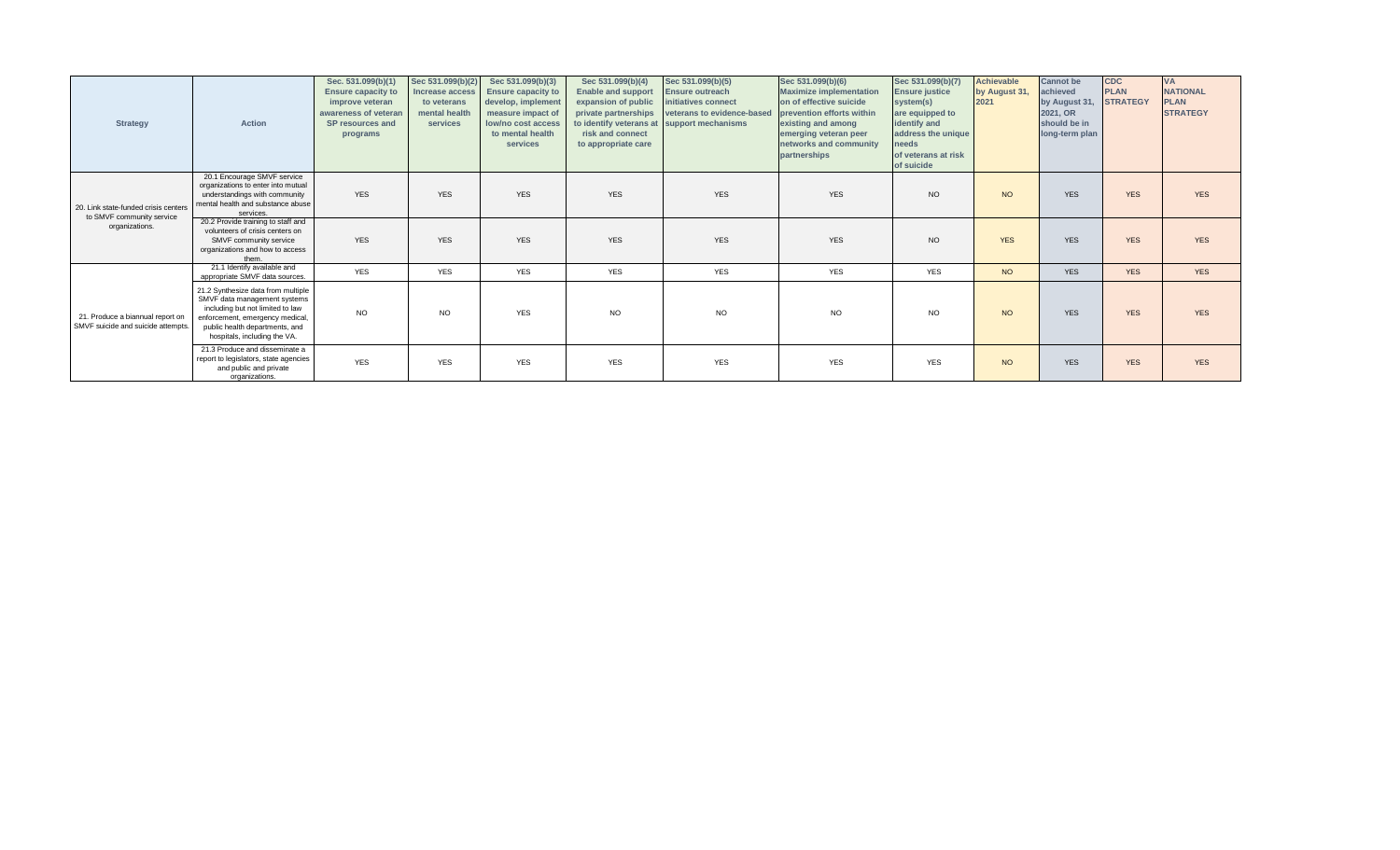| <b>RECOMMENDATIONS</b>                                                                                                                                                                                                                                                                                            | <b>IMPACT</b> |                       |               |  |
|-------------------------------------------------------------------------------------------------------------------------------------------------------------------------------------------------------------------------------------------------------------------------------------------------------------------|---------------|-----------------------|---------------|--|
|                                                                                                                                                                                                                                                                                                                   | <b>Policy</b> | <b>Administrative</b> | <b>Fiscal</b> |  |
| Recommendation 1.1: Establish an interactive, statewide network for SMVF suicide prevention and<br>mental health coordination.                                                                                                                                                                                    | <b>YES</b>    | <b>YES</b>            | <b>NO</b>     |  |
| Recommendation 1.2: Produce and circulate SMVF culturally-informed materials which promote                                                                                                                                                                                                                        |               |                       |               |  |
| awareness of suicide as a preventable public health concern for distribution to state, county, and<br>municipal entitites for further distribution.                                                                                                                                                               | <b>NO</b>     | <b>YES</b>            | <b>YES</b>    |  |
| Recommendation 2.1: Adopt a statewide legislative resolution to designate a SMVF Day within the<br>National Suicide Prevention Week each September.                                                                                                                                                               | <b>YES</b>    | <b>YES</b>            | <b>NO</b>     |  |
| Recommendation 2.2: Coordinate an annual symposium to support awareness and prevention of<br>suicide among SMVF.                                                                                                                                                                                                  | <b>NO</b>     | <b>YES</b>            | <b>NO</b>     |  |
| Recommendation 3.1: Design and produce SMVF culturally-informed public service announcements<br>for distribution to communities through television, radio, billboards, and online. Where possible,<br>include local resource contact information.                                                                 | <b>NO</b>     | <b>YES</b>            | <b>NO</b>     |  |
| Recommendation 4.1: Develop a state-sponsored website to host bi-lingual SMVF suicide prevention<br>information and resources, accessible via computer or cell phones.                                                                                                                                            | <b>NO</b>     | <b>YES</b>            | <b>YES</b>    |  |
| Recommendation 5.1: Employ SMVF Suicide Prevention Specialists within state agencies with<br>specific programs to address SMVF mental health needs.                                                                                                                                                               | <b>YES</b>    | <b>YES</b>            | <b>YES</b>    |  |
| Recommendation 5.2: Secure funding to sustain the Texas Suicide Prevention Council's efforts to<br>prevent SMVF suicides.                                                                                                                                                                                         | <b>YES</b>    | <b>NO</b>             | <b>YES</b>    |  |
| Recommendation 6.1: Create an independent workgroup within the Texas Veterans Commission's<br>Texas Coordinating Council of Veteran Services to examine and make recommendations regarding<br>SMVF suicide prevention. Require inclusion of recommendations in TCCVS's report to the Governor<br>and Legislature. | <b>NO</b>     | <b>YES</b>            | <b>NO</b>     |  |
| Recommendation 6.2: Require existing behavioral health policy-review bodies to examine SMVF<br>suicide prevention efforts across the state and make recommendations for improvement.                                                                                                                              | <b>NO</b>     | <b>YES</b>            | <b>NO</b>     |  |
| Recommendation 7.1: Create opportunities for community and faith-based organizations to integrate<br>SMVF suicide prevention activities into their programs.                                                                                                                                                      | <b>NO</b>     | <b>YES</b>            | <b>NO</b>     |  |
| Recommendation 7.2: Encourage use of evidence-based tools and resources by community and faith-<br>based organizations to integrate SMVF suicide prevention into their programs.                                                                                                                                  | <b>NO</b>     | <b>YES</b>            | <b>NO</b>     |  |
| Recommendation 7.3: Coordinate and facilitate working agreements between Veteran Health<br>Administration hospital systems and community and faith-based organizations, locally, to increase<br>access to SMVF suicide prevention and mental health professionals.                                                | <b>NO</b>     | <b>YES</b>            | <b>NO</b>     |  |
| Recommendation 7.4: Coordinate with Veterans Health Administration to make available information<br>on VA Mission Act registration for community-based suicide prevention and mental health<br>professionals serving the SMVF population.                                                                         | <b>NO</b>     | <b>YES</b>            | <b>NO</b>     |  |
| Recommendation 8.1: Create SMVF-focused public awareness campaign on benefits of addressing<br>mental health concerns.                                                                                                                                                                                            | <b>NO</b>     | <b>YES</b>            | <b>NO</b>     |  |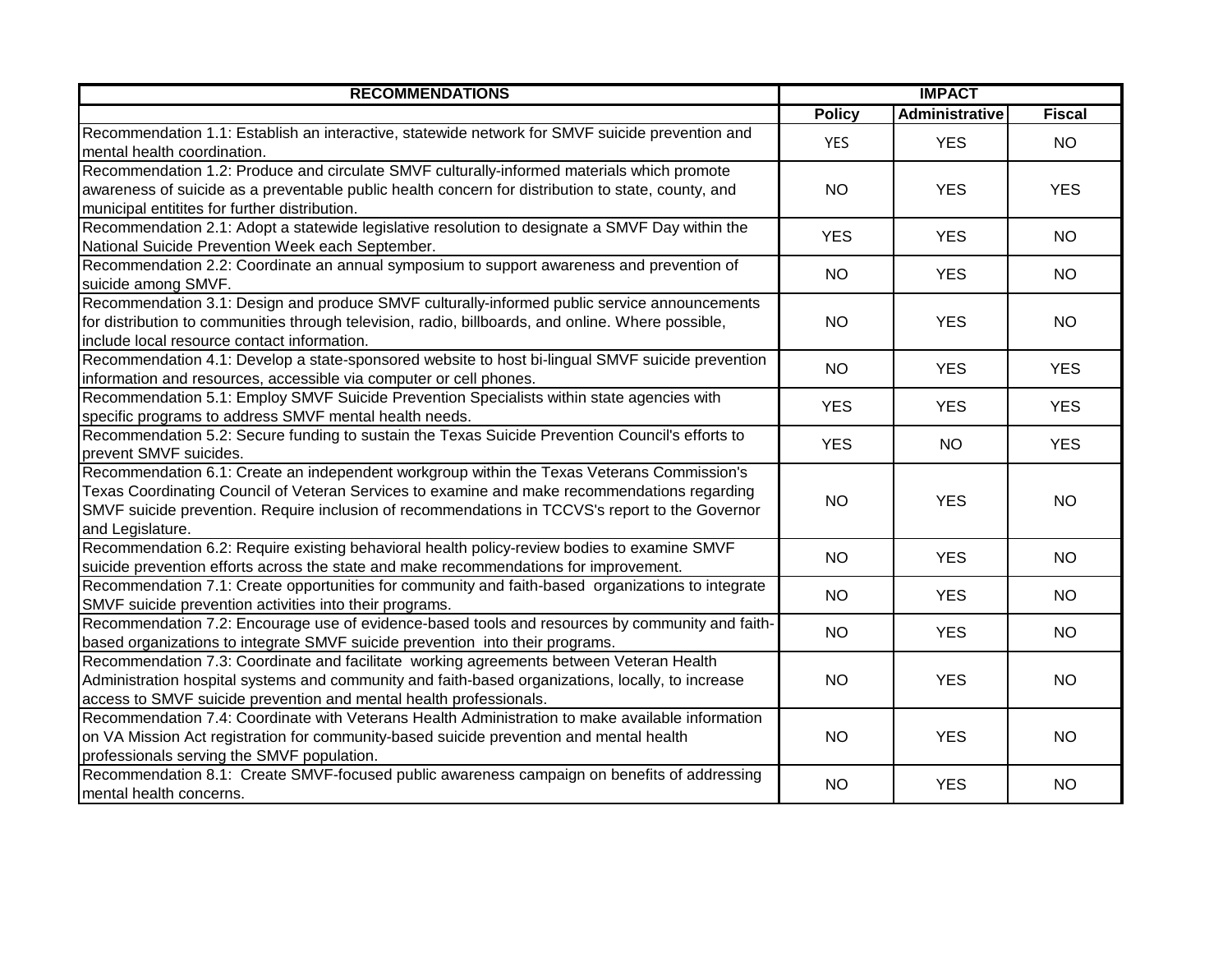| <b>RECOMMENDATIONS</b>                                                                                                                                                                                                                                                         | <b>IMPACT</b> |                       |               |
|--------------------------------------------------------------------------------------------------------------------------------------------------------------------------------------------------------------------------------------------------------------------------------|---------------|-----------------------|---------------|
|                                                                                                                                                                                                                                                                                | <b>Policy</b> | <b>Administrative</b> | <b>Fiscal</b> |
| Recommendation 8.2: Foster the use of TVC's Military Informed Care training, or other military cultural<br>competence training, among mental and medical health professionals, suicide prevention workers,<br>and crisis call centers.                                         | <b>YES</b>    | <b>YES</b>            | <b>NO</b>     |
| Recommendation 8.3: Increase the use of opinion editorials, public service announcements, and<br>spokespersons to articulate to the SMVF population the message that mental health treatment<br>demonstrates strength and leadership.                                          | <b>NO</b>     | <b>YES</b>            | <b>NO</b>     |
| Recommendation 9.1: Encourage state agencies to acknowledge media outlets which provide<br>accurate and responsible representation of SMVF suicides and mental health conditions.                                                                                              | <b>NO</b>     | <b>YES</b>            | <b>NO</b>     |
| Recommendation 9.2: Establish process to collect and analyze news reports for SMVF suicide-safe<br>messaging.                                                                                                                                                                  | <b>NO</b>     | <b>YES</b>            | <b>NO</b>     |
| Recommendation 9.3: Encourage Texas journalism schools and media associations to adopt<br>evidence-based practices regarding SMVF suicides.                                                                                                                                    | <b>YES</b>    | <b>YES</b>            | <b>NO</b>     |
| Recommendation 9.4: Encourage institutions of higher learning to include curriculum on SMVF-<br>suicide safe messaging in their schools' of journalism.                                                                                                                        | <b>YES</b>    | <b>YES</b>            | <b>NO</b>     |
| Recommendation 10.1: Create a recognition program acknowledging colleges and universities for<br>innovative programs that promote SMVF suicide prevention and awareness of mental health<br>intervention options                                                               | <b>YES</b>    | <b>YES</b>            | <b>NO</b>     |
| Recommendation 10.2: Encourage colleges and universities to take steps to create VA-funded VITAL<br>program coordinators on their campuses.                                                                                                                                    | <b>YES</b>    | <b>YES</b>            | <b>NO</b>     |
| Recommendation 10.3: Promote the training of Military Informed Care among faculty and staff at<br>instructions of higher learning.                                                                                                                                             | <b>YES</b>    | <b>YES</b>            | <b>NO</b>     |
| Recommendation 10.4: Encourage colleges and universities to invite VA Suicide Prevention<br>Coordinators to present at seminars focused on SMVF mental health.                                                                                                                 | <b>NO</b>     | <b>YES</b>            | <b>NO</b>     |
| Recommendation 10.5: Encourage Veteran Student Organizations to seek and receive training in<br>SMVF suicide prevention and at-risk behaviors.                                                                                                                                 | <b>NO</b>     | <b>YES</b>            | <b>NO</b>     |
| Recommendation 11.1: Promote promising or best practice based SMVF specific training through the<br>appropriate professional organizations such as the Texas Workforce Commission, Employee<br>Assistance Programs, Society for Human Resources, and the Chambers of Commerce. | <b>NO</b>     | <b>YES</b>            | <b>NO</b>     |
| Recommendation 11.2: Encourage development of SMVF prevention and postvention policies in the<br>workplace.                                                                                                                                                                    | <b>NO</b>     | <b>YES</b>            | <b>NO</b>     |
| Recommendation 12.1: Screen and refer eligible veterans for participation in veteran-specific, peer-to-<br>peer programs within TDCJ facilities.                                                                                                                               | <b>NO</b>     | <b>YES</b>            | <b>NO</b>     |
| Recommendation 12.2: Enhance county-level and TDCJ use of Veteran Reentry Search Service to<br>identify veterans.                                                                                                                                                              | <b>NO</b>     | <b>YES</b>            | <b>NO</b>     |
| Recommendation 12.3: Promote the development of and referral to Veterans Treatment Courts for<br>military trauma-affected veterans.                                                                                                                                            | <b>NO</b>     | <b>YES</b>            | <b>NO</b>     |
| Recommendation 12.4: Increase the number of Law Enforcement Officers trained in techniques to de-<br>escalate military trauma-affected SMVF to reduce 'suicide by police' incidents.                                                                                           | <b>YES</b>    | <b>YES</b>            | <b>NO</b>     |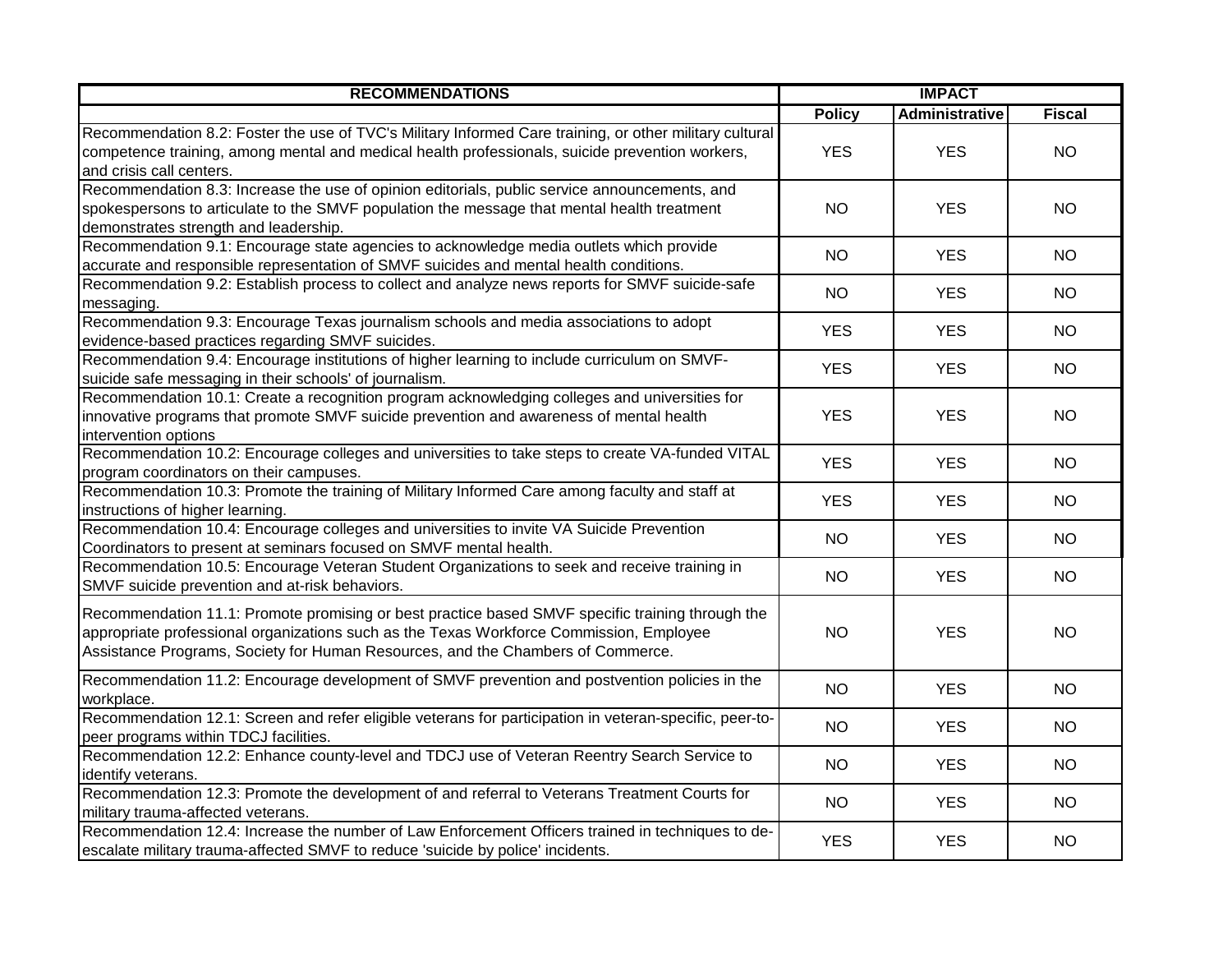| <b>RECOMMENDATIONS</b>                                                                                                                                                                |                 | <b>IMPACT</b>  |               |  |
|---------------------------------------------------------------------------------------------------------------------------------------------------------------------------------------|-----------------|----------------|---------------|--|
|                                                                                                                                                                                       | <b>Policy</b>   | Administrative | <b>Fiscal</b> |  |
| Recommendation 12.5: Require all staff at county detention facilities and TDCJ facilities to be trained<br>on, and increase use of, evidence-based suicide screening tools.           | <b>YES</b>      | <b>YES</b>     | <b>NO</b>     |  |
| Recommendation 12.6: Enable eligible veterans in TDCJ facilities to apply for VA compensation for<br>military service-related disabling conditions.                                   | <b>NO</b>       | <b>YES</b>     | <b>YES</b>    |  |
| Recommendation 12.7: Increase ability of Law Enforcement Officers to divert military trauma affected<br>SMVF to mental health and behavioral services.                                | <b>YES</b>      | <b>YES</b>     | <b>NO</b>     |  |
| Recommendation 13.1: Promote the implementation of promising or best practice SMVF specific<br>prevention programs throughout aging networks.                                         | <b>NO</b>       | <b>YES</b>     | <b>NO</b>     |  |
| Recommendation 13.2: Provide SMVF support and technical assistance to the aging networks.                                                                                             | $\overline{NO}$ | <b>YES</b>     | <b>NO</b>     |  |
| Recommendation 13.3: Increase outreach to older SMVF and encourage screenings for depression,<br>substance abuse and suicide risk.                                                    | <b>NO</b>       | <b>YES</b>     | <b>NO</b>     |  |
| Recommendation 13.4: Mandate semi-annual screening for depression, substance abuse and suicide<br>risk in hospice and nursing facilities which serve SMVF.                            | <b>YES</b>      | <b>YES</b>     | <b>NO</b>     |  |
| Recommendation 13.5: Encourage continued partnerships between aging networks and SMVF mental<br>health providers.                                                                     | <b>NO</b>       | <b>YES</b>     | <b>NO</b>     |  |
| Recommendation 14.1: Encourage use of best practices to identify SMVF suicidal ideation and<br>behaviors during routine medical appointments.                                         | <b>NO</b>       | <b>YES</b>     | <b>NO</b>     |  |
| Recommendation 14.2: Provide training to medical providers on Military Informed Care, or other<br>military cultural competency curricula.                                             | <b>YES</b>      | <b>YES</b>     | <b>YES</b>    |  |
| Recommendation 14.3: Educate hospital administrative staff on veteran eligibility for VA medical<br>services.                                                                         | <b>NO</b>       | <b>YES</b>     | <b>NO</b>     |  |
| Recommendation 14.4: Encourage healthcare facilities to create and publicize opportunities for safe<br>return of unused prescription medications.                                     | <b>NO</b>       | <b>YES</b>     | <b>NO</b>     |  |
| Recommendation 14.5: Encourage hospitals to take advantage of free suicide prevention training<br>from VA Suicide Prevention Coordinators.                                            | <b>NO</b>       | <b>YES</b>     | <b>NO</b>     |  |
| Recommendation 14.6: Encourage medical providers to register for and participate in the VA Mission<br>Act.                                                                            | <b>NO</b>       | <b>YES</b>     | <b>NO</b>     |  |
| Recommendation 15.1: Conduct forensic research studies on SMVF suicides to identify patterns.                                                                                         | <b>YES</b>      | <b>YES</b>     | <b>YES</b>    |  |
| Recommendation 15.2: Require all county-level MEs and JPs to collect and share data related to<br>SMVF suicides with DSHS.                                                            | <b>YES</b>      | <b>YES</b>     | <b>YES</b>    |  |
| Recommendation 15.3: Require all first responder agencies to report de-identified suicide attempts<br>involving SMVF to DPS.                                                          | <b>YES</b>      | <b>YES</b>     | <b>YES</b>    |  |
| Recommendation 16.1: Encourage inpatient treatment facilities to coordinate with local SMVF support<br>networks for continuity of care for discharging SMVF.                          | <b>NO</b>       | <b>YES</b>     | <b>NO</b>     |  |
| Recommendation 16.2: Encourage intensive outpatient facilities to collaborate with local SMVF<br>entities and organizations for peer-to-peer services.                                | <b>NO</b>       | <b>YES</b>     | <b>NO</b>     |  |
| Recommendation 16.3: Conduct suicide screening and coordinate continuity of care for SMVF who<br>are discharging from county jails and TDCJ facilities with elevated risk of suicide. | <b>YES</b>      | <b>YES</b>     | <b>NO</b>     |  |